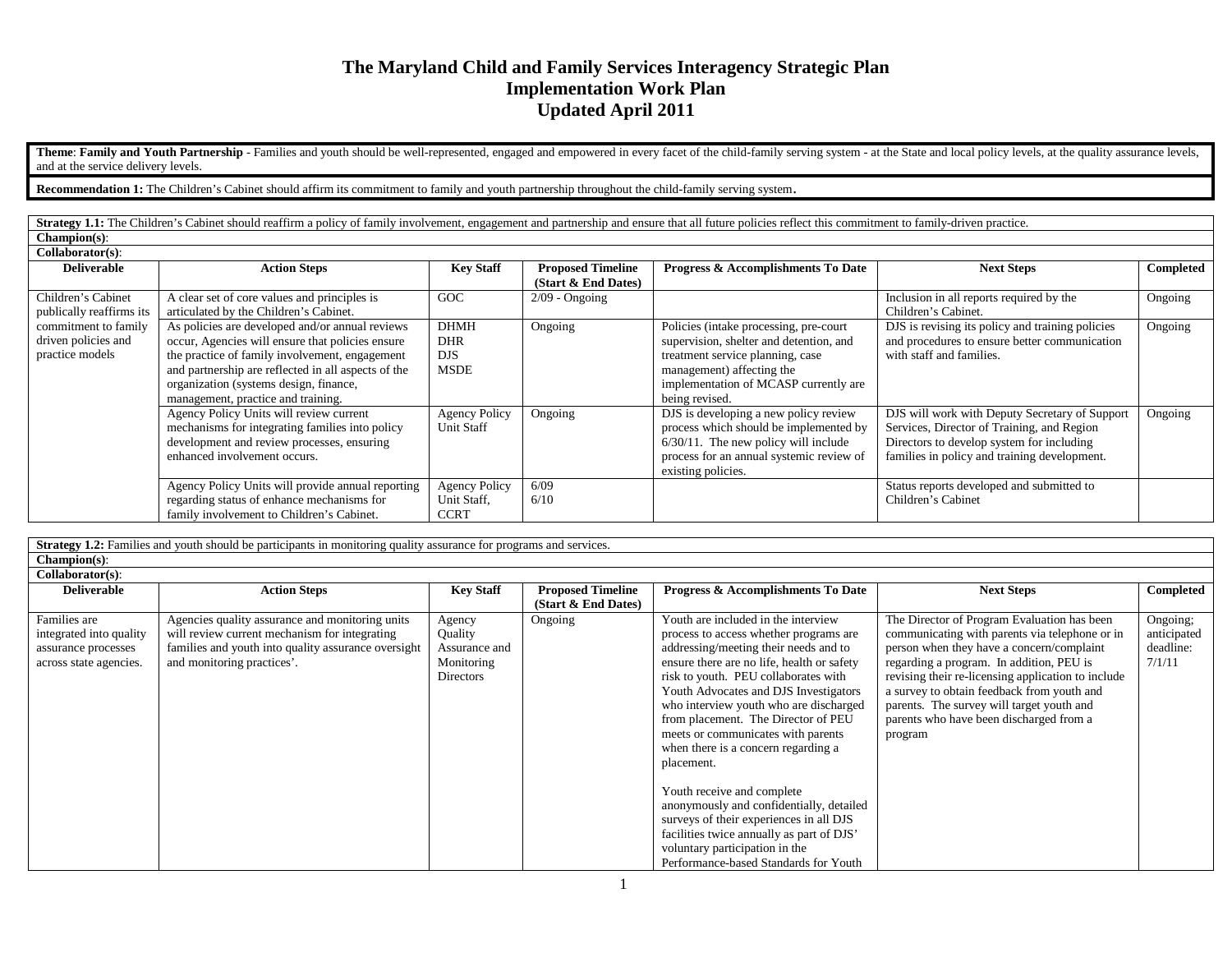|                                                       |                       |               | Correction and Detention Facilities (PbS)                                        |                                                                                         |           |
|-------------------------------------------------------|-----------------------|---------------|----------------------------------------------------------------------------------|-----------------------------------------------------------------------------------------|-----------|
|                                                       |                       |               | quality assurance system. PbS is<br>implemented by the national Council of       |                                                                                         |           |
|                                                       |                       |               | Juvenile Correctional Administrators.                                            |                                                                                         |           |
|                                                       |                       |               | The survey results are aggregated and                                            |                                                                                         |           |
|                                                       |                       |               | reported to identify, monitor and                                                |                                                                                         |           |
|                                                       |                       |               | improve conditions and treatment                                                 |                                                                                         |           |
|                                                       |                       |               | services provided to incarcerated youths                                         |                                                                                         |           |
|                                                       |                       |               | using national standards and outcome                                             |                                                                                         |           |
|                                                       |                       |               | measures.                                                                        |                                                                                         |           |
|                                                       |                       |               | DJS' Quality Improvement (QI) division                                           |                                                                                         |           |
|                                                       |                       |               | surveys youth at all eight state detention                                       |                                                                                         |           |
|                                                       |                       |               | centers both verbally and in writing                                             |                                                                                         |           |
|                                                       |                       |               | confidentially twice yearly to ensure                                            |                                                                                         |           |
|                                                       |                       |               | detention services are safe, that youths'                                        |                                                                                         |           |
|                                                       |                       |               | needs are met, and to elicit suggestions<br>on improvements that can be made in  |                                                                                         |           |
|                                                       |                       |               | each facility.                                                                   |                                                                                         |           |
| Youth Advisory Councils will be reviewed to           | GOC - Valerie         | Ongoing       | Monthly meetings of the Maryland                                                 | GOC is currently recruiting for youth members                                           | Completed |
| ensure full utilization and support is provided for   | Woodward &            |               | Youth Advisory Council (MYAC) have                                               | 14-22 years of age to serve a one year term                                             |           |
| their success. Where realignment is necessary, a      | Shanda                |               | been convened since November, 2009.                                              | beginning September 1, 2011 until August 31,                                            |           |
| proposal will be developed and submitted for          | Crowder               |               | MYAC members are participating in the                                            | 2012.                                                                                   |           |
| review to Children's Cabinet.                         |                       |               | Ready by 21 Action Plan review and                                               |                                                                                         |           |
|                                                       | Other                 |               | implementation and the State's                                                   |                                                                                         |           |
|                                                       | Agencies              |               | Partnership to End Childhood Hunger<br>initiative.                               |                                                                                         |           |
| Review current councils and advisory committees       | <b>GOC Staff</b>      | $\sqrt{2/09}$ | A second parent representative to the                                            | In accordance with HB 840 (2011), the                                                   | Ongoing   |
| to ensure that full family participation is occurring |                       |               | Advisory Council for Children was                                                | Children's Cabinet will designate additional                                            |           |
| and supported appropriately. Where family             |                       |               | appointed in 2010.                                                               | individuals to serve on the SCC on a rotating                                           |           |
| membership has lapsed, ensure that new family         |                       |               |                                                                                  | basis to represent family members or family                                             |           |
| membership is recruited.                              |                       |               | There is a Parent Advocate serving on                                            | advocates and youth or youth advocates.                                                 |           |
|                                                       |                       |               | the State Coordinating Council (SCC).                                            |                                                                                         |           |
| Stipends will be provided for families and youth      | GOC - Valerie         | Ongoing       | Submitted a letter of intent to Starbucks                                        | Continue to explore funding opportunities.                                              | Ongoing   |
| when they are asked to participate in councils and    | Woodward and          |               | -Youth Initiative grant program to                                               |                                                                                         |           |
| as advisory committee members.                        | Shanda<br>Crowder for |               | provide stipends to local youth led anti-<br>hunger initiatives. Application was | A parent or parent advocate who is a member of<br>the Local Care Team (LCT) may receive |           |
|                                                       | MYAC; Kim             |               | denied in December, 2009.                                                        | compensation in accordance with the provisions                                          |           |
|                                                       | Malat                 |               |                                                                                  | of HB 840 (2011).                                                                       |           |
| Agency Quality Assurance units will provide an        | Agency                | 6/10          |                                                                                  |                                                                                         |           |
| annual report regarding status of enhanced roles      | Quality               |               |                                                                                  |                                                                                         |           |
| for families in quality assurance mechanisms.         | Assurance             |               |                                                                                  |                                                                                         |           |
|                                                       | Directors             |               |                                                                                  |                                                                                         |           |

| <b>Strategy 1.3:</b> Children's Cabinet Agencies should be mindful of how legislation affects children and families and comment to that effect in position statements issued on legislation that each Department reviews. |                                                     |                  |                          |                                               |                                                |           |  |  |
|---------------------------------------------------------------------------------------------------------------------------------------------------------------------------------------------------------------------------|-----------------------------------------------------|------------------|--------------------------|-----------------------------------------------|------------------------------------------------|-----------|--|--|
| $Champion(s):$                                                                                                                                                                                                            |                                                     |                  |                          |                                               |                                                |           |  |  |
| Collaborator(s):                                                                                                                                                                                                          |                                                     |                  |                          |                                               |                                                |           |  |  |
| <b>Deliverable</b>                                                                                                                                                                                                        | <b>Action Steps</b>                                 | <b>Key Staff</b> | <b>Proposed Timeline</b> | <b>Progress &amp; Accomplishments To Date</b> | <b>Next Steps</b>                              | Completed |  |  |
|                                                                                                                                                                                                                           |                                                     |                  | (Start & End Dates)      |                                               |                                                |           |  |  |
| Legislative Position                                                                                                                                                                                                      | CCRT will create a legislative briefing for Agency  |                  | Legislative Session –    |                                               | Schedule meeting with legislative liaisons     |           |  |  |
| Statements include                                                                                                                                                                                                        | Legislative Liaisons to ensure that all position    |                  | 2009 and 2010            |                                               |                                                |           |  |  |
| analysis of potential                                                                                                                                                                                                     | statements incorporate statements regarding the     |                  |                          |                                               | Develop fact sheet for dissemination to        |           |  |  |
| impact on children                                                                                                                                                                                                        | legislations impact on children's and families,     |                  |                          |                                               | Children's Cabinet agency legislative liaisons |           |  |  |
| and families.                                                                                                                                                                                                             | based on the core values and principles articulated |                  |                          |                                               |                                                |           |  |  |
|                                                                                                                                                                                                                           | by the Children's Cabinet.                          |                  |                          |                                               |                                                |           |  |  |
|                                                                                                                                                                                                                           | CCRT and legislative liaisons will collaborate to   |                  | Legislative Session -    |                                               |                                                |           |  |  |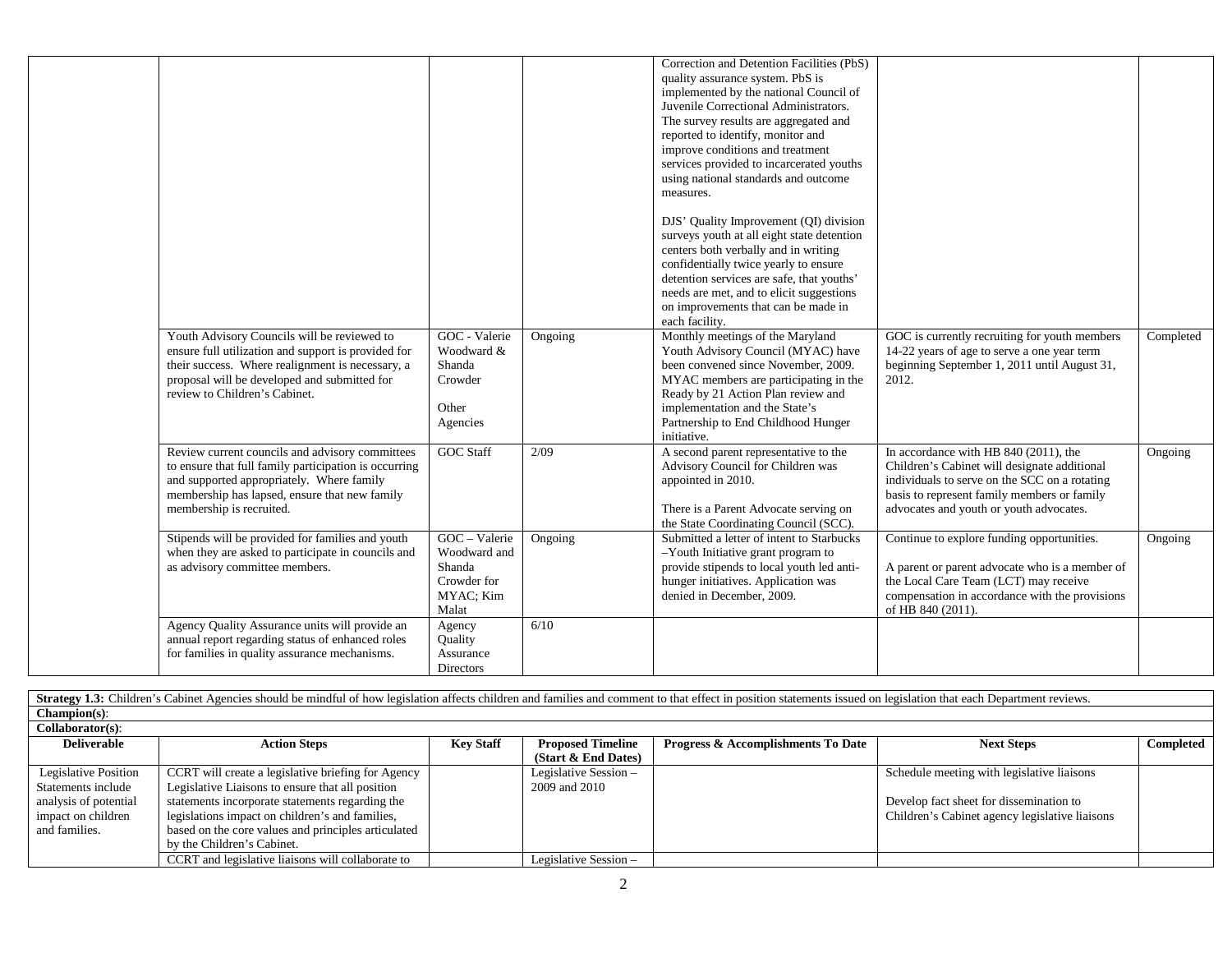| ensure that the haisons are prove<br>$+1$<br>e necessary<br>zided. | and 2010<br>$2000 \text{ cm}$ |  |  |
|--------------------------------------------------------------------|-------------------------------|--|--|
| fulfill this<br>suppor<br>resp<br>onse<br>$\sim$                   |                               |  |  |
| commitmen.                                                         |                               |  |  |

| Strategy 1.4: Families and youth should be involved in the development and provision of trainings in order to model the partnership in front of the participants and to ensure that family perspective is a dimension of all t |                                                      |                  |                          |                                               |                                              |           |  |  |
|--------------------------------------------------------------------------------------------------------------------------------------------------------------------------------------------------------------------------------|------------------------------------------------------|------------------|--------------------------|-----------------------------------------------|----------------------------------------------|-----------|--|--|
| Champion(s):                                                                                                                                                                                                                   |                                                      |                  |                          |                                               |                                              |           |  |  |
| Collaborator(s):                                                                                                                                                                                                               |                                                      |                  |                          |                                               |                                              |           |  |  |
| <b>Deliverable</b>                                                                                                                                                                                                             | <b>Action Steps</b>                                  | <b>Key Staff</b> | <b>Proposed Timeline</b> | <b>Progress &amp; Accomplishments To Date</b> | <b>Next Steps</b>                            | Completed |  |  |
|                                                                                                                                                                                                                                |                                                      |                  | (Start & End Dates)      |                                               |                                              |           |  |  |
| Family perspectives                                                                                                                                                                                                            | Agency staff responsible for training or training    |                  | Ongoing                  |                                               | DHR - Representation on FCP Oversight        |           |  |  |
| are integrated in all                                                                                                                                                                                                          | contracts will review current training and technical |                  |                          |                                               | Committee                                    |           |  |  |
| dimensions of                                                                                                                                                                                                                  | assistance models for family and youth               |                  |                          |                                               |                                              |           |  |  |
| trainings.                                                                                                                                                                                                                     | involvement in development and delivery of           |                  |                          |                                               |                                              |           |  |  |
|                                                                                                                                                                                                                                | training and technical assistance.                   |                  |                          |                                               |                                              |           |  |  |
|                                                                                                                                                                                                                                | Identify opportunities to partner with families and  |                  | Ongoing                  |                                               | DHR - Representation on FCP Oversight        |           |  |  |
|                                                                                                                                                                                                                                | youth to develop and provide training and            |                  |                          |                                               | Committee                                    |           |  |  |
|                                                                                                                                                                                                                                | technical assistance.                                |                  |                          |                                               |                                              |           |  |  |
|                                                                                                                                                                                                                                | Agency staff will provide an annual report           | Children's       | 6/09                     |                                               | Report developed and submitted to Children's |           |  |  |
|                                                                                                                                                                                                                                | regarding enhanced involvement of families and       | Cabinet          | 6/10                     |                                               | Cabinet                                      |           |  |  |
|                                                                                                                                                                                                                                | youth in training to the Children's Cabinet.         | Agencies         |                          |                                               |                                              |           |  |  |

Theme: Family and Youth Partnership - Families and youth should be well-represented, engaged and empowered in every facet of the child-family serving system - at the State and local policy levels, at the quality assurance and at the service delivery levels.

**Recommendation 2**: Families and youth should be full partners in identifying their strengths and needs, and planning the services and supports in which they are participating.

**Strategy 2.1:** Families and youth should be involved whenever key service decisions are made regarding their own families.

# **Champion(s)**:

| $Collaborator(s)$ :    |                                                |                  |                          |                                               |                                            |           |
|------------------------|------------------------------------------------|------------------|--------------------------|-----------------------------------------------|--------------------------------------------|-----------|
| <b>Deliverable</b>     | <b>Action Steps</b>                            | <b>Key Staff</b> | <b>Proposed Timeline</b> | <b>Progress &amp; Accomplishments To Date</b> | <b>Next Steps</b>                          | Completed |
|                        |                                                |                  | (Start & End Dates)      |                                               |                                            |           |
| Child Family Team      | DHR will finalize the Child Welfare Family     | DHR FCP          |                          | FCP model finalized 6/09.                     | Complete FCP training in seven remaining   |           |
| models will be         | Centered Practice Model, including the Family  | Coordinator      |                          | FIM policy 8/09.                              | counties by $6/10$ .                       |           |
| implemented across     | Involvement Meeting model. Implementation will |                  |                          | Completed statewide training 6/10.            |                                            |           |
| populations and in all | begin by April 2009.                           |                  |                          |                                               | Development of local implementation plans. |           |
| jurisdictions.         |                                                |                  |                          |                                               | TA being provided to locals on FCP         |           |
|                        |                                                |                  |                          |                                               | implementation                             |           |
|                        | Agencies will identify opportunities for cross | DHR FCP          |                          | 9 sessions have been completed. 3 are         |                                            |           |
|                        | training of staff to include providers         | Coordinator      |                          | scheduled before the end of the calendar      |                                            |           |
|                        |                                                |                  |                          | year. Future trainings will be offered        |                                            |           |
|                        |                                                |                  |                          | quarterly.                                    |                                            |           |

**Strategy 2.2:** Families and youth should be fully informed and engaged in the completion of their own functional assessments. **Champion(s)**: **Collaborator(s)**: **Deliverable Action Steps Key Staff Proposed Timeline (Start & End Dates) Progress & Accomplishments To Date Next Steps Completed** Families and youth understand evaluations, assessments, and screenings. Clinical subcommittee under the state advisory board. Look into who is asking for the assessments and making sure they understand the differences between them (judges/masters, etc.) DJS - State Advisory Board (SAB) Subcommittee Dr. Rogan Ongoing – CY09 Reviewed DJS contracts and quality of deliverables. Progress is reported to the SAB at bi-monthly meetings. Continue to meet with stakeholders to review materials and provide final recommendation to the full membership of the SAB. A series of briefs regarding assessment and screening tools currently used in Maryland will be created and widely disseminated. Maryland Coalition, Innovations In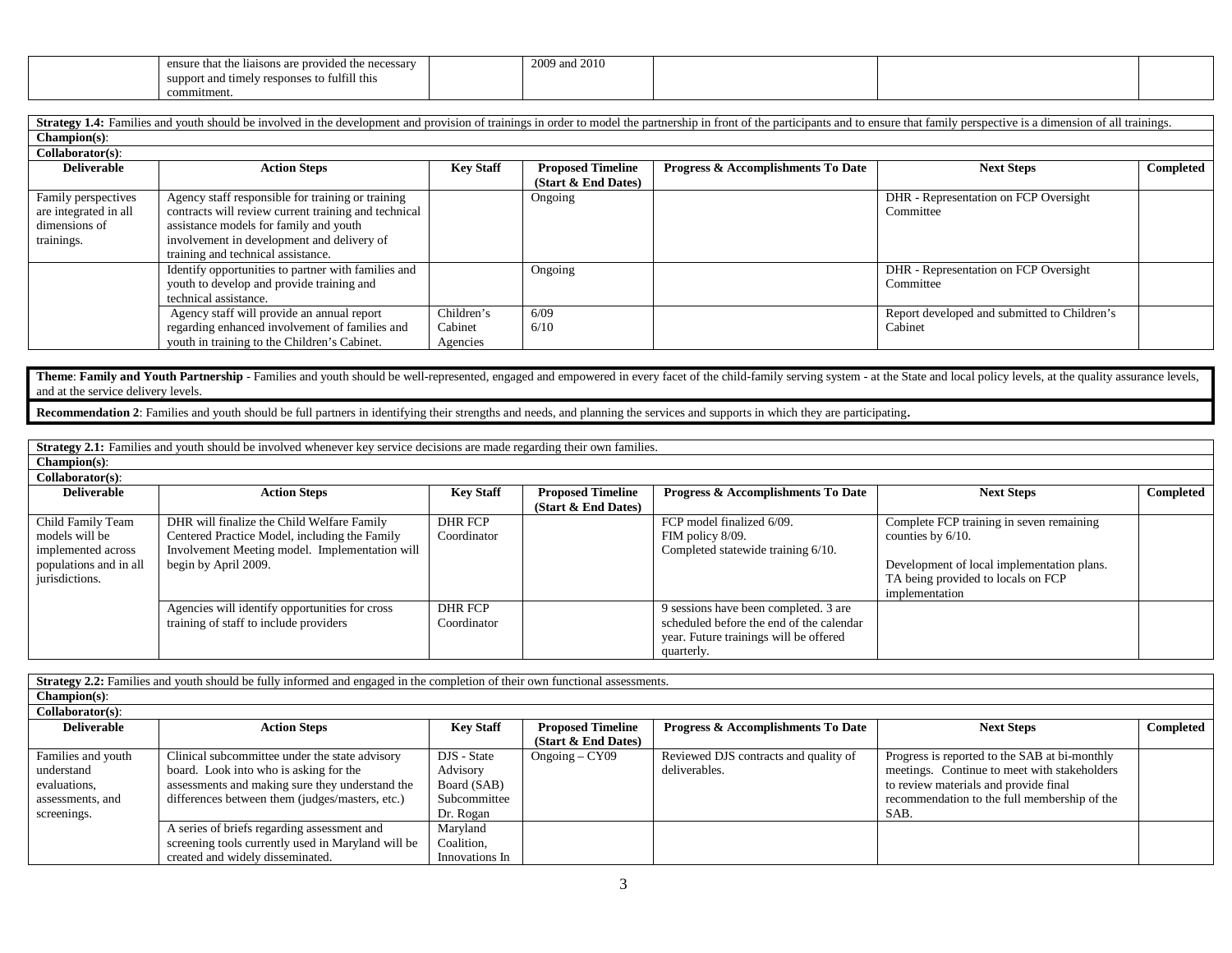Theme: Interagency Structures - Interagency structures need to be redesigned to support the culture shift to a more individualized, family-centered service delivery system. Communication needs to flow easily between the st local levels, as well as between and across agencies, systems, community members and families.

**Recommendation 1**: The Children's Cabinet should ensure that there are regular opportunities for direct communication between the Local Management Boards and Children's Cabinet or Children's Cabinet Results Team.

| <b>Deliverable</b>  | <b>Action Steps</b>                                 | <b>Key Staff</b> | <b>Proposed Timeline</b> | Progress & Accomplishments To Date       | <b>Next Steps</b>                        | Completed   |
|---------------------|-----------------------------------------------------|------------------|--------------------------|------------------------------------------|------------------------------------------|-------------|
|                     |                                                     |                  | (Start & End Dates)      |                                          |                                          |             |
| Establish mechanism | Distribute calendar of local interagency structures | Kim Malat        | October 30, 2008 and     | Dates and location of LMB Directors      |                                          | Calendar of |
| for regular         | monthly meetings with contact information to be     |                  | ongoing                  | meetings circulated to CCRT.             |                                          | meeting     |
| communication.      | put on agenda.                                      |                  |                          |                                          |                                          | dates is    |
|                     |                                                     |                  |                          |                                          |                                          | routinely   |
|                     |                                                     |                  |                          |                                          |                                          | distributed |
|                     |                                                     |                  |                          |                                          |                                          | to CCRT     |
|                     |                                                     |                  |                          |                                          |                                          | and         |
|                     |                                                     |                  |                          |                                          |                                          | Children's  |
|                     |                                                     |                  |                          |                                          |                                          | Cabinet.    |
|                     | Confirm with GOC and Maryland Association of        | Kim Malat        | October 30, 2008 and     | Announcement made at LMB Directors       | Continue cross-attendance at meetings as | Ongoing     |
|                     | Local Management Board Directors (MALMBD)           |                  | ongoing                  | meeting.                                 | appropriate.                             |             |
|                     | that any number of CCRT is welcome at any           |                  |                          |                                          |                                          |             |
|                     | LMB/GOC meeting and process for informing of        |                  |                          | DJS Secretary Abed attended the March    |                                          |             |
|                     | attendance.                                         |                  |                          | meeting of GOC/LMBs.                     |                                          |             |
|                     | Identify two meetings per year for joint            | Chair of         | November 30, 2008 -      | There was a presentation by the LMB      | Continue cross-attendance at meetings as | Ongoing     |
|                     | CCRT/LMB Directors Meeting with LMB chairs          | MALMBD           | April 2009               | Association to the Children's Cabinet at | appropriate.                             |             |
|                     | invited.                                            | and GOC staff    |                          | their February 2011 meeting.             |                                          |             |
|                     |                                                     | to coordinate    | Ongoing                  |                                          |                                          |             |

Theme: Interagency Structures - Interagency structures need to be redesigned to support the culture shift to a more individualized, family-centered service delivery system. Communication needs to flow easily between the st local levels, as well as between and across agencies, systems, community members and families.

**Recommendation 2:** There should be a commitment from all child-family serving agencies at the state and local levels to support an improved interagency structure and individualized plans of care for children and families.

Strategy 2.1: Children's Cabinet Agencies should expand the use of Child and Family Teams, particularly when a child or family presents a challenge that could result in out-of-home placement, more restrictive services and/ multi-system involvement.

**Champion(s)**:

**Collaborator(s)**: CMEs, Innovations Institute, DJS areas, LDSSs, LEAs, Local Health Departments, Families and Youth, CSAs, LMBs

| <b>Deliverable</b>     | <b>Action Steps</b>                                | <b>Key Staff</b> | <b>Proposed</b> | <b>Progress &amp; Accomplishments To</b> | <b>Next Steps</b>            | Actual          | Completed |
|------------------------|----------------------------------------------------|------------------|-----------------|------------------------------------------|------------------------------|-----------------|-----------|
|                        |                                                    |                  | <b>Timeline</b> | Date                                     |                              | <b>Timeline</b> |           |
|                        |                                                    |                  | (Start & End    |                                          |                              | (Start & End)   |           |
|                        |                                                    |                  | Dates)          |                                          |                              | Dates)          |           |
| Expand the use of      | DHR finalized its family-centered practice model   | Karen Powell     |                 | FCP model finalized 6/09.                | Developing change management |                 |           |
| Child and Family       | and begins its training and implementation plan.   |                  |                 | FIM policy 8/09.                         | strategies                   |                 |           |
| Teams to all Child and |                                                    |                  |                 | Completed statewide training 6/10.       |                              |                 |           |
| <b>Family Serving</b>  | CMEs expanded across Maryland with funding         | Children's       |                 | CMEs in operation Statewide as of        |                              |                 | Yes       |
| Agencies.              | from Children's Cabinet agencies for a prioritized | Cabinet          |                 | 12/28/09.                                |                              |                 |           |
|                        | range of populations.                              |                  |                 |                                          |                              |                 |           |
|                        | Pilot PBIS-Wraparound in Montgomery County         |                  |                 |                                          |                              |                 |           |
|                        | and develop a "lessons learned" White Paper.       |                  |                 |                                          |                              |                 |           |
|                        | <b>Implement Transitioning Youth to Families</b>   |                  |                 |                                          |                              |                 |           |
|                        | Project in Baltimore and Washington Counties.      |                  |                 |                                          |                              |                 |           |

Link to Education Strategy # 2.1

Link to Finance Strategy #3.2

Link to Family and Youth Partnership #2.1

Link to Workforce Development #1.1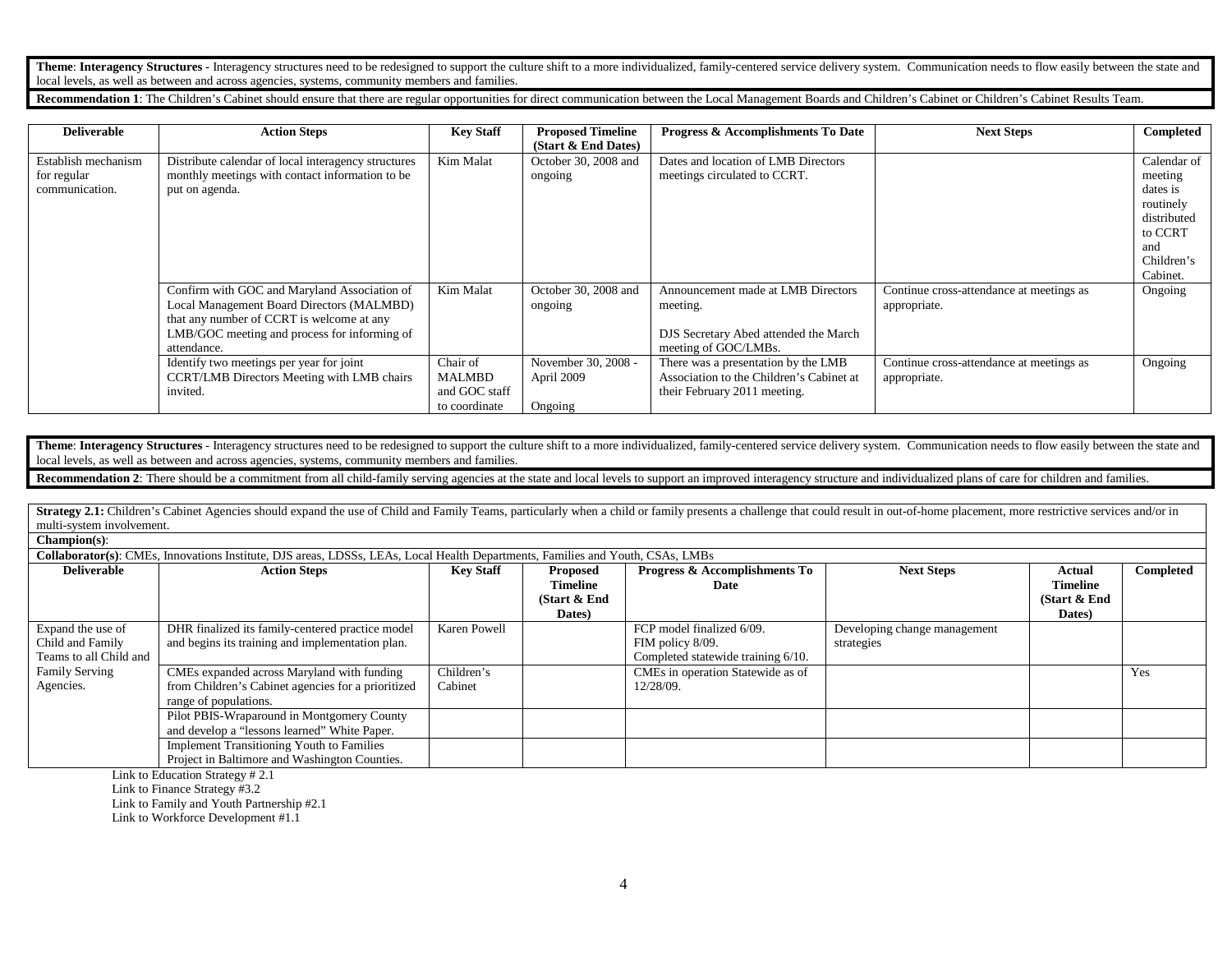Strategy 2.2: The CCRT should immediately convene a state-local workgroup on interagency structures, including crafting legislation and regulations. The workgroup should include state, local, family and community representatives, with membership determined by the CCRT.

| $Champion(s)$ :                                                        |                                                                                                                                                                    |                                           |                                                      |                                                                                                                                                                                                                                                                                                                                                                                                                      |                                                                                                                                                                                                                                                                                                                                    |                                                               |                              |  |  |
|------------------------------------------------------------------------|--------------------------------------------------------------------------------------------------------------------------------------------------------------------|-------------------------------------------|------------------------------------------------------|----------------------------------------------------------------------------------------------------------------------------------------------------------------------------------------------------------------------------------------------------------------------------------------------------------------------------------------------------------------------------------------------------------------------|------------------------------------------------------------------------------------------------------------------------------------------------------------------------------------------------------------------------------------------------------------------------------------------------------------------------------------|---------------------------------------------------------------|------------------------------|--|--|
| Collaborator(s): Families and Youth, LMBs, CSAs, Innovations Institute |                                                                                                                                                                    |                                           |                                                      |                                                                                                                                                                                                                                                                                                                                                                                                                      |                                                                                                                                                                                                                                                                                                                                    |                                                               |                              |  |  |
| <b>Deliverable</b>                                                     | <b>Action Steps</b>                                                                                                                                                | <b>Key Staff</b>                          | <b>Proposed Timeline</b><br>(Start & End<br>Dates)   | Progress & Accomplishments To<br>Date                                                                                                                                                                                                                                                                                                                                                                                | <b>Next Steps</b>                                                                                                                                                                                                                                                                                                                  | Actual<br><b>Timeline</b><br>(Start $\&$<br><b>End Dates)</b> | Completed                    |  |  |
| Convene state/local<br>representation on<br>interagency structures.    | Identify representation for workgroup                                                                                                                              | Rosemary<br>King Johnston,<br>Innovations | 12/08                                                | Identified representatives                                                                                                                                                                                                                                                                                                                                                                                           | N/A                                                                                                                                                                                                                                                                                                                                | 12/08                                                         | 12/08                        |  |  |
|                                                                        | Convene representation                                                                                                                                             | Rosemary<br>King Johnston,<br>Innovations | 1/14/09                                              | Three meetings were held in 2009.<br>In November 2009, decision was<br>made to suspend meetings until<br>Spring 2010 to allow for first quarter<br>of Statewide CME implementation.<br>Workgroup reconvened 4/14/10<br>with a second meeting scheduled for<br>$5/12/10$ .<br>Draft recommendations from the<br>group were submitted to the<br>Children's Cabinet for consideration<br>throughout the summer of 2010. | N/A                                                                                                                                                                                                                                                                                                                                |                                                               | Completed<br>summer<br>2010. |  |  |
|                                                                        | Will provide a framework for interagency<br>structures. Present recommendations to CCRT as<br>each set of recommendations is created for review<br>and discussion. | Rosemary<br>King Johnston,<br>Innovations |                                                      | Developed recommendations for<br>policy and legislative changes that<br>were presented to Children's<br>Cabinet in August 2010.<br>GOC, on behalf of the Children's<br>Cabinet, submitted proposed<br>revisions to the legislation to the<br>Governor's office for consideration<br>on 9/8/10.                                                                                                                       | N/A                                                                                                                                                                                                                                                                                                                                |                                                               | Completed<br>$9/8/10$ .      |  |  |
|                                                                        | Action plan will be developed.                                                                                                                                     | Children's<br>Cabinet and<br>GOC          | Changes to<br>structures to be<br>effective in FY12. | HB 840 was introduced in the 2011<br>Session, passed both houses and is<br>slated for implementation effective<br>$7/1/11$ .                                                                                                                                                                                                                                                                                         | GOC and the Children's Cabinet will<br>issue directives to affected<br>organizations and provide technical<br>assistance on policy and practice<br>changes necessary to implement<br>requirements of HB 840.<br>First TA sessions planned for<br>Systems of Care Training Institutes<br>(SOCTI) conference on 6/14-<br>$6/15/11$ . | Ongoing<br>through<br>summer<br>2011                          |                              |  |  |

Link to Continuum of Opportunities, Supports and Care Strategy #1.5

Link to Interagency Structures Strategy #2.1

Link to Family and Youth Partnership Strategy #1.1

Theme: Workforce Development - A concerted effort must be made to improve the overall quality of the workforce in child welfare, juvenile services, education, children's mental health, developmental disabilities and substa abuse. Child-family serving agencies must share responsibility for improving the quality and accessibility of training and the use of strategies to improve worker recruitment and retention. Beyond training for professional paraprofessionals in their own disciplines, there is a great need to coordinate and provide training across agencies.

Recommendation 1: The child-family serving agencies should ensure greater accessibility, consistency and quality in workforce training and practice, particularly around core competencies and standards for mental health and substance abuse care and treatment, safety and risk of maltreatment, child development, education, family-centered practice models, family and youth partnership, systems, and cultural competency.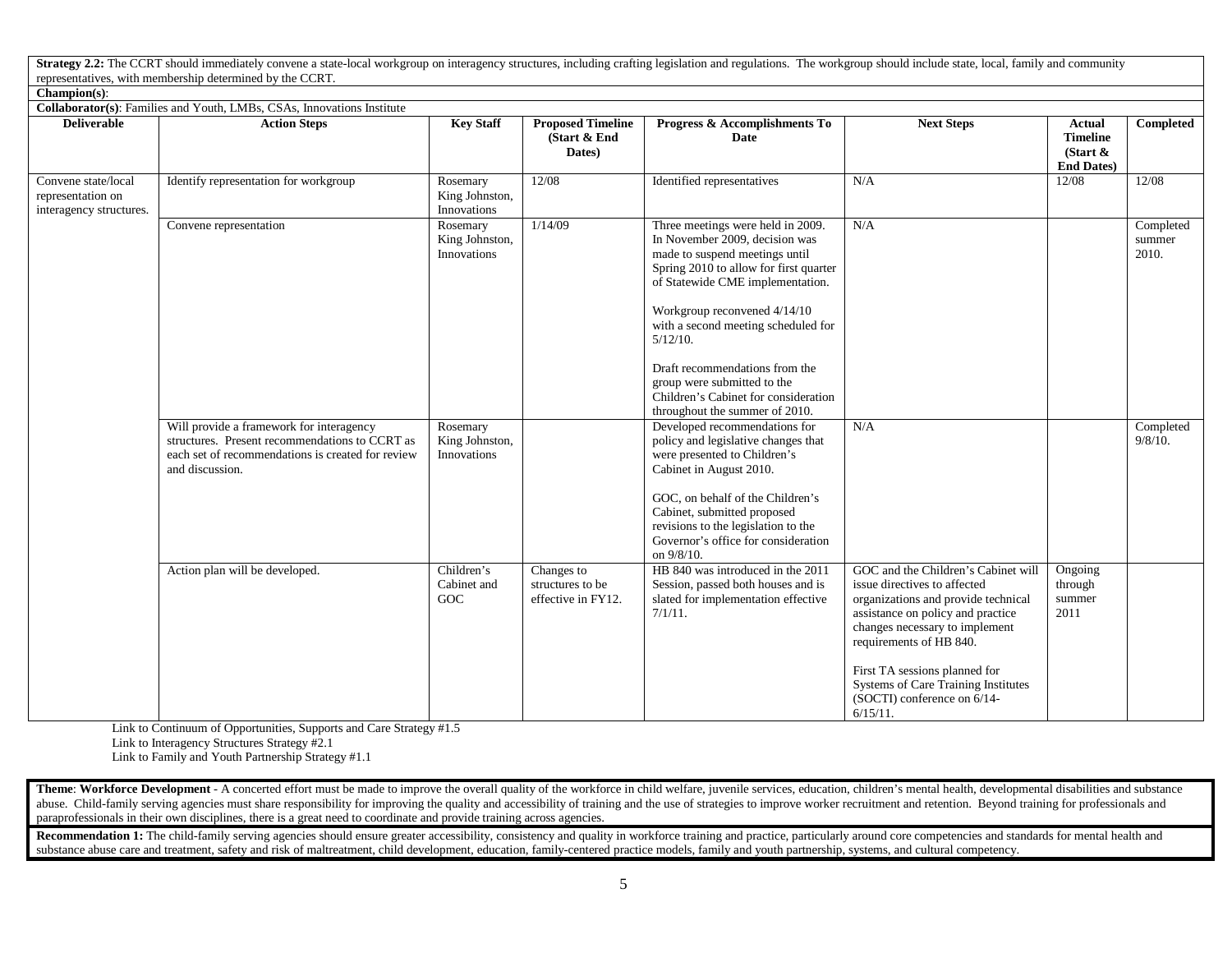Strategy 1.1: The Children's Cabinet Results Team (CCRT) should collaboratively identify the workforce core competencies from each of the Agencies to generate a set of core competencies for the child-family serving system. core competencies should include family and youth engagement and partnership, child development, safety and crisis planning, child maltreatment, systems/laws/mandates, accessing special education, family-centered practice and cultural competency.

## **Champion(s)**:

| Collaborator(s):                                      |                                                                                                                                                                                                                                                                                                                                                 |                                                            |                                                   |                                                                                                                                                                                                                 |                                                                                                                                                              |           |  |  |  |
|-------------------------------------------------------|-------------------------------------------------------------------------------------------------------------------------------------------------------------------------------------------------------------------------------------------------------------------------------------------------------------------------------------------------|------------------------------------------------------------|---------------------------------------------------|-----------------------------------------------------------------------------------------------------------------------------------------------------------------------------------------------------------------|--------------------------------------------------------------------------------------------------------------------------------------------------------------|-----------|--|--|--|
| <b>Deliverable</b>                                    | <b>Action Steps</b>                                                                                                                                                                                                                                                                                                                             | <b>Key Staff</b>                                           | <b>Proposed Timeline</b><br>$(Start & End$ Dates) | Progress & Accomplishments To Date                                                                                                                                                                              | <b>Next Steps</b>                                                                                                                                            | Completed |  |  |  |
| Trained workforce on<br>cross agency core<br>elements | Gather the other agencies list of core<br>competencies; develop a grid of core<br>competencies by agency as there are similar types<br>of positions across agencies <i>i.e.</i> Direct Care, Case<br>Workers, Supervisors, and Administrators and do<br>a crosswalk, find a model curriculum and then<br>bring to CCRT for review and decision. | DJS - Roxanne<br>Parson, QAA<br>Kathryn Marr,<br><b>HR</b> | <b>July 2009</b>                                  | Innovations Institute will assist DJS to<br>implement strategies.                                                                                                                                               | DJS needs to redevelop plans to implement<br>strategies because Innovations Institute will no<br>longer assist DJS. New plan should be<br>completed by 8/11. |           |  |  |  |
|                                                       | Create Web Based Training modules on identified<br>cross agency core curriculum                                                                                                                                                                                                                                                                 |                                                            | <b>TBD</b>                                        | MSDE and MHA with University of<br>Maryland and Child and Adolescent<br>Mental Health Workforce Committee<br>have developed core competencies in<br>mental health available on the Web in<br><b>March 2010.</b> |                                                                                                                                                              |           |  |  |  |
|                                                       | Convene an interagency workgroup with the<br>Department of Labor to work on recruitment and<br>retention, workforce development for all child<br>serving agencies, core training on system of care<br>principles.                                                                                                                               |                                                            | <b>TBD</b>                                        |                                                                                                                                                                                                                 |                                                                                                                                                              |           |  |  |  |

Theme: Workforce Development - A concerted effort must be made to improve the overall quality of the workforce in child welfare, juvenile services, education, children's mental health, developmental disabilities and substa abuse. Child-family serving agencies must share responsibility for improving the quality and accessibility of training and the use of strategies to improve worker recruitment and retention. Beyond training for professional paraprofessionals in their own disciplines, there is a great need to coordinate and provide training across agencies.

**Recommendation 2**: The Children's Cabinet should revise and improve case management practices in order to enhance worker retention and child and family outcomes.

**Strategy 2.1:** DHR and DJS should examine caseload levels in child welfare and juvenile services to see how they correspond with established workforce standards.

**Champion(s)**: **Collaborator(s)**:

| Conaborator (S).                                         |                                                                                                                                                             |                                                                            |                          |                                                                                                                                                                                      |                                                                                                                    |           |
|----------------------------------------------------------|-------------------------------------------------------------------------------------------------------------------------------------------------------------|----------------------------------------------------------------------------|--------------------------|--------------------------------------------------------------------------------------------------------------------------------------------------------------------------------------|--------------------------------------------------------------------------------------------------------------------|-----------|
| <b>Deliverable</b>                                       | <b>Action Steps</b>                                                                                                                                         | <b>Key Staff</b>                                                           | <b>Proposed Timeline</b> | Progress & Accomplishments To Date                                                                                                                                                   | <b>Next Steps</b>                                                                                                  | Completed |
|                                                          |                                                                                                                                                             |                                                                            | (Start & End Dates)      |                                                                                                                                                                                      |                                                                                                                    |           |
| Maintain worker<br>caseload levels in<br>compliance with | Research and identify standards for child welfare<br>and juvenile probation caseloads.                                                                      | DJS - Kathryn<br>Marr, HR Dr.<br>Sheri Meisel                              | $CY09 - ongoing$         |                                                                                                                                                                                      | Identify contacts at DHR and review mutual<br>data on caseloads and staffing analysis                              | Ongoing   |
| national standards.                                      | Conduct staffing analysis based on DHR and DJS<br>caseload                                                                                                  | <b>Social Services</b><br>Administration<br>(SSA)<br>Executive<br>Director | Ongoing                  | DHR conducted initial analysis of case-<br>carrying staff. Developed updated case<br>ratios.<br>DJS submitted JCR 2009 Facility<br><b>Staffing and Community Caseloads</b><br>10/09. |                                                                                                                    | Completed |
|                                                          | DJS and DHR will reallocate staffing as needed<br>based on analysis.                                                                                        | <b>SSA Executive</b><br>Director                                           | Ongoing                  | Staff is reallocated as necessary.                                                                                                                                                   |                                                                                                                    |           |
|                                                          | DJS and DHR will monitor case load levels<br>quarterly and make appropriate reassignments as<br>required to maintain compliance with national<br>standards. | $SSA -$<br>Executive<br>Director                                           | Ongoing                  | Monitoring occurs quarterly and as<br>positions are vacated.                                                                                                                         | DJS established a Task Force with AFSCME<br>and Teamsters to review caseload levels and<br>allocation of staffing. | Ongoing   |

**Strategy 2.2:** The Children's Cabinet should examine and consider using components of a uniform protocol for case management across child-family serving agencies that focuses on data, assessments and outcomes in the development of individual case plans.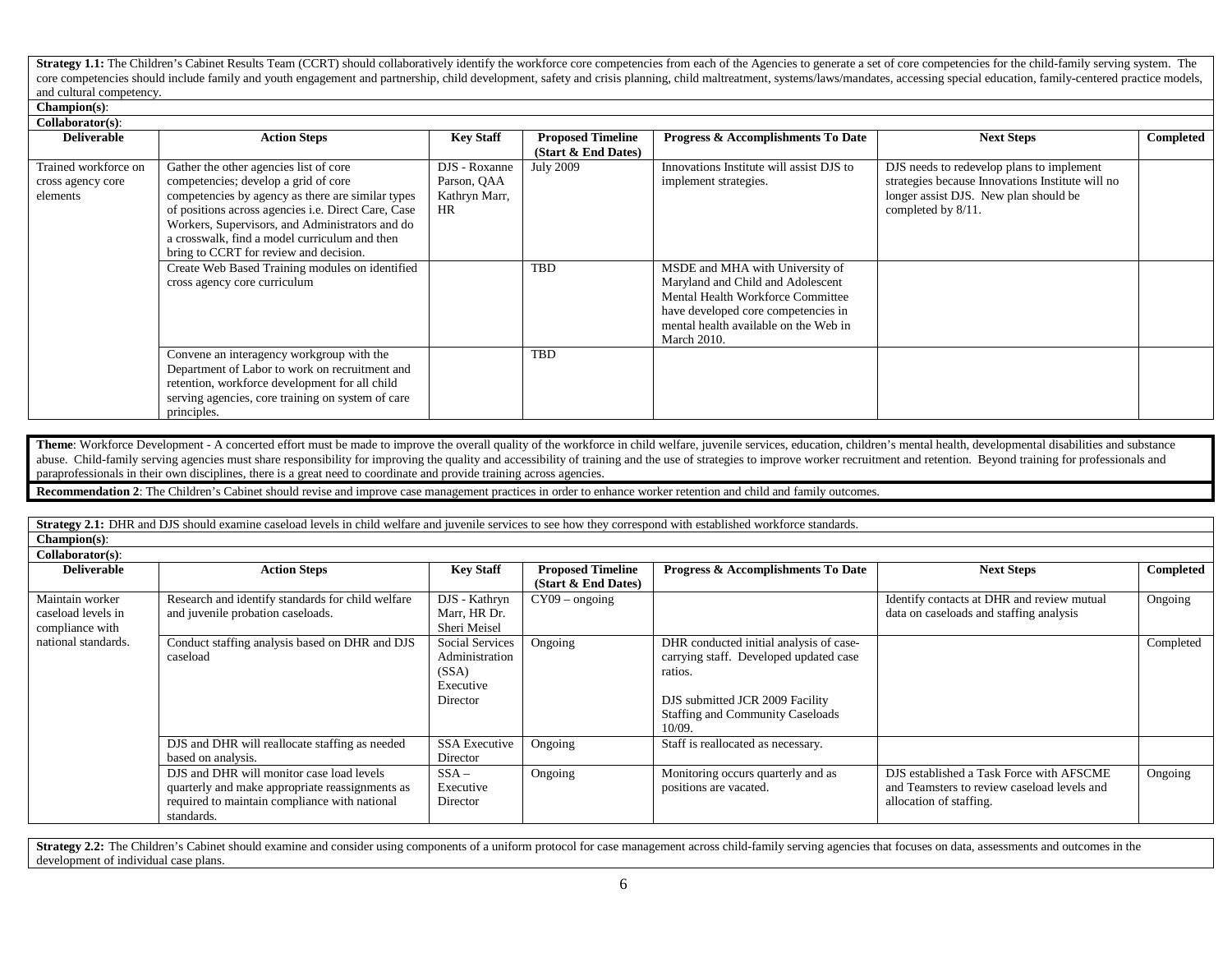| Champion(s):                                                          |                                                                                                                                                                                                 |                                                     |                                                          |                                                                                                                                                                                                                                                               |                                                                                                                                                                                                                                                                                                                                                                                                                                                              |                                                                                                             |
|-----------------------------------------------------------------------|-------------------------------------------------------------------------------------------------------------------------------------------------------------------------------------------------|-----------------------------------------------------|----------------------------------------------------------|---------------------------------------------------------------------------------------------------------------------------------------------------------------------------------------------------------------------------------------------------------------|--------------------------------------------------------------------------------------------------------------------------------------------------------------------------------------------------------------------------------------------------------------------------------------------------------------------------------------------------------------------------------------------------------------------------------------------------------------|-------------------------------------------------------------------------------------------------------------|
| Collaborator(s):                                                      |                                                                                                                                                                                                 |                                                     |                                                          |                                                                                                                                                                                                                                                               |                                                                                                                                                                                                                                                                                                                                                                                                                                                              |                                                                                                             |
| <b>Deliverable</b>                                                    | <b>Action Steps</b>                                                                                                                                                                             | <b>Key Staff</b>                                    | <b>Proposed Timeline</b><br>(Start & End Dates)          | Progress & Accomplishments To Date                                                                                                                                                                                                                            | <b>Next Steps</b>                                                                                                                                                                                                                                                                                                                                                                                                                                            | Completed                                                                                                   |
| Creation of a<br>Maryland uniform<br>protocol for case<br>management. | Review existing protocol for case management<br>across DHR, DJS, DHMH, and MSDE, including<br>data collected, assessments used, and outcomes<br>monitored.                                      | $DIS - Dr.$<br>Sheri Meisel,<br>Dr. Arleen<br>Rogan | $9/08 - 12/09$<br>Current, ongoing<br>1/09<br><b>TBD</b> | Update DJS case management protocol<br>and manuals (in draft now)<br>Identify community supervision reform<br>efforts<br>Train Intake Supervisors, Intake<br>Workers<br>Risk Assessment - 2/09<br>Train Case Management<br>Probation and Aftercare - 12/31/09 | DJS is revising all case management policies.<br>Intake, Detention & ATD, and Treatment<br>Service Plan policies are revised. Training on<br>these policies to begin at end of April 2011.<br>Case Management Policy to be completed by<br>$6/30/11$ and included in training after approval.<br>All case management policies and standard<br>operating procedures will be combined to<br>create a case management manual. Anticipated<br>completion: 10/11. | <b>Needs</b><br>Assessment-<br>required<br>documents<br>delivered to<br>DJS by<br>consultants<br>$(9/08)$ . |
|                                                                       |                                                                                                                                                                                                 |                                                     |                                                          | Needs Assessment - 2/10                                                                                                                                                                                                                                       | <b>Implement Maryland Comprehensive</b><br>Assessment and Service Planning (MCASP) -<br><b>Risk and Needs Assessment</b><br>Conduct data collection and analysis<br>Analyze preliminary findings with Children's<br>Cabinet Agencies as needed to improve and<br>increase collaboration efforts in service<br>delivery model to youth and families.                                                                                                          | Ongoing<br>implementation;<br><b>MCASP</b><br>directive issued<br>12/10.                                    |
|                                                                       | Identify the components of the protocol that are<br>consistent with one another and whether there are<br>uniform tools and/or methodologies that can be<br>put into place for those components. |                                                     |                                                          |                                                                                                                                                                                                                                                               | DJS and DHR have developed joint case<br>management protocols for youth in Baltimore<br>City who are dually committed to both<br>agencies.                                                                                                                                                                                                                                                                                                                   | Ongoing                                                                                                     |
|                                                                       | Create a timeline for implementation, including<br>modification of data systems and training of<br>workers, as needed.                                                                          |                                                     | 12/30/09                                                 | Paper version only, fully automate                                                                                                                                                                                                                            | Involves IT modification and continuous<br>training for staff                                                                                                                                                                                                                                                                                                                                                                                                | DJS timeline is<br>available from<br>its IT unit and<br>is regularly<br>updated                             |

Theme: Information Sharing - Maryland should support and promote effective, timely, and appropriate information-sharing across agencies. There should be a joint understanding of children who are at-risk for involvement wit multiple child-family serving agencies and the shared responsibility and ability for early identification and intervention with and on behalf of these children and families.

Recommendation 1: The Children's Cabinet should engage in the development of an information-sharing protocol to enable appropriate information-sharing among families, agencies, and community members to support individualized service planning to achieve better outcomes for children, youth, and families.

Strategy 1.1: The Children's Cabinet should engage in a Maryland Youth and Family Information Sharing Protocol (MYFISP) to bring together all stakeholders to assess the current systems and structures and embark on the crea of an information-sharing protocol. Among the steps in the process, there could be:

- a. An identification of the barriers to information-sharing under the Maryland Code, Human Services Article and determination of the necessary steps to remove those barriers, working in conjunction with the Administrative Office of the Courts and the Human Services Workgroup;
- b. A mapping of the information systems of each agency, including the types of information that are collected and in what format the information is organized;
- c. A review of the recommendations and tools that have been created in Maryland previously to identify and/or create core intake, screening, assessment, and consent components, forms and tools for use by all of the childfamily serving agencies;
- d. An effort to ensure that components of the protocol are implemented to the extent possible based on financial, legal and other considerations identified during the process of developing the protocol;
- e. An understanding of the instances in which youth and families may not wish to engage in information-sharing; and
- f. Creation of a campaign to build public will, engagement, partnership and education with families and youth to ensure the success of the protocol.

### **Champion(s)**: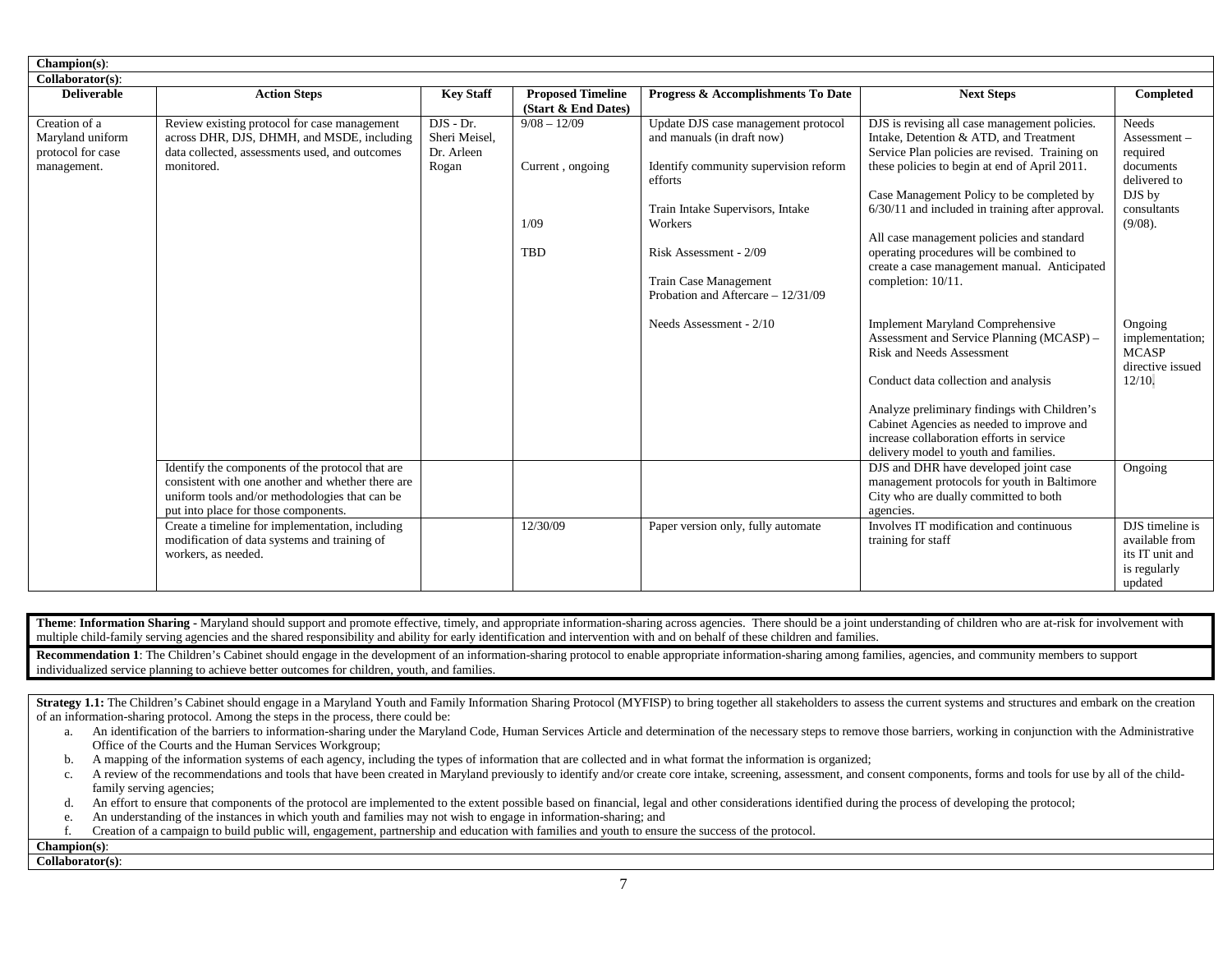| <b>Deliverable</b> | <b>Action Steps</b>                                                                                                                      | <b>Key Staff</b>                                      | <b>Proposed Timeline</b><br>(Start & End Dates) | Progress & Accomplishments To Date                                                                                                   | <b>Next Steps</b>                                                                                                                                                                       | <b>Completed</b> |
|--------------------|------------------------------------------------------------------------------------------------------------------------------------------|-------------------------------------------------------|-------------------------------------------------|--------------------------------------------------------------------------------------------------------------------------------------|-----------------------------------------------------------------------------------------------------------------------------------------------------------------------------------------|------------------|
|                    | Identify specific information needed by agency<br>and purpose, beginning with DHR, DJS, DHMH,<br><b>DPSCS</b>                            | Shupe, Chun-<br>Hoon, Blauer,<br>J. Johnson<br>(DHMH) | October 23, 2008                                | Meeting to review specific data needs<br>held on 10/3. Walkthrough of DHR and<br>DJS data systems on 10/17.                          | Make final lists of information sought and give<br>to AG group.<br>Bring MSDE into process.                                                                                             | Yes              |
|                    | Review existing data-sharing arrangements for<br>precedents                                                                              | Chun-Hoon,<br>Blauer,<br>Johnson                      | November 15, 2008                               | Identified agreements between DHR and<br>MSDE, between DPSCS and DHMH,<br>and DJS and DPSCS                                          | Meet with DPSCS CIO for demo of "dashboard"<br>as a model or platform for sharing information.                                                                                          | Yes              |
|                    | Identify legal barriers and remedies for each<br>specific piece of information                                                           | Motz, AG<br>Human<br>Services<br>workgroup            | November 30, 2008                               |                                                                                                                                      |                                                                                                                                                                                         | Yes              |
|                    | Review proposed legislation to allow DHR and<br>DJS to share information. Invite MSDE to<br>participate in information sharing workgroup | Chun-Hoon.<br>Blauer, Motz                            | November 30, 2008                               | 12/08 meeting with MSDE                                                                                                              | DJS & DHR have developed the Child Safety<br>Net Dashboard in May 2010 to allow data and<br>case management information sharing of youth<br>who are dually involved with these agencies | Yes<br>Ongoing   |
|                    | Draft MOUs as needed to address protocol                                                                                                 | Motz, AG<br>Human Svcs.<br>workgroup                  | January 31, 2009                                |                                                                                                                                      |                                                                                                                                                                                         | Yes              |
|                    | Identify potential technical solutions to<br>information sharing                                                                         | Chun-Hoon.<br>Brown, Shupe                            | November 30, 2008                               | Met with Ron Brothers, DPSCS, to view<br>demo of "dashboard".                                                                        | Send initial data fields from CHESSIE to initiate<br>set up of Children's Cabinet dashboard. Identify<br>agency staff with qualifications to assist in<br>setting up system.            | Yes              |
|                    |                                                                                                                                          | Kim Bones,<br><b>DJS</b>                              | $7/08 - 10/09$                                  | Interagency collaborative efforts in<br>selection process. MD identified as a<br>successful applicant.                               | Review/Implement best practices from<br>DHR/DJS "Cross Over Youth" Georgetown<br>project.                                                                                               |                  |
|                    |                                                                                                                                          | Marina<br>Finnegan, Deb<br>Donohue -<br>GOC           | 10/09                                           | All data sharing MOUs have been signed<br>by DHR, DJS, DHMH, GOC and<br>MSDE. Data Dashboard will be fully<br>implemented by 5/3/10. | DJS and DHR protocols will be finalized by<br>$4/1/10$ .                                                                                                                                |                  |

Theme: Access to Care and Opportunities - Prompt access to opportunities and appropriate resources empowers families and youth to address identified needs, build on strengths, and participate in individualized services and supports. Families and youth should receive timely and respectful support to navigate systems.

**Recommendation 1**: Families and youth should have access to support and assistance and make connections with appropriate opportunities and resources to address identified needs and enhance strengths and assets.

Strategy 1.1: There should be an assessment of all existing Local Access Mechanisms (LAM), including single points of entry/access and systems and family navigators, to determine which specific strategies have been found t most useful and effective, as well as cost efficient. **Champion(s)**:

| <b>Collaborator(s):</b> LMB Directors, GOC                        |                                                                                                                                      |                             |                                                 |                                                                                                                                                                                            |                                           |           |
|-------------------------------------------------------------------|--------------------------------------------------------------------------------------------------------------------------------------|-----------------------------|-------------------------------------------------|--------------------------------------------------------------------------------------------------------------------------------------------------------------------------------------------|-------------------------------------------|-----------|
| <b>Deliverable</b>                                                | <b>Action Steps</b>                                                                                                                  | <b>Key Staff</b>            | <b>Proposed Timeline</b><br>(Start & End Dates) | <b>Progress &amp; Accomplishments To Date</b>                                                                                                                                              | <b>Next Steps</b>                         | Completed |
| Determination of best<br>access mechanisms<br>for specific target | Meet with GOC/LMB Results Team to determine<br>method for evaluating LAMs                                                            |                             | 11/15/08                                        | LAM funding and functions are<br>monitored as part of routine monitoring<br>of Local Management Boards.                                                                                    |                                           |           |
| populations                                                       | Determine potential of using the Maryland<br>Community Services Locator (through CESAR) as<br>clearinghouse for resource information | Greg Shupe<br>Marina Chatoo | 11/1/08                                         | Met with CESAR staff. MDCSL can use<br>existing resource info from jurisdictions<br>w/o disrupting local database.                                                                         | Present LMBs with info about use of MDCSL | Yes       |
|                                                                   | Determine process and cost for integrating<br>jurisdictional LAM resource base into MDCSL                                            | Greg Shupe                  | 12/30/08                                        | CESAR staff met with LMB Directors<br>and LMBs have been sharing their LAM<br>resource database with MDCSL. LMBs<br>will send updated resources every 6<br>months. No funds were needed to |                                           | Yes       |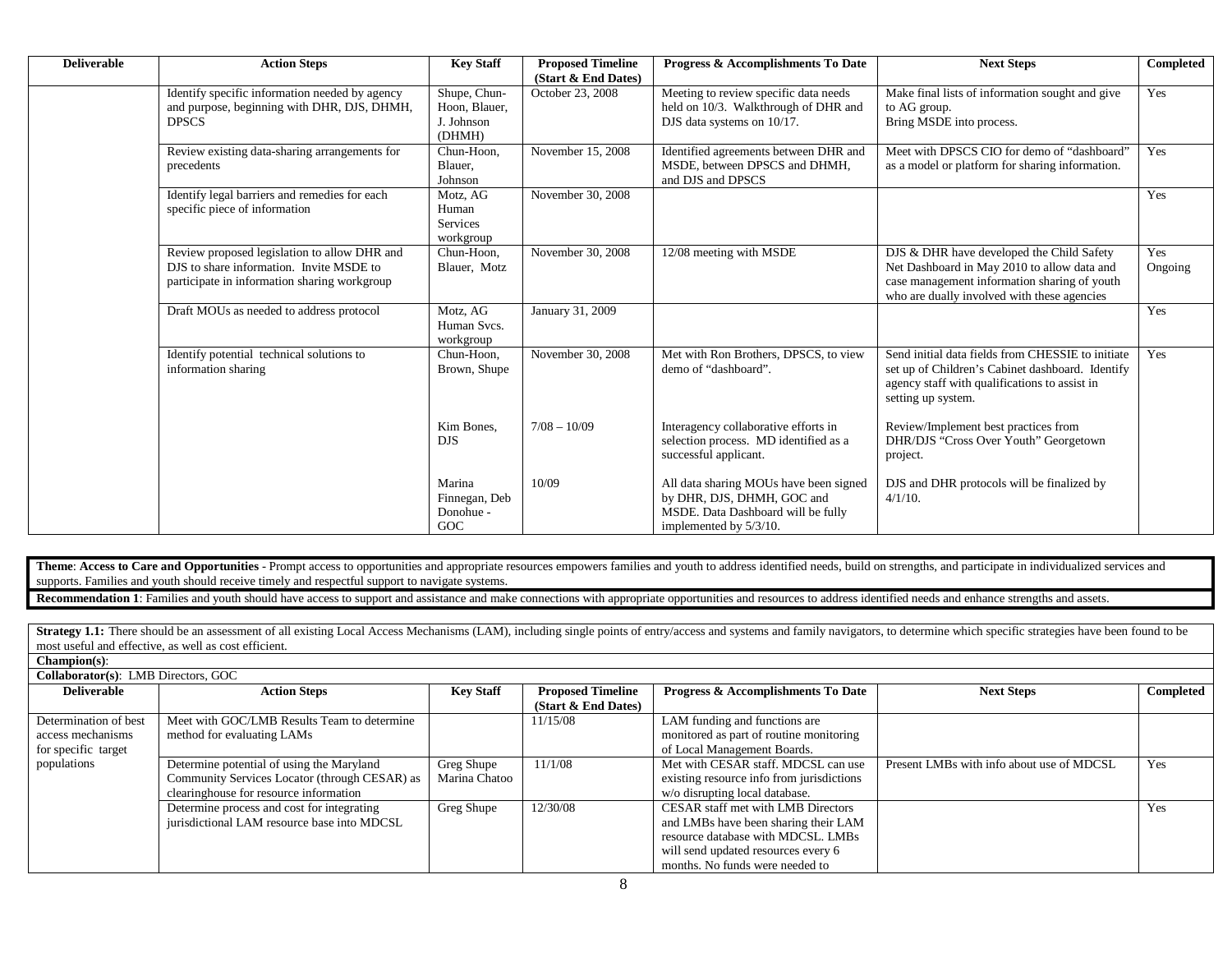|                                                       |                      |                  | exchange this information.            |         |         |
|-------------------------------------------------------|----------------------|------------------|---------------------------------------|---------|---------|
| Review LMB reports for numbers of families            | Kim Malat            | January 31, 2009 | GOC staff routinely reviews reports   | Ongoing | Ongoing |
| assisted and success rate for families to receive     |                      |                  | submitted by LMB that include data on |         |         |
| desired service to develop cost benefit analysis by   |                      |                  | performance measures for LAMs.        |         |         |
| model ( $I \& R$ , navigator, family service center). |                      |                  |                                       |         |         |
| Solicit comments from LMBs and other local            | Kim Malat            | April 30, 2009   |                                       |         |         |
| partners re: real vs. appraised value of model.       | <b>LMB</b> Directors |                  |                                       |         |         |
| Identify key elements in successful LAMs              |                      |                  |                                       |         |         |
| Determine best practice(s) in current use in state.   | Kim Malat            | June 30, 2009    |                                       |         |         |
|                                                       | <b>LMB</b> Directors |                  |                                       |         |         |

Strategy 1.2: The Children's Cabinet should explore how information regarding services, resources and opportunities are communicated to workers at child-family serving agencies to ensure that those children and families wh need services are provided with the opportunity to access them.

| $Champion(s)$ :     |
|---------------------|
| $C$ ollaborator(s). |

| <b>Deliverable</b>    | <b>Action Steps</b>                                | <b>Key Staff</b> | <b>Proposed Timeline</b> | <b>Progress &amp; Accomplishments To Date</b> | <b>Next Steps</b> | Completed |
|-----------------------|----------------------------------------------------|------------------|--------------------------|-----------------------------------------------|-------------------|-----------|
|                       |                                                    |                  | (Start $\&$ End Dates)   |                                               |                   |           |
| Clarification of      | Each Children's Cabinet Agency will review its     |                  |                          |                                               |                   |           |
| Agency-specific       | policies and procedures for sharing information    |                  |                          |                                               |                   |           |
| communication         | with staff, including direct care workers for      |                  |                          |                                               |                   |           |
| protocols with direct | consistency and clarity.                           |                  |                          |                                               |                   |           |
| care staff.           | The policies and procedures will be revised for    |                  |                          |                                               |                   |           |
|                       | each Agency as needed, and will be disseminated    |                  |                          |                                               |                   |           |
|                       | to all staff, including management and interagency |                  |                          |                                               |                   |           |
|                       | and legislation liaisons.                          |                  |                          |                                               |                   |           |

| Strategy 1.3: Children's Cabinet Agencies should maximize access to care by streamlining internal forms, applications and requirements to the extent possible where efficiencies can be identified so families can more readil |  |
|--------------------------------------------------------------------------------------------------------------------------------------------------------------------------------------------------------------------------------|--|
| services they need in a timely and efficient manner.                                                                                                                                                                           |  |

**Champion(s)**:

| $Collaborator(s)$ :                                                                                                |                                                                                                                                               |                                 |                                                 |                                                                                                                                                                                                                    |                                                                                                                                                                                                                                                                                 |           |
|--------------------------------------------------------------------------------------------------------------------|-----------------------------------------------------------------------------------------------------------------------------------------------|---------------------------------|-------------------------------------------------|--------------------------------------------------------------------------------------------------------------------------------------------------------------------------------------------------------------------|---------------------------------------------------------------------------------------------------------------------------------------------------------------------------------------------------------------------------------------------------------------------------------|-----------|
| <b>Deliverable</b>                                                                                                 | <b>Action Steps</b>                                                                                                                           | <b>Key Staff</b>                | <b>Proposed Timeline</b><br>(Start & End Dates) | Progress & Accomplishments To Date                                                                                                                                                                                 | <b>Next Steps</b>                                                                                                                                                                                                                                                               | Completed |
| Streamline forms.<br>applications and<br>requirements across<br>Children's Cabinet<br>Agencies for<br>consistency. | Review current forms, applications and<br>requirements for access to services in DHR, DJS,<br>DHMH, and MSDE.                                 | ILC/LMPP<br>SB 478<br>Workgroup | Ongoing                                         | The ILC/LMPP & SB 478 Workgroup<br>has been meeting to review existing<br>forms as it relates to the uniform incident<br>reporting and monitoring.                                                                 | SB 478 Workgroup is developing<br>recommendations for a uniform incident<br>reporting process that will be presented to GOC,<br>the Governor, and other stakeholders in<br>September 2011.                                                                                      |           |
|                                                                                                                    |                                                                                                                                               | <b>GOC Staff</b>                | Spring 2011                                     | HB 840 (2011) enacts changes to the<br>LCC/SCC that will necessitate changes<br>in regulation and policy.                                                                                                          | GOC and the Children's Cabinet will issue<br>directives to affected organizations and provide<br>technical assistance on policy and practice<br>changes necessary to implement requirements of<br>HB 840.<br>First TA sessions planned for SOCTI conference<br>on 6/14-6/15/11. |           |
|                                                                                                                    | Identify the common elements and processes<br>across agencies and determine if efficiencies can<br>be implemented based on the commonalities. | ILC/LMPP<br>SB 478<br>Workgroup | Ongoing                                         | The ILC has established the Licensing<br>Monitoring Policies and Practices<br>(LMPP) workgroup to ensure there is a<br>coordinated approach to licensing and<br>monitoring for residential child care<br>programs. | The LMPP will identify and discuss concerns<br>and issues regarding the current policies and<br>practices of state agencies that license, monitor,<br>and or fund residential child care placements.                                                                            |           |
|                                                                                                                    | Create a timeline for implementation, including<br>creation of forms, modification of data systems<br>and training of workers, as needed.     |                                 |                                                 |                                                                                                                                                                                                                    |                                                                                                                                                                                                                                                                                 |           |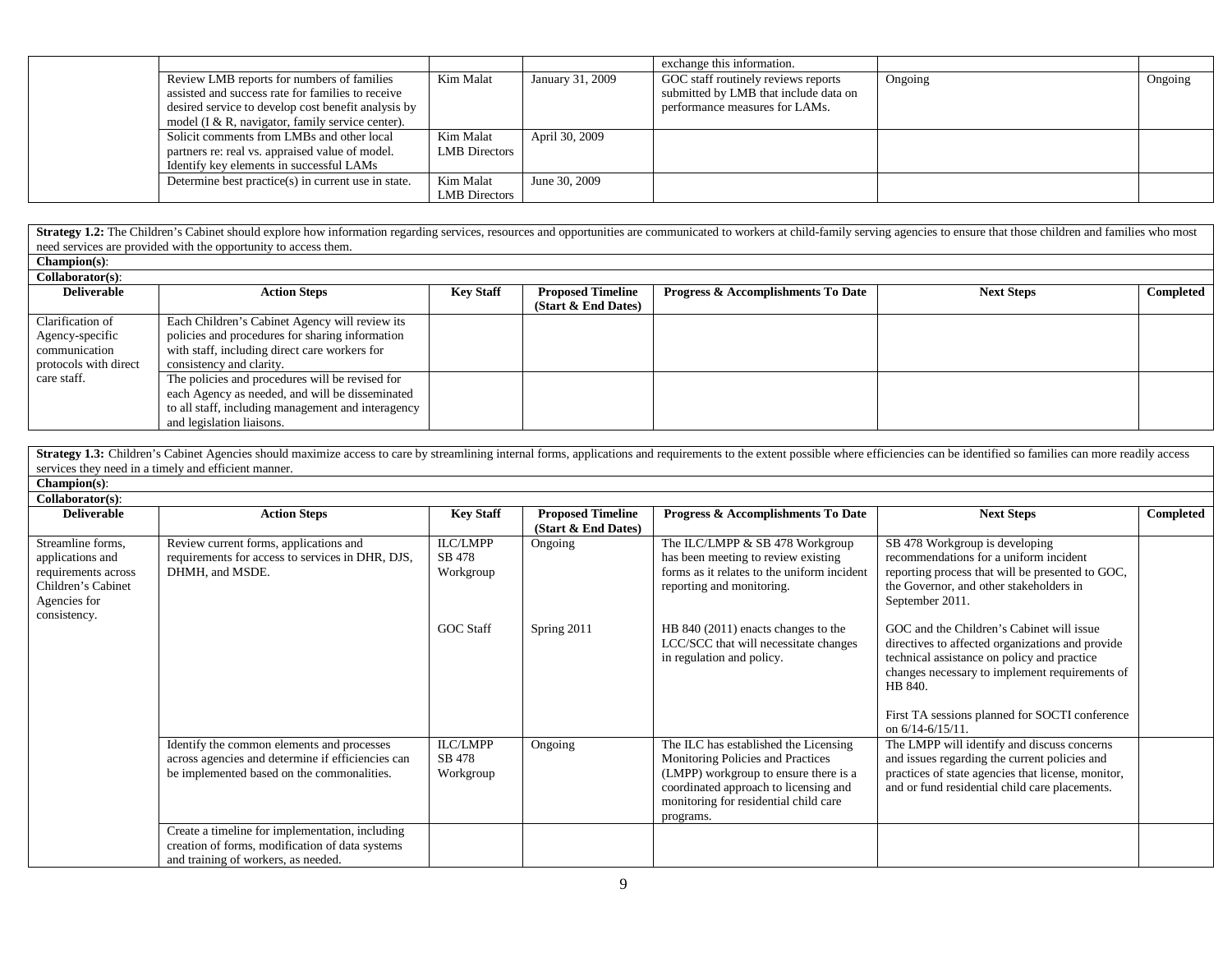Theme: Continuum of Opportunities, Supports and Care - There is a need for the Children's Cabinet to agree on a continuum of opportunities, supports, and care, including evidence-based and promising practices, and work toward ensuring that appropriate levels of services and supports are available to every jurisdiction and community to meet their specific population needs, with the intent of improving outcomes and reducing out-of-home pla

Recommendation 1: The Children's Cabinet is committed to the creation of a full community-based continuum of opportunities, supports, and care that is developed in partnership with local jurisdictions, families and the pro community to meet the specific, individualized needs of children and families. The Children's Cabinet should prioritize efforts to safely and effectively serve children in their own homes by expanding the continuum of serv efforts should include increased diversity, quality, and accessibility of in-home services with an emphasis on reunifying children with their families at the earliest possible time. Services should be culturally competent and children should receive all supports to which they are entitled.

Strategy 1.1: The Children's Cabinet should support the development of community-based resources that are responsive to the identified needs of youth for whom there have been disparities or uneven availability of services current budgetary resources.

|                                                                                                                         | Collaborator(s): DJS areas, LDSSs, LEAs, Local Health Departments, CMEs, Families and Youth                                                                                                                                                       |                  |                                                 |                                                                                                                                                                                                                                                                                                                                                                                                                                                                                                                                                         |                   |           |  |  |
|-------------------------------------------------------------------------------------------------------------------------|---------------------------------------------------------------------------------------------------------------------------------------------------------------------------------------------------------------------------------------------------|------------------|-------------------------------------------------|---------------------------------------------------------------------------------------------------------------------------------------------------------------------------------------------------------------------------------------------------------------------------------------------------------------------------------------------------------------------------------------------------------------------------------------------------------------------------------------------------------------------------------------------------------|-------------------|-----------|--|--|
| <b>Deliverable</b>                                                                                                      | <b>Action Steps</b>                                                                                                                                                                                                                               | <b>Key Staff</b> | <b>Proposed Timeline</b><br>(Start & End Dates) | Progress & Accomplishments To Date                                                                                                                                                                                                                                                                                                                                                                                                                                                                                                                      | <b>Next Steps</b> | Completed |  |  |
| Identification of and<br>plan for improved<br>array of community-<br>based resources for<br>underserved<br>populations. | Identification of priority high risk populations.                                                                                                                                                                                                 |                  |                                                 | State Agencies, CMEs, LMBs and other<br>stakeholders continue to identify at-risk<br>and underserved populations.<br>Through the CME, six Community<br>Resource Specialists are available to<br>attend the FIM to identify individualized<br>services and supports in the community<br>that will meet goals within the youth's<br>POC in order to achieve his or her<br>permanency plan. If the necessary<br>services are not available in the<br>community, the CME shall work with<br>community providers to create a support<br>to address the need. |                   |           |  |  |
|                                                                                                                         | Research and identify services, supports and<br>interventions which will assist in producing<br>improved outcomes for identified populations.                                                                                                     |                  |                                                 | CSAs continue to plan for mental health<br>needs on a local level in collaboration<br>with MHA.                                                                                                                                                                                                                                                                                                                                                                                                                                                         |                   |           |  |  |
|                                                                                                                         | Create a population based local/regional<br>continuum of care that can guide State funding<br>allocation and service array development.                                                                                                           |                  |                                                 |                                                                                                                                                                                                                                                                                                                                                                                                                                                                                                                                                         |                   |           |  |  |
|                                                                                                                         | Identify demographic and/or geographic areas of<br>focus with resource needs                                                                                                                                                                      |                  |                                                 | LMBs continue to consider jurisdiction-<br>and region-specific resource<br>development needs in conjunction with<br>the CMEs and other stakeholders.                                                                                                                                                                                                                                                                                                                                                                                                    | Ongoing           |           |  |  |
|                                                                                                                         | Create a plan in partnership with representatives<br>of the LMBs, CSAs, DSS, DJS, LSS, CMEs,<br>families and others to strategically target resources<br>to meet identified needs.                                                                |                  |                                                 |                                                                                                                                                                                                                                                                                                                                                                                                                                                                                                                                                         |                   |           |  |  |
|                                                                                                                         | Explore sources of funding to pay for services in<br>the continuum of care. Sources to consider<br>include Medicaid, Opportunity Compacts, Title<br>IV-E and redirected savings from reduction in the<br>use of expensive out of home placements. |                  |                                                 |                                                                                                                                                                                                                                                                                                                                                                                                                                                                                                                                                         |                   |           |  |  |

Link to Financing Recommendation #1

**Champion(s)**:

Strategy 1.2: The State should ensure that the Managed Care Organizations (MCO) provide children who are covered by Medicaid with all of the services to which they are entitled under Early Periodic Screening, Diagnosis and Treatment (EPSDT) and that all of these services and supports are fully maximized. Each Children's Cabinet Agency should study the level of services children receive from the MCO system and how these services could be integrated into an overall service continuum, with support and technical assistance from Maryland Medicaid. **Champion(s)**: DHMH **Collaborator(s)**: Children's Cabinet Agencies **Deliverable Action Steps Action Steps Key Staff Proposed Timeline Progress & Accomplishments To Date Next Steps Completed**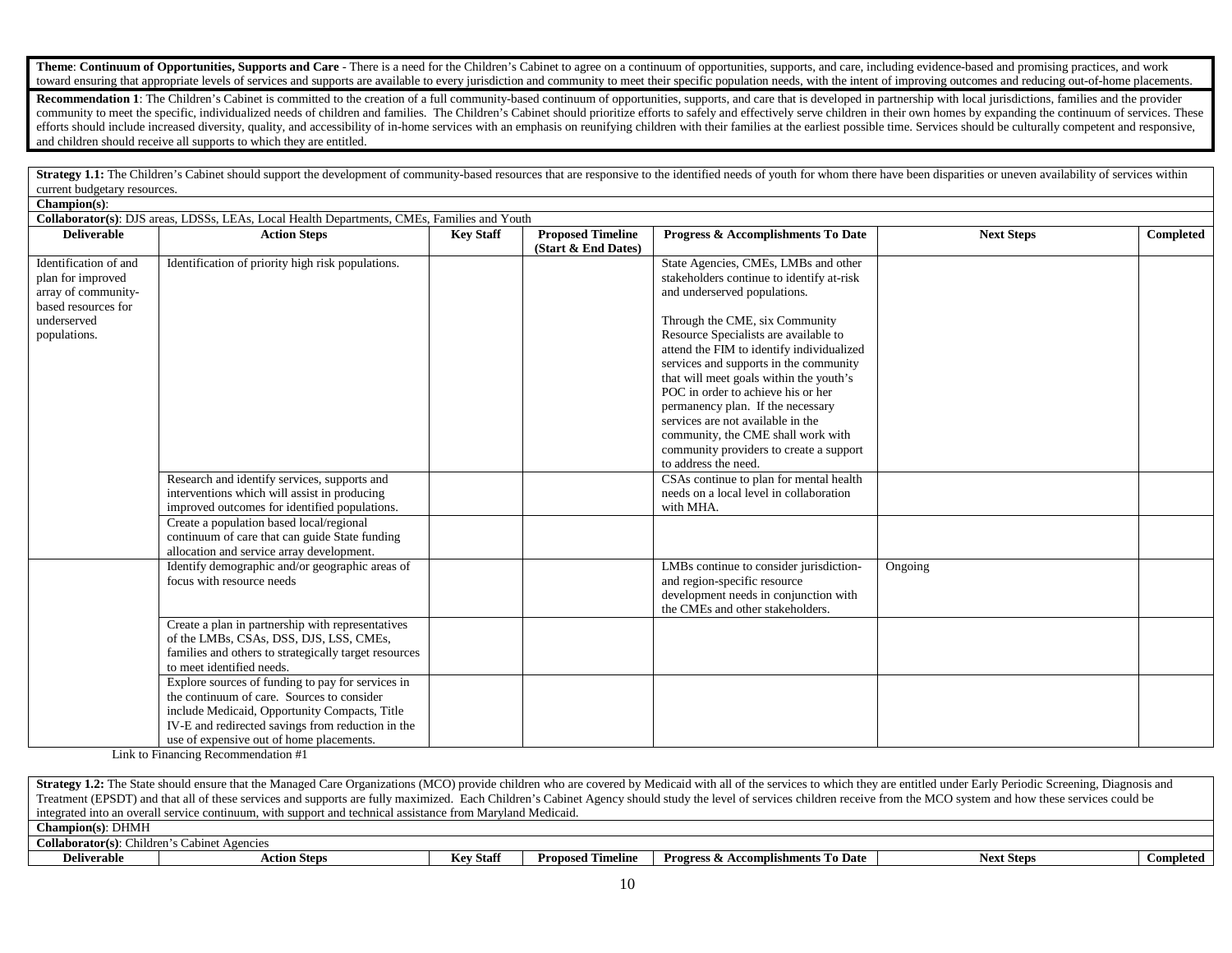|                      |                                                    |             | (Start & End Dates) |  |  |
|----------------------|----------------------------------------------------|-------------|---------------------|--|--|
| Study receipt of     | DHMH/Medicaid will convene workgroup (1-2          | <b>DHMH</b> | Spring 2010         |  |  |
| services through     | meetings) to examine issues related to EPSDT       |             |                     |  |  |
| MCOs and utilization | utilization. Each child-serving agency should      |             |                     |  |  |
| of EPSDT             | assign one person to attend workgroup.             |             |                     |  |  |
|                      | Workgroup will assist other agencies to develop    | <b>DHMH</b> | Spring 2010         |  |  |
|                      | outreach plan for ensuring children's services are |             |                     |  |  |
|                      | maximized.                                         |             |                     |  |  |

Strategy 1.3: The Children's Cabinet Agencies should support the workgroup convened by DHMH, in partnership with MCOs and substance abuse treatment providers, to review and ensure access to and provision of substance abuse services, including community-based treatment.

| Champion(s): DHMH                                       |                                                                               |             |                                                         |                                                                                                                                                                                                                                                                                                                       |                                                                                               |           |
|---------------------------------------------------------|-------------------------------------------------------------------------------|-------------|---------------------------------------------------------|-----------------------------------------------------------------------------------------------------------------------------------------------------------------------------------------------------------------------------------------------------------------------------------------------------------------------|-----------------------------------------------------------------------------------------------|-----------|
|                                                         | Collaborator(s): DHMH, MCOs, providers, consumers                             |             |                                                         |                                                                                                                                                                                                                                                                                                                       |                                                                                               |           |
| <b>Deliverable</b>                                      | <b>Action Steps</b>                                                           | Kev Staff   | <b>Proposed</b><br>Timeline<br>(Start $&$ End<br>Dates) | Progress & Accomplishments To Date                                                                                                                                                                                                                                                                                    | <b>Next Steps</b>                                                                             | Completed |
| Ensure children<br>and youth are<br>receiving full      | DHMH to establish workgroup<br>and relevant subcommittees to<br>examine issue | DHMH        | Ongoing (next<br>meeting $9/24$ )                       |                                                                                                                                                                                                                                                                                                                       |                                                                                               |           |
| access to the<br>array of<br>substance abuse            | Workgroup to present<br>recommendations to DHMH<br>Secretary                  | <b>DHMH</b> | November,<br>2008                                       |                                                                                                                                                                                                                                                                                                                       |                                                                                               |           |
| services.<br>including<br>community<br>based treatment. | Recommendations to be shared<br>with CCRT                                     | <b>DHMH</b> | December,<br>2008                                       | Medicaid implemented new substance abuse services in January 2010 for PAC program. Also,<br>significantly increased payment rates for substance abuse services under Medicaid and PAC.<br>For more information, please see:<br>http://www.dhmh.state.md.us/mma/healthchoice/pdf/2009/SAII Char Updated11.14.09 ST.pdf | Medicaid and ADAA will<br>monitor to ensure that<br>services are implemented<br>successfully. |           |

| Strategy 1.4: The Children's Cabinet should support the use of home visiting programs across Maryland that aligns with the outcomes that the Children's Cabinet Agencies are seeking to achieve. |                                                                                                  |                  |                          |                                             |                                             |           |  |  |  |
|--------------------------------------------------------------------------------------------------------------------------------------------------------------------------------------------------|--------------------------------------------------------------------------------------------------|------------------|--------------------------|---------------------------------------------|---------------------------------------------|-----------|--|--|--|
| Champion(s):                                                                                                                                                                                     |                                                                                                  |                  |                          |                                             |                                             |           |  |  |  |
|                                                                                                                                                                                                  | Collaborator(s): Providers, Families and Youth, DJS areas, LDSSs, LEAs, Local Health Departments |                  |                          |                                             |                                             |           |  |  |  |
| <b>Deliverable</b>                                                                                                                                                                               | <b>Action Steps</b>                                                                              | <b>Key Staff</b> | <b>Proposed Timeline</b> | Progress & Accomplishments To Date          | <b>Next Steps</b>                           | Completed |  |  |  |
|                                                                                                                                                                                                  |                                                                                                  |                  | (Start & End Dates)      |                                             |                                             |           |  |  |  |
| Support existing and                                                                                                                                                                             | *After completion of strategy 1.1 action steps,                                                  | Nancy            | July 1, 2009 - June 30,  | 17 jurisdictions received funding to        | Continue grant program, contingent upon the | Annual    |  |  |  |
| where possible new                                                                                                                                                                               | identify home visiting programs that are consistent                                              | Vorobey          | 2010                     | support local Healthy Families and other    | availability of federal TANF funds.         |           |  |  |  |
| home visiting                                                                                                                                                                                    | with priorities and fix the gaps.                                                                |                  |                          | Home Visiting programs; grant proposal      |                                             |           |  |  |  |
| programs that achieve                                                                                                                                                                            |                                                                                                  |                  |                          | requirements aligned with state priorities. |                                             |           |  |  |  |
| outcomes consistent                                                                                                                                                                              | **Create linkages, where possible with Evidence                                                  | Nancy            | November 1, 2009 -       | Subgrant awarded to the Maryland            | Continue to support management of the Home  | Annual    |  |  |  |
| with Children's                                                                                                                                                                                  | Based Practice and Promising Practice work.                                                      | Vorobey          | October 31, 2010         | Family Network (MFN) to manage the          | Visiting Consortium through the subgrantee  |           |  |  |  |
| Cabinet.                                                                                                                                                                                         |                                                                                                  |                  |                          | statewide Home Visiting Consortium          | process. (IDEA Part B funds)                |           |  |  |  |
|                                                                                                                                                                                                  |                                                                                                  |                  |                          | comprised of Healthy Families/Home          |                                             |           |  |  |  |
|                                                                                                                                                                                                  |                                                                                                  |                  |                          | Visiting program providers and other        |                                             |           |  |  |  |
|                                                                                                                                                                                                  |                                                                                                  |                  |                          | stakeholders to develop a framework and     |                                             |           |  |  |  |
|                                                                                                                                                                                                  |                                                                                                  |                  |                          | process for local programs to conduct       |                                             |           |  |  |  |
|                                                                                                                                                                                                  |                                                                                                  |                  |                          | self-assessments and implement program      |                                             |           |  |  |  |
|                                                                                                                                                                                                  |                                                                                                  |                  |                          | improvement activities, share training      |                                             |           |  |  |  |
|                                                                                                                                                                                                  |                                                                                                  |                  |                          | efforts and opportunities through a         |                                             |           |  |  |  |
|                                                                                                                                                                                                  |                                                                                                  |                  |                          | statewide peer-to-peer network, and         |                                             |           |  |  |  |
|                                                                                                                                                                                                  |                                                                                                  |                  |                          | identify strategies for increasing          |                                             |           |  |  |  |
|                                                                                                                                                                                                  |                                                                                                  |                  |                          | communication and collaboration among       |                                             |           |  |  |  |
|                                                                                                                                                                                                  |                                                                                                  |                  |                          | home visiting programs.                     |                                             |           |  |  |  |
|                                                                                                                                                                                                  |                                                                                                  |                  |                          | Follow MSDE process for approval and        |                                             |           |  |  |  |
|                                                                                                                                                                                                  |                                                                                                  |                  |                          | posting of HF/HV Consultant RFB             |                                             |           |  |  |  |
|                                                                                                                                                                                                  |                                                                                                  | Nancy            | November 1, 2008-        |                                             |                                             |           |  |  |  |
|                                                                                                                                                                                                  |                                                                                                  | Vorobey          | October 31, 2009         | RFQ did not result in acceptable bids that  | Utilize the MSDE bid board process to hire  | Annual    |  |  |  |
|                                                                                                                                                                                                  |                                                                                                  |                  |                          |                                             |                                             |           |  |  |  |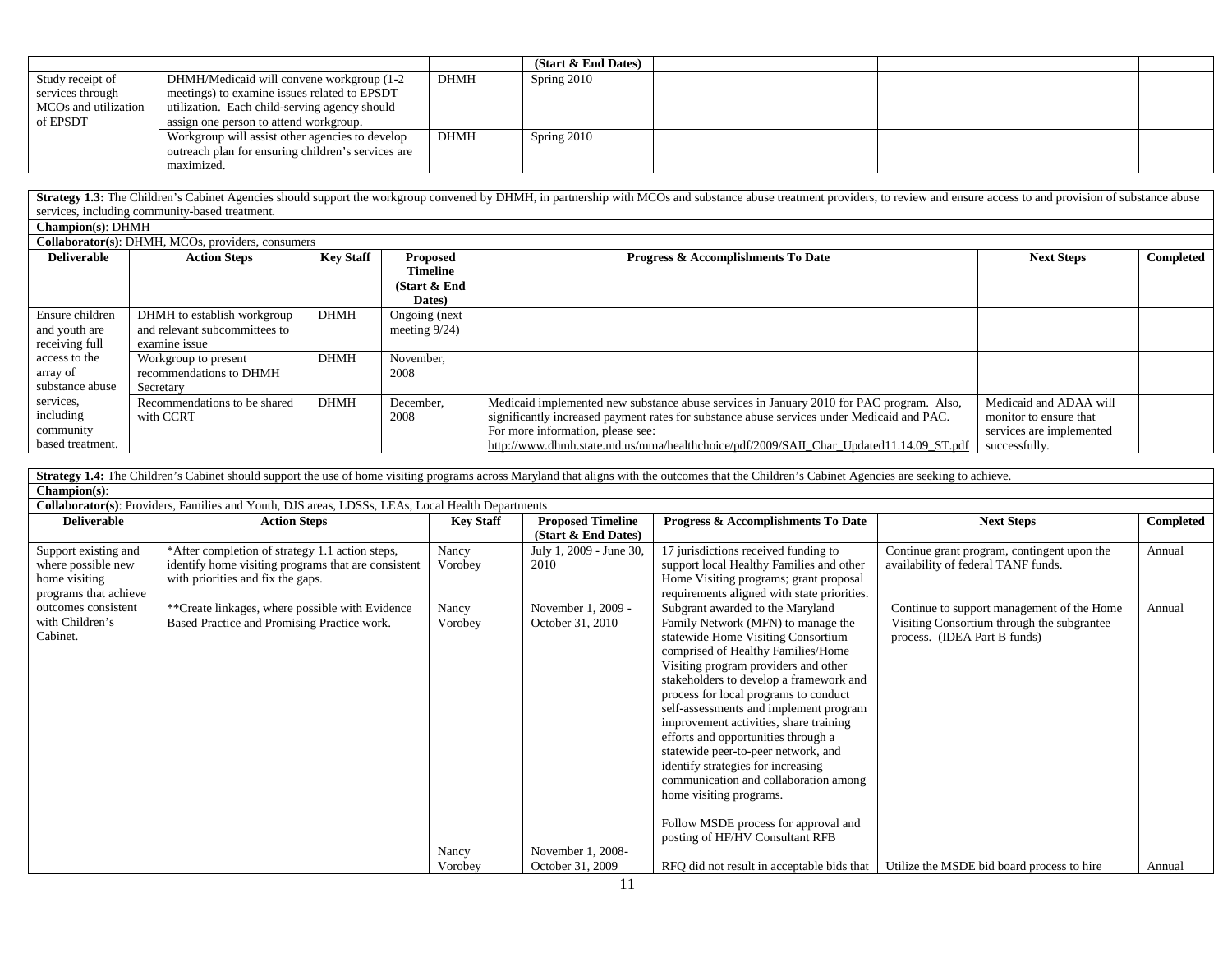|                                                                                                                                  |                  | November $2008 -$<br>June 2009                                                                                           | met funding and experience criteria<br>November 2008-June 2009, conducted<br>analysis of local program progress<br>reports, conducted individual program<br>interviews regarding challenges and<br>needs; held program directors<br>stakeholder meeting to share findings<br>and confirm updated direction for<br>pursuing a revised RFQ; consulted with<br>Home Visiting Consortium members<br>regarding areas for program support and<br>improvement. | consultant(s) with HF/HV expertise and<br>knowledge of Maryland programs to provide<br>targeted technical assistance as identified by<br>local programs and consistent with established<br>priorities to address quality assurance and<br>existing service gaps. (IDEA Part B funds)                                                                                                                                                                                                                                                                                                                                            |            |
|----------------------------------------------------------------------------------------------------------------------------------|------------------|--------------------------------------------------------------------------------------------------------------------------|---------------------------------------------------------------------------------------------------------------------------------------------------------------------------------------------------------------------------------------------------------------------------------------------------------------------------------------------------------------------------------------------------------------------------------------------------------|---------------------------------------------------------------------------------------------------------------------------------------------------------------------------------------------------------------------------------------------------------------------------------------------------------------------------------------------------------------------------------------------------------------------------------------------------------------------------------------------------------------------------------------------------------------------------------------------------------------------------------|------------|
|                                                                                                                                  |                  | April 1, 2010-March<br>31, 2011<br>May 2010                                                                              | Revised RFQ posted March 10, 2010<br>Received acceptable bid that met funding<br>and experience criteria.<br>Consultant with HF/HV expertise and<br>knowledge hired through RFQ fulfilled<br>requirements of contract.<br>Revised/updated RFQ to be posted in<br>May 2011                                                                                                                                                                               | Utilize the MSDE bid board process to hire<br>consultant(s) with HF/HV expertise and<br>knowledge of Maryland programs to provide<br>targeted technical assistance as identified by<br>local programs and consistent with established<br>priorities to address quality assurance and<br>existing service gaps. (IDEA Part B funds)<br>MSDE hired a consultant with HF/HV expertise<br>and knowledge of MD programs to provide<br>targeted technical assistance as identified by<br>local programs and consistent with established<br>priorities to address quality assurance and<br>existing service gaps. (IDEA Part B funds). | Annual     |
| *** After completion of Financing<br>recommendation 1, identify methods for<br>supporting existing and new providers.            | Nancy<br>Vorobey | TBD (pending federal<br>grant award<br>notification)<br>State received federal<br>notification that grant<br>not awarded | MSDE responded to federal RFQ to<br>strengthen the infrastructure to support<br>adoption of evidence-based home<br>visiting programs statewide, strengthen<br>implementation, sustain effective<br>practices, and ensure fidelity.                                                                                                                                                                                                                      | Pending notification of grant approval,<br>implement proposed grant activities.                                                                                                                                                                                                                                                                                                                                                                                                                                                                                                                                                 | <b>TBD</b> |
| Participated in federal assessment process with<br>DHMH/GOC in response to federal grant<br>application for home visiting funds. | Nancy<br>Vorobey | TBD (pending federal<br>grant award<br>notification).                                                                    | MSDE serves as a key stakeholder in the<br>home visiting consortium providing<br>recommendations to build on local HV<br>program capacity to serve identified at<br>risk families through the implementation<br>of EBPs such as Healthy Families,<br>Parents As Teachers (PAT) and the<br>Nurse Family Partnership model.                                                                                                                               | Application pending.                                                                                                                                                                                                                                                                                                                                                                                                                                                                                                                                                                                                            | <b>TBA</b> |
| Develop outcomes monitoring methodology for<br>funded programs.                                                                  | Nancy<br>Vorobey | July 1, 2009 - June 30,<br>2010                                                                                          | Mid-year and final progress and fiscal<br>reporting requirements established for<br>and disseminated to local HF/HV<br>grantees, as consistent with MSDE<br>procedures.                                                                                                                                                                                                                                                                                 | Review/analyze mid-year and final reports for<br>meeting required grant timelines, and progress<br>towards addressing state priorities and identified<br>services gaps.                                                                                                                                                                                                                                                                                                                                                                                                                                                         | Annual     |

\*Link to Continuum of Opportunities, Supports and Care Strategy 1.1

\*\*Link to Continuum of Opportunities, Supports and Care Recommendation #4

\*\*\*Link to Finance Recommendation #1

Strategy 1.5: The Children's Cabinet should use existing State funds to garner federal funds to support the expansion of Care Management Entities using a High Fidelity Wraparound service delivery model statewide for the po of children entering or at-risk of entering a residential treatment center.

**Champion(s)**: Secretary John Colmers, Dr. Al Zachik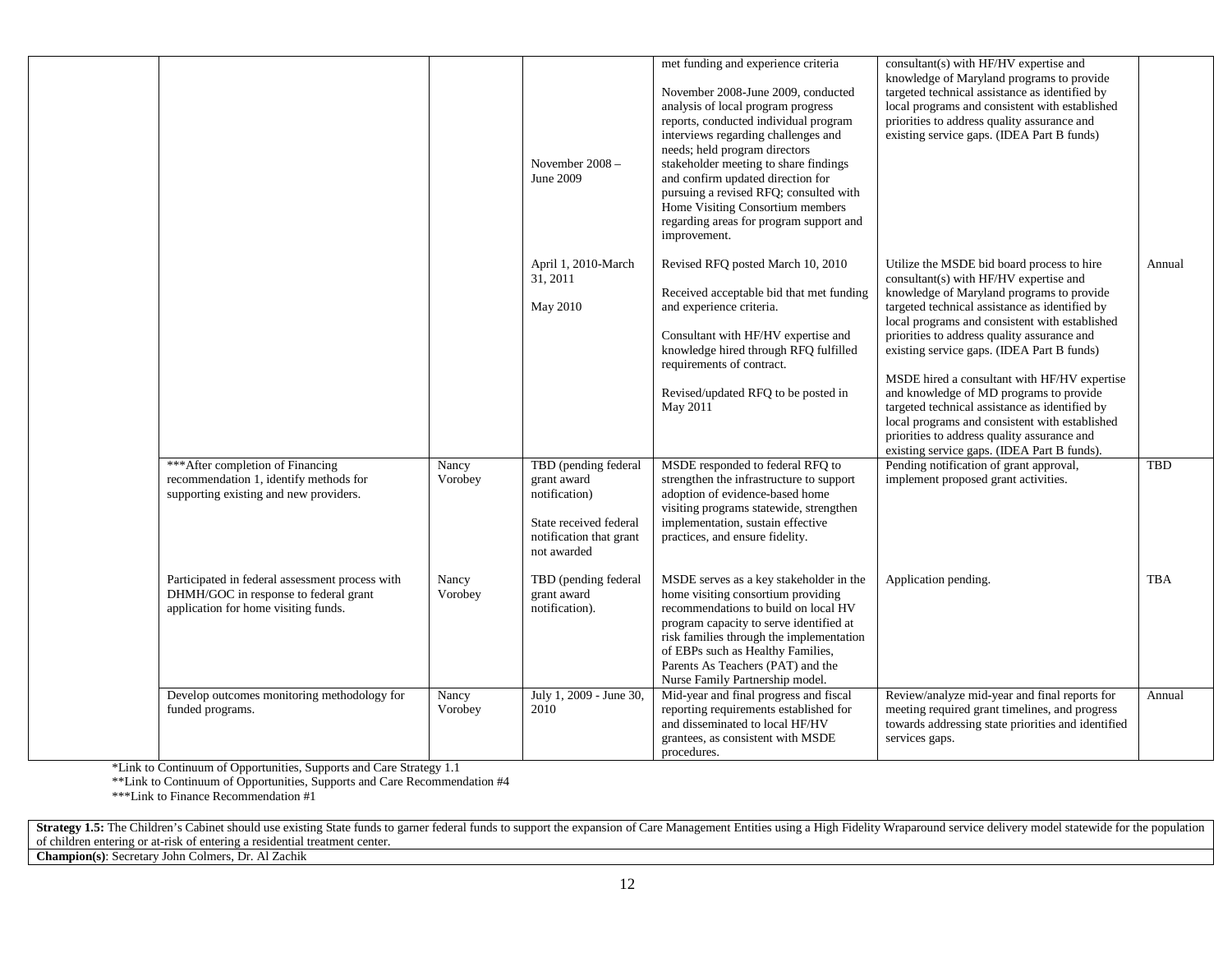|                                                                                     | Collaborator(s): System Structures Group, Innovations Institute, Families and Youth, RTC Waiver Advisory Committee                                                                                              |                                                                                 |                                                 |                                                                                                                                                                                                                                     |                                                                                                                                                                                            |           |
|-------------------------------------------------------------------------------------|-----------------------------------------------------------------------------------------------------------------------------------------------------------------------------------------------------------------|---------------------------------------------------------------------------------|-------------------------------------------------|-------------------------------------------------------------------------------------------------------------------------------------------------------------------------------------------------------------------------------------|--------------------------------------------------------------------------------------------------------------------------------------------------------------------------------------------|-----------|
| <b>Deliverable</b>                                                                  | <b>Action Steps</b>                                                                                                                                                                                             | <b>Key Staff</b>                                                                | <b>Proposed Timeline</b><br>(Start & End Dates) | Progress & Accomplishments To Date                                                                                                                                                                                                  | <b>Next Steps</b>                                                                                                                                                                          | Completed |
| Expand the use of<br>CMEs with High<br>Fidelity Wraparound<br>for RTC populations.* | Assist with implementation of 1915c RTC Waiver<br>through (1) participation on Advisory Committee,<br>(2) communication with local agencies to support<br>referrals and fully engage Child and Family<br>Teams. | CCRT,<br>DHMH, and<br><b>Innovations</b>                                        | Ongoing                                         |                                                                                                                                                                                                                                     |                                                                                                                                                                                            | Completed |
|                                                                                     | Determine CME procurement for the current<br>waiver jurisdictions.                                                                                                                                              | DHMH with<br>Systems<br><b>Structures</b><br>Workgroup                          | September 2008                                  | CMEs operating Statewide since<br>December 28, 2009.                                                                                                                                                                                | Monitoring of CME contracts is ongoing by<br>GOC staff.                                                                                                                                    | Completed |
|                                                                                     | Review funding currently allocated to RTC<br>Waiver slots and identify existing funding sources<br>within agency budgets that could be reallocated to<br>support the identified model.                          | <b>CCRT &amp;</b><br>Innovations<br>Institute                                   | September 2008<br>Ongoing                       | All RTC Waiver slots are tracked<br>regarding whether the youth are in the<br>custody of the State and whether they are<br>eligible for Medicaid to assist in any<br>financial restructuring that may occur.                        | Ongoing                                                                                                                                                                                    |           |
|                                                                                     | Upon determination of 1) CME model for existing<br>waiver jurisdictions and 2) the clarification of<br>funds, finalize amendments to approved Waiver<br>application and obtain CMS approval on<br>amendments.   | <b>DHMH</b><br>(Medicaid &<br>MHA)                                              | September 2008                                  |                                                                                                                                                                                                                                     |                                                                                                                                                                                            | Completed |
|                                                                                     | Finalize CME model and process for expansion<br>for presentation and review at CCRT and<br>Children's Cabinet.                                                                                                  | <b>Systems</b><br><b>Structures</b><br>Workgroup                                | October 2008                                    |                                                                                                                                                                                                                                     |                                                                                                                                                                                            | Completed |
|                                                                                     | Finalize and promulgate regulations for RTC<br>Waiver, including any new MHA regulatory<br>chapters.                                                                                                            | Al Zachik,<br>Susan Tucker,<br>Barbara<br>DiPietro, and<br>Secretary<br>Colmers | October 2008-January<br>2009                    |                                                                                                                                                                                                                                     |                                                                                                                                                                                            | Completed |
|                                                                                     | Draft and finalize MOUs for all parties required<br>under the waiver in order to maximize federal<br>funding.                                                                                                   | <b>MHA Child</b><br>and<br>Adolescent<br>MH Unit &<br><b>CCRT</b>               | October 2008-January<br>2009                    |                                                                                                                                                                                                                                     |                                                                                                                                                                                            | Completed |
|                                                                                     | Draft RFP for CME expansion based on<br>Children's Cabinet decisions and circulate for<br>review and approval.                                                                                                  | <b>CCRT &amp;</b><br>Innovations<br>Institute                                   | January 2009                                    | RFP issued 4/7/09.                                                                                                                                                                                                                  |                                                                                                                                                                                            | Completed |
|                                                                                     | Issue RFP, hold pre-bidders conference, review<br>proposals, present to Board of Public Works, and<br>award funds.                                                                                              | TBD                                                                             | February 2009-April<br>2009                     |                                                                                                                                                                                                                                     |                                                                                                                                                                                            | Completed |
|                                                                                     | Implement phase-in plan for statewide expansion,<br>as determined by Children's Cabinet.                                                                                                                        | <b>CCRT</b> and<br>Innovations<br>Institute                                     | April 2009<br>Ongoing                           | New jurisdictions will be added to the<br>RTC Waiver as Medicaid Waiver<br>providers of respite, crisis and<br>family/peer to peer support are enrolled.<br>22 of 24 jurisdictions are currently open<br>for RTC Waiver enrollment. | Providers are recruited on an ongoing basis with<br>particular attention paid to the jurisdictions that<br>are not yet open for the RTC Waiver or where<br>there is insufficient capacity. |           |
|                                                                                     | Continue to support the RTC Waiver workplan to<br>ensure successful implementation and compliance<br>with federal requirements.                                                                                 | DHMH,<br>CCRT,<br>Innovations<br>Institute                                      | Ongoing                                         | Reports and claims have been submitted<br>to CMS as required and meetings and<br>trainings are held to solicit feedback on<br>current processes and determine next<br>steps.                                                        |                                                                                                                                                                                            |           |
|                                                                                     | **Partner to identify regulatory and statutory<br>barriers to successful implementation, including a<br>review of LCC, SCC, CSI and Rehab Option                                                                | GOC, CCRT<br>and<br>Innovations                                                 | May 2009-August<br>2009                         | Draft recommendations from an<br>interagency workgroup were submitted<br>to the Children's Cabinet for                                                                                                                              | GOC and the Children's Cabinet will issue<br>directives to affected organizations and provide<br>technical assistance on policy and practice                                               |           |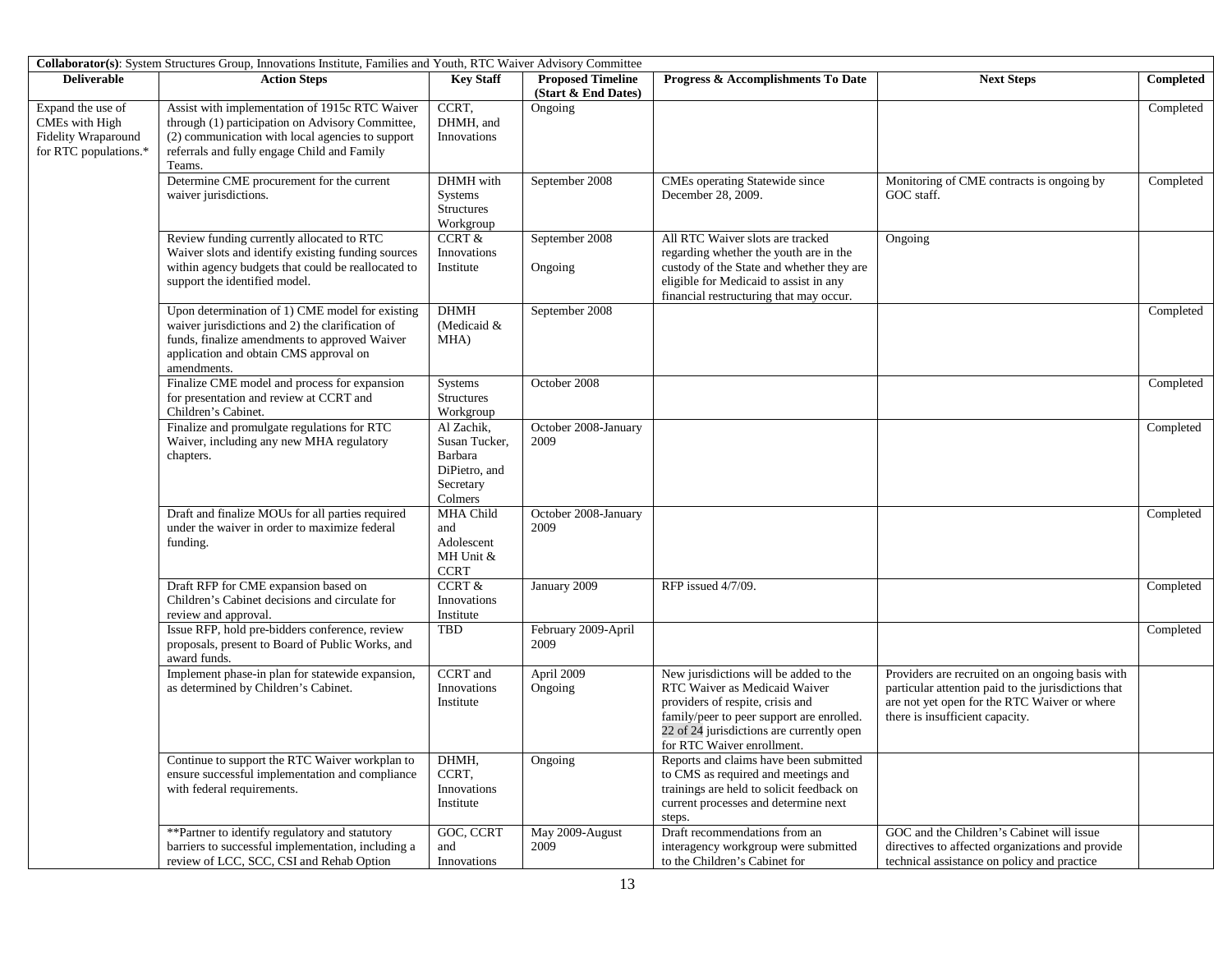| regulations under COMAR 14.31. | Institute | consideration throughout the summer of<br>changes necessary to implement requirements of   |  |
|--------------------------------|-----------|--------------------------------------------------------------------------------------------|--|
|                                |           | 2010. GOC, on behalf of the Children's<br>HB 840.                                          |  |
|                                |           | Cabinet, submitted proposed revisions to                                                   |  |
|                                |           | First TA sessions planned for SOCTI conference<br>the legislation to the Governor's office |  |
|                                |           | for consideration on 9/8/10.<br>on $6/14 - 6/15/11$ .                                      |  |
|                                |           |                                                                                            |  |
|                                |           | HB 840 (2011) enacts changes to the                                                        |  |
|                                |           | LCC/SCC effective 7/1/11.                                                                  |  |

\*Link to Financing Recommendation #2 & #3

\*\*Link to Interagency Structures Strategy #2.2

Theme: Continuum of Opportunities, Supports and Care - There is a need for the Children's Cabinet to agree on a continuum of opportunities, supports, and care, including evidence-based and promising practices, and work toward ensuring that appropriate levels of services and supports are available to every jurisdiction and community to meet their specific population needs, with the intent of improving outcomes and reducing out-of-home pla Recommendation 2: The Children's Cabinet should work collaboratively to serve children who are in an out-of-home placement in their home schools and communities more effectively with fewer placement disruptions resulting i better permanency outcomes for children and families.

**Strategy 2.1:** The State should increase the number of high quality foster homes to keep children close to their families and home schools.

| $Champion(s)$ :     |                                                  |                  |                          |                                               |                   |           |
|---------------------|--------------------------------------------------|------------------|--------------------------|-----------------------------------------------|-------------------|-----------|
| Collaborator(s):    |                                                  |                  |                          |                                               |                   |           |
| <b>Deliverable</b>  | <b>Action Steps</b>                              | <b>Key Staff</b> | <b>Proposed Timeline</b> | <b>Progress &amp; Accomplishments To Date</b> | <b>Next Steps</b> | Completed |
|                     |                                                  |                  | (Start & End Dates)      |                                               |                   |           |
| Increased number of | Establish a work group to review regulations and | SSA resource     | June 2009                | Work established. Regulations drafted.        |                   | Completed |
| high quality foster | practices.                                       | staff            |                          |                                               |                   |           |
| homes               | Develop recommendations for process              | SSA resource     | June 2009                | Draft regulations under internal review.      |                   |           |
|                     | improvement.                                     | staff            |                          |                                               |                   |           |

**Strategy 2.2:** The State should expand and improve supports for foster homes and children in foster homes to minimize disruptions and re-placements. **Champion(s)**:

| Collaborator(s):   |                                                   |                     |                          |                                           |                                              |           |
|--------------------|---------------------------------------------------|---------------------|--------------------------|-------------------------------------------|----------------------------------------------|-----------|
| <b>Deliverable</b> | <b>Action Steps</b>                               | <b>Key Staff</b>    | <b>Proposed Timeline</b> | Progress & Accomplishments To Date        | <b>Next Steps</b>                            | Completed |
|                    |                                                   |                     | (Start $&$ End Dates)    |                                           |                                              |           |
| Improved community | Support development of a Foster Parent            | Ombudsman,          | June 2009                | 18 local associations established         | Coordination between Ombudsman and State     |           |
| based supports for | association in all 24 jurisdictions.              | Resource            |                          |                                           | <b>Foster Parent Association</b>             |           |
| foster homes and   |                                                   | Development         | Ongoing                  |                                           |                                              |           |
| foster children.   |                                                   | Staff               |                          |                                           |                                              |           |
|                    | Develop communication process with                | <b>SSA Resource</b> | September 2008           | Ombudsman has been hired.                 | Establish specific role of this new position | Completed |
|                    | Ombudsman.                                        | staff.              |                          |                                           | within DHR and locals                        |           |
|                    |                                                   | Ombudsman           |                          |                                           |                                              |           |
|                    | Consider financial implications of expanding full | DHR budget          | January 2009             | Daycare rolled out currently for children |                                              | Completed |
|                    | daycare to 0-12.                                  | office, SSA         |                          | up to age 5 throughout the year and for   |                                              |           |
|                    |                                                   | leadership          |                          | children age 6-12 during the summer.      |                                              |           |
|                    |                                                   |                     |                          | Continue to consider for 2011.            |                                              |           |
|                    | Implement daycare if feasible.                    | <b>SSA Resource</b> | 7/09 if determined       | Daycare rolled out currently for children | Issued Policy on day care funding            | Completed |
|                    |                                                   | Development         | feasible from previous   | up to age 5 throughout the year and for   |                                              |           |
|                    |                                                   | Office              | action step.             | children age 6-12 in summer               |                                              |           |

|                    | Strategy 2.3: For children removed from parental custody, there should be an increase in efforts to locate, engage and support relatives as caregivers (kinship care). |                  |                          |                                               |                                              |                  |  |
|--------------------|------------------------------------------------------------------------------------------------------------------------------------------------------------------------|------------------|--------------------------|-----------------------------------------------|----------------------------------------------|------------------|--|
|                    | <b>Champion(s): Brenda Donald</b>                                                                                                                                      |                  |                          |                                               |                                              |                  |  |
|                    | <b>Collaborator(s):</b> Children's Cabinet, Child serving agencies, Community partners                                                                                 |                  |                          |                                               |                                              |                  |  |
| <b>Deliverable</b> | <b>Action Steps</b>                                                                                                                                                    | <b>Key Staff</b> | <b>Proposed Timeline</b> | <b>Progress &amp; Accomplishments To Date</b> | <b>Next Steps</b>                            | <b>Completed</b> |  |
|                    |                                                                                                                                                                        |                  | (Start & End Dates)      |                                               |                                              |                  |  |
|                    | Comprehensive review of current policies, both                                                                                                                         | Deborah          | March 2008 to            | Completed review of current policies for      | In process of updating DHR kinship services  | Yes              |  |
|                    | local and statewide (informal and formal).                                                                                                                             | Ramelmeier,      | September 2008           | formal kinship care and identified areas      | webpage to ensure accurate information       |                  |  |
| Final report to    |                                                                                                                                                                        | Pamela Miller    |                          | for possible improvement. Evaluated           | disseminated to public. RFP issued to obtain |                  |  |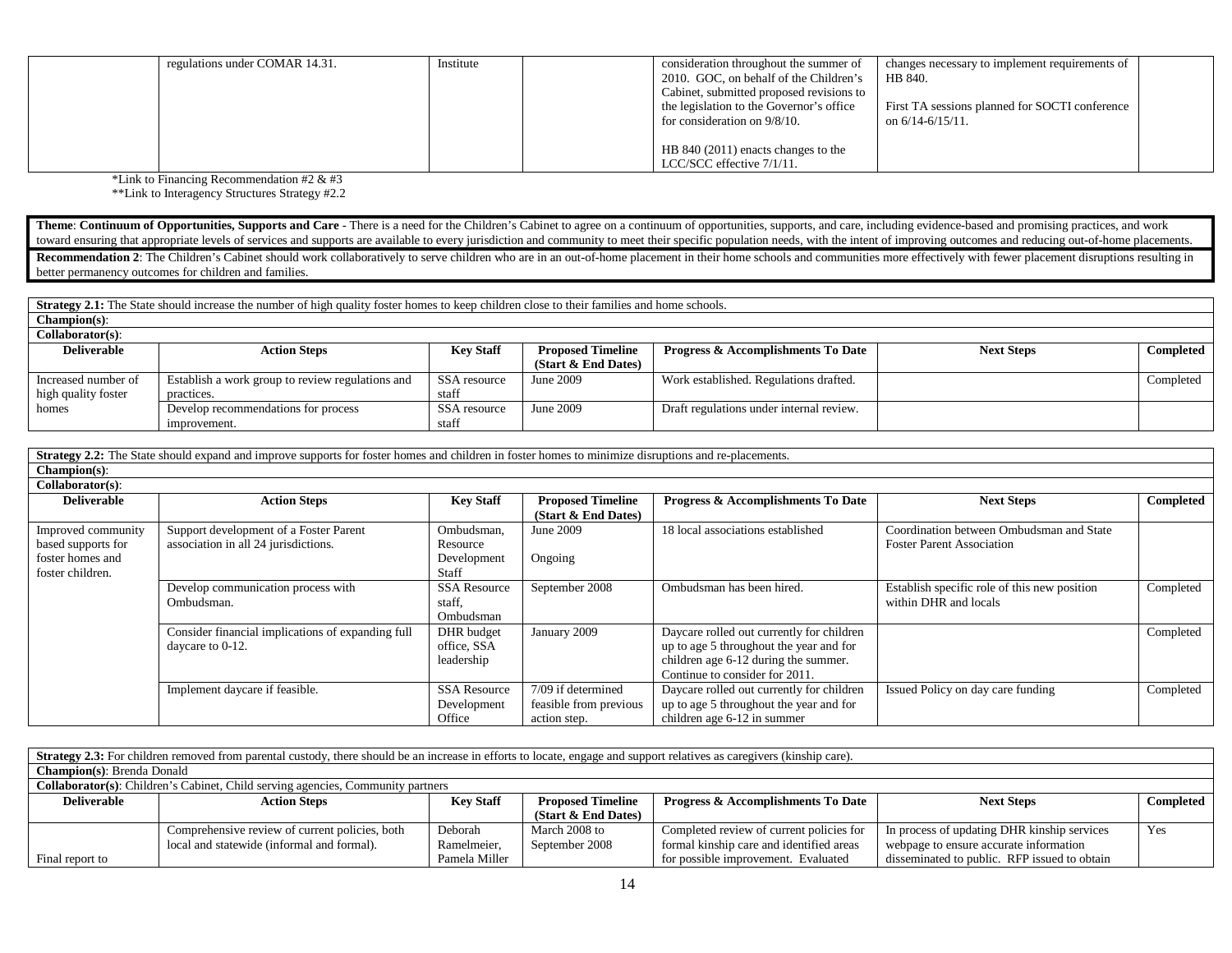| Children's Cabinet |                                                  |                      |                | status of kinship care resource center.  | new vendor for kinship care resource center.         |     |
|--------------------|--------------------------------------------------|----------------------|----------------|------------------------------------------|------------------------------------------------------|-----|
|                    | Identify barriers to kinship care placement.     | Deborah              | August 2008 to | Intra-agency group (SSA, FIA, CSEA)      | Creating Kinship FACT sheet, Next meeting of         | Yes |
|                    |                                                  | Ramelmeier,          | December 2008  | formed to identify/address barriers for  | intra-agency group planned for last week of          |     |
|                    |                                                  | Pamela Miller        |                | formal and informal kin. Identified need | August to finalize webpage and FACT sheet            |     |
|                    |                                                  |                      |                | for one page FACT sheet for distribution |                                                      |     |
|                    |                                                  |                      |                | to prospective Kinship providers.        |                                                      |     |
|                    | Convene Interagency Workgroup to identify        | Deborah              | August 2008 to | Interagency workgroup convened. Initial  | Next meeting planned for late September. Initial Yes |     |
|                    | points of access for kinship services and        | Ramelmeier,          | December 2008  | meeting held on August 7th               | SSA recommendations will be shared with the          |     |
|                    | recommend Cabinet level policy to support        | Pamela Miller        |                |                                          | group for further action.                            |     |
|                    | kinship care.                                    |                      |                |                                          |                                                      |     |
|                    | Submit recommendations for kinship care services | <b>Brenda Donald</b> | March 2009     |                                          |                                                      | Yes |
|                    | and policy to support kinship care to Children's |                      |                |                                          |                                                      |     |
|                    | Cabinet.                                         |                      |                |                                          |                                                      |     |

Theme: Continuum of Opportunities, Supports and Care - There is a need for the Children's Cabinet to agree on a continuum of opportunities, supports, and care, including evidence-based and promising practices, and work toward ensuring that appropriate levels of services and supports are available to every jurisdiction and community to meet their specific population needs, with the intent of improving outcomes and reducing out-of-home pla

Recommendation 3: There should be a commitment to diverting youth from detention and commitment within the juvenile justice system. Subject to the availability of funding, consideration should be given to an expansion of t availability and use of delinquency prevention and diversion services with a focus on creating a range of community service and education options while increasing empathy and caring in youth

**Strategy 3.1:** The Children's Cabinet should review the outcomes of the CINS Diversion Pilot Projects and consider supporting the replication of the pilot projects statewide, based on those results. **Champion(s)**: **Collaborator(s)**:

| Conaborator(s).      |                                                     |                      |                          |                                               |                                                |           |
|----------------------|-----------------------------------------------------|----------------------|--------------------------|-----------------------------------------------|------------------------------------------------|-----------|
| <b>Deliverable</b>   | <b>Action Steps</b>                                 | <b>Key Staff</b>     | <b>Proposed Timeline</b> | <b>Progress &amp; Accomplishments To Date</b> | <b>Next Steps</b>                              | Completed |
|                      |                                                     |                      | (Start & End Dates)      |                                               |                                                |           |
| Create Maryland      | Collect process measure data for CINS Diversion     | <b>DJS</b> Assistant | August $15 - 30$ , 2008  | Completed                                     |                                                | Completed |
| Model for CINS       | Pilots                                              | Director of          |                          |                                               |                                                |           |
| Diversion Pilot      |                                                     | Planning             |                          | Reviewed the accuracy and reliability of      |                                                |           |
| Projects to be       |                                                     |                      |                          | data collected to date.                       |                                                |           |
| replicated statewide | Identify all youth served to date by these projects | <b>DJS</b> Research  | January 1, 2009 -        | DJS research staff has data for youth         | Finalize list and summarize reported outcomes. | Completed |
| and nationally.      |                                                     | Analyst              | April 30, 2009           | served in Baltimore City and County           |                                                |           |
|                      |                                                     |                      |                          | CINS Diversion Programs.                      |                                                |           |
|                      | Calculate DJS re-arrest rate for all youth served   | <b>DJS</b> Assistant | March-April 2010         | DJS Research has begun to calculate           |                                                | Completed |
|                      |                                                     | Director of          |                          | juvenile recidivism rates for youth           |                                                |           |
|                      |                                                     | Research             |                          | served.                                       |                                                |           |
|                      | Review process and outcome data with key            | <b>CCRT</b>          | Mary 2010-June 2010      | Draft JCR in review $-3/09$ .                 |                                                | Completed |
|                      | Children's Cabinet staff to determine if the model  |                      |                          |                                               |                                                |           |
|                      | should be expanded beyond pilot                     |                      |                          | HB 1190 (2011) introduced and passed          | GOC staff will work with affected LMBs to plan |           |
|                      |                                                     |                      |                          | that would expand the pilot to include        | for implementation of the pilot in FY13. First |           |
|                      |                                                     |                      |                          | Cecil, Montgomery, and Prince George's        | meeting was held 4/19/11.                      |           |
|                      |                                                     |                      |                          | Counties.                                     |                                                |           |

**Strategy 3.2:** The State should review and consider increasing the capacity, diversity and quality of alternatives to detention to reduce inappropriate or unnecessary confinement. **Champion(s)**: **Collaborator(s)**: **Deliverable Action Steps Key Staff Proposed Timeline (Start & End Dates) Progress & Accomplishments To Date Next Steps Completed** Increased capacity of diverse and quality alternatives to detention in accordance with national best practices. Complete a geographic/regional profile of detention utilization to inform the development and/or enhancement of ATDs. DJS Regional Directors An analysis was completed along with the GAP analysis. Review MCASP data on an on-going basis to make informed decisions. March 2009 Conduct a needs assessment of ATD programs by region. JDAI Coordinator An ATD analysis by region was completed through the GAP Analysis. March 2009 Develop and implement a plan to ensure current programmatic resources are appropriately DJS DMC Coordinator Conduct reviews of performance measures. Develop reporting structure for ATD programs. Ongoing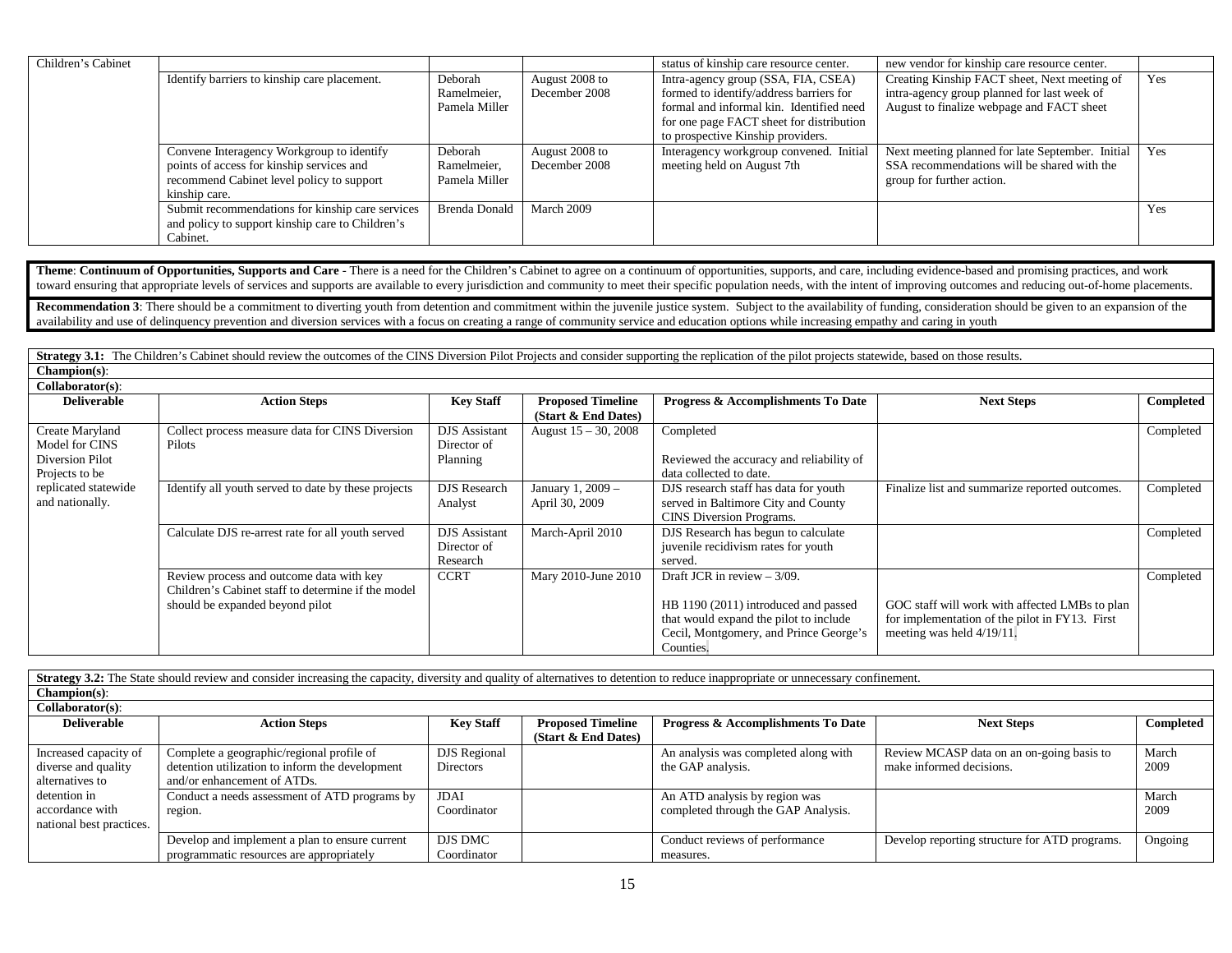| designed.                                                                                     |                                    |                  | Completed a DJS DMC plan                | Monitor progress of actions within the DMC<br>plan.                                                                |          |
|-----------------------------------------------------------------------------------------------|------------------------------------|------------------|-----------------------------------------|--------------------------------------------------------------------------------------------------------------------|----------|
| Plan developed to design, implement and fund<br>new programs.                                 | <b>DJS</b> Deputy<br>Secretary     |                  |                                         |                                                                                                                    |          |
| Monitor use and outcomes of ATD programs, to<br>include implementation of routine statistical | <b>DJS</b> Director<br>of Research | April 2009       | Identified routine performance measures | Construct reporting structure for ATD programs                                                                     | May 2009 |
| reports to be completed by public and private<br>vendors.                                     |                                    | June 2009        |                                         | Develop reporting structure for ATD programs                                                                       |          |
|                                                                                               |                                    | <b>July 2009</b> |                                         |                                                                                                                    |          |
| Ensure a continuum of ATD programs that are<br>race, culture, and gender responsive.          | <b>JDAI</b><br>Coordinator         | Ongoing          | Completed a DJS DMC plan                | Monitor progress of action steps identified<br>within the plan.                                                    | Ongoing  |
|                                                                                               |                                    |                  |                                         | DJS is working with Baltimore City and Prince<br>George's County to expand evening reporting<br>centers for girls. |          |
|                                                                                               |                                    |                  |                                         | DJS is analyzing detention risk data for<br>detention to determine needed capacity for<br>detention.               |          |

|                                                                                                                                                                                   | Strategy 3.3: The Department of Juvenile Services should improve the quality of community supervision for children placed on probation with an emphasis on family-focused interventions. Community supervision services should<br>adapted to effectively meet the needs of youth on probation and aftercare status.                                                  |                                                                                 |                                                                                   |                                    |                                                                                                                                                                                                                                                                                                                                                                                                                                                  |                      |
|-----------------------------------------------------------------------------------------------------------------------------------------------------------------------------------|----------------------------------------------------------------------------------------------------------------------------------------------------------------------------------------------------------------------------------------------------------------------------------------------------------------------------------------------------------------------|---------------------------------------------------------------------------------|-----------------------------------------------------------------------------------|------------------------------------|--------------------------------------------------------------------------------------------------------------------------------------------------------------------------------------------------------------------------------------------------------------------------------------------------------------------------------------------------------------------------------------------------------------------------------------------------|----------------------|
| $Channon(s)$ :                                                                                                                                                                    |                                                                                                                                                                                                                                                                                                                                                                      |                                                                                 |                                                                                   |                                    |                                                                                                                                                                                                                                                                                                                                                                                                                                                  |                      |
| Collaborator(s):                                                                                                                                                                  |                                                                                                                                                                                                                                                                                                                                                                      |                                                                                 |                                                                                   |                                    |                                                                                                                                                                                                                                                                                                                                                                                                                                                  |                      |
| <b>Deliverable</b>                                                                                                                                                                | <b>Action Steps</b>                                                                                                                                                                                                                                                                                                                                                  | <b>Key Staff</b>                                                                | <b>Proposed Timeline</b><br>(Start & End Dates)                                   | Progress & Accomplishments To Date | <b>Next Steps</b>                                                                                                                                                                                                                                                                                                                                                                                                                                | Completed            |
| Community<br>supervision that<br>effectively meets the<br>needs of families with<br>youth on probation<br>and aftercare status by<br>providing meaningful<br>and frequent face to | Provide meaningful and frequent face-to-face<br>contacts by implementing best practices<br>surrounding case manager and client contacts with<br>an emphasis on family-focused interventions,<br>conduct staffing analysis to ensure appropriate<br>caseload sizes, provide mandatory training on<br>effective case management practice, and monitor<br>for outcomes. | <b>DJS</b> Regional<br><b>Directors</b><br><b>DJS</b> Trainers                  | Ongoing                                                                           | Review of data in place            |                                                                                                                                                                                                                                                                                                                                                                                                                                                  | Ongoing.             |
| face contacts,<br>conducting<br>assessments of case<br>practice, and update<br>the Case Management<br>Manual                                                                      | Conduct Case Reviews in each region utilizing<br>standardized criteria to determine quality of case<br>practice, screen cases for VPI eligibility or case<br>closure, and provide a findings report to determine<br>reform needs.                                                                                                                                    | <b>DJS</b> Regional<br>Directors and<br>Sheri Meisel                            | Began April 2008 and<br>will be ongoing<br>Began June 2009 and<br>will be ongoing |                                    | Review data and analyze recommendation,<br>implementation plan for improvements.<br>Quarterly audit of case review practices and has<br>developed case review supervisory protocols.<br>Each case review results in a written report; DJS<br>tracks trends and makes adjustments as<br>necessary.                                                                                                                                                | Completed<br>Ongoing |
|                                                                                                                                                                                   | Revise the case management manual to reflect<br>policy and administration changes and train staff<br>on the components of the updated manual.                                                                                                                                                                                                                        | <b>DJS</b> Policy<br>Director in<br>collaboration<br>with Regional<br>Directors | May 2008 and will be<br>ongoing                                                   |                                    | The manual is being developed in conjunction<br>with the MCASP reform efforts. The manual<br>will be completed upon the completion of the<br>final phase of the reform.<br>Intake, Social History Investigation, Detention<br>and Treatment Services Planning policies are<br>finished. Training to begin in April 2011.<br>Manual to be compiled upon completion of Case<br>Management Policy. Anticipated completion<br>date for manual: 10/11 | Ongoing              |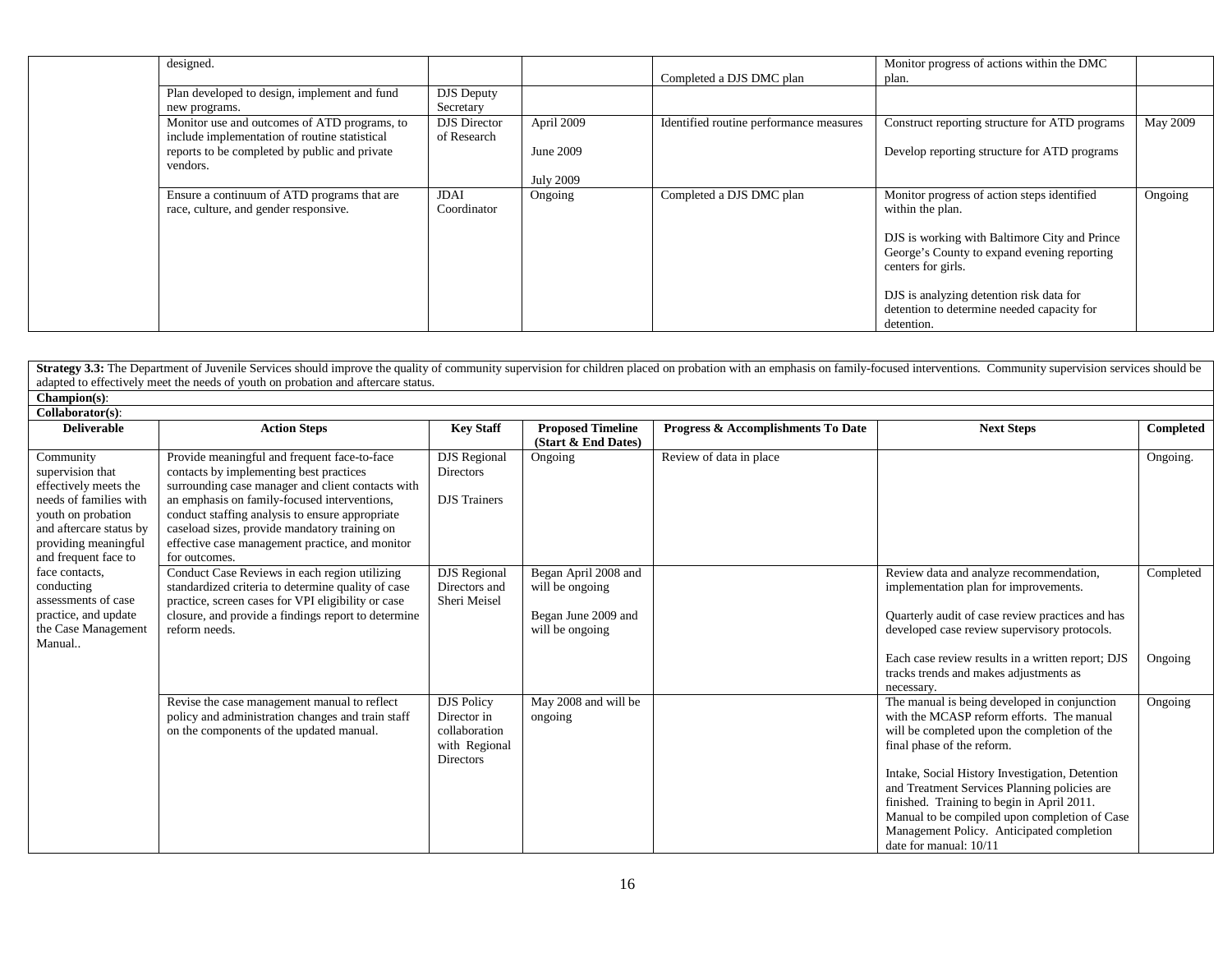Strategy 3.4: The Children's Cabinet Agencies should be informed of the recommendations from the Kaizen Project, be involved in the ongoing planning, and provide technical assistance to Local Management Boards to support t implementation of the statewide gang intervention/prevention plan where possible.

## **Champion(s)**:

| Collaborator(s):                                                                                                                                                                                                                                                        |                                                                                                                                                                                               |                                                                                                                                                              |                                                                                                                                                                                                                                                       |                                                                                                                                                                                                                                                                                                                                                                                                                                                                                                                                                                                                                                                                                                                                                                                                                                  |                                                                                                                                                                                                                                                                                                                                                                                                          |                                                                                                          |
|-------------------------------------------------------------------------------------------------------------------------------------------------------------------------------------------------------------------------------------------------------------------------|-----------------------------------------------------------------------------------------------------------------------------------------------------------------------------------------------|--------------------------------------------------------------------------------------------------------------------------------------------------------------|-------------------------------------------------------------------------------------------------------------------------------------------------------------------------------------------------------------------------------------------------------|----------------------------------------------------------------------------------------------------------------------------------------------------------------------------------------------------------------------------------------------------------------------------------------------------------------------------------------------------------------------------------------------------------------------------------------------------------------------------------------------------------------------------------------------------------------------------------------------------------------------------------------------------------------------------------------------------------------------------------------------------------------------------------------------------------------------------------|----------------------------------------------------------------------------------------------------------------------------------------------------------------------------------------------------------------------------------------------------------------------------------------------------------------------------------------------------------------------------------------------------------|----------------------------------------------------------------------------------------------------------|
| <b>Deliverable</b>                                                                                                                                                                                                                                                      | <b>Action Steps</b>                                                                                                                                                                           | <b>Key Staff</b>                                                                                                                                             | <b>Proposed Timeline</b><br>(Start & End Dates)                                                                                                                                                                                                       | Progress & Accomplishments To Date                                                                                                                                                                                                                                                                                                                                                                                                                                                                                                                                                                                                                                                                                                                                                                                               | <b>Next Steps</b>                                                                                                                                                                                                                                                                                                                                                                                        | Completed                                                                                                |
| Implementation of<br>statewide gang<br>information sharing<br>protocol between law<br>enforcement agencies<br>and other interests.<br>statewide<br>standardized gang<br>validation tool, and<br>community and<br>facility intervention<br>and prevention<br>strategies. | Develop a method to share DJS juvenile<br>information pertaining gang involvement with<br>law enforcement and other interest.                                                                 | DJS IT and<br><b>Research Units</b>                                                                                                                          | $Ongoing$ – timeline<br>would include efforts<br>from the State's five<br>public safety agencies                                                                                                                                                      | • Attend ongoing meetings with<br>police and corrections agencies<br>throughout the State.<br>There have been discussions,<br>$\bullet$<br>through the State Gang Kaizen, to<br>work to integrate DJS gang data<br>with the State's GangNet database.<br>HB 1382 limits the type of info that<br>DJS can share with other agencies<br>Meetings with Howard County<br>Police, Baltimore City Police,<br>Baltimore County Police, MTA<br>Police, Baltimore School Police and<br>Montgomery Police occurring on a<br>regular basis.<br>Information is shared with<br>$\bullet$<br>appropriate agencies according to<br><b>Maryland State Statute</b><br>Implementation of DJS GangStat-<br>taking an intensive look at VPI<br>youth and detained youth with gang<br>affiliation to ensure that appropriate<br>services are provided | Continue to attend ongoing meetings and<br>maintain positive working relationship with<br>law enforcement and corrections agencies<br>Work closely with Salisbury City and the<br>Eastern Shore on their Crime Task Force to<br>reduce Gang Violence on the Eastern Shore                                                                                                                                | Ongoing                                                                                                  |
|                                                                                                                                                                                                                                                                         | Collaborate with law enforcement and other<br>interests to develop a statewide gang validation<br>tool.                                                                                       | DJS Gang<br>Intervention<br>and<br>Investigation<br>Unit.<br><b>State</b><br>Prosecutor's,<br>Law<br>Enforcement<br>and Other<br><b>Agency Gang</b><br>Units | Ongoing - timeline<br>would include efforts<br>from the State's five<br>public safety agencies<br>Initial hearing held on<br>September 15, 2009<br>and will continue to<br>be ongoing until<br>passage of statewide<br>gang validation<br>legislation | DJS implemented a Departmental<br>validation tool through DJS Gang<br>Violence and Youth Homicide<br><b>Reduction Task Force</b><br>Member of Gang Kaizen<br>$\bullet$<br>Committee to develop statewide<br>validation tool<br>Legislative Hearing was held with<br>$\bullet$<br>various stakeholders to establish key<br>elements of the proposed legislation<br>mandating statewide gang validation<br>tool<br>Met with Worcester County State's<br>$\bullet$<br>Attorney and Eastern Shore Law<br>Enforcement to discuss common<br>validation for all of Maryland<br>Met with City of Salisbury Crime<br>Task Force and Wicomico County<br>Board of Education Personnel                                                                                                                                                       | DJS will be revising its strategic plan for<br>Gang Violence Reduction in 2011<br>Continue to enhance DJS Gang Violence<br>and Youth Homicide Reduction Task Force<br>Continue participation on State<br>Gang Kaizen<br>Continue to work closely with stakeholders<br>to get legislation passed<br>Provide Judiciary Committee with<br>validation instruments from New York,<br>Virginia, and California | Implementation<br>of 14 point<br>validation tool<br>March 2011<br>Safe Schools<br>Act passed in<br>2010. |
|                                                                                                                                                                                                                                                                         | DJS Professional Development Unit along with<br>the Maryland Police and Correctional Training<br>Commission (MPCTC) will develop training for<br>gang intervention and prevention strategies. | DJS.<br>Professional<br>Development<br>Unit and Gang<br>Intervention<br>and Prevention<br>Unit.                                                              | Ongoing - timeline<br>would include efforts<br>from the State's five<br>public safety agencies                                                                                                                                                        | • Developed training curriculum<br>• Conducts statewide trainings daily<br>to DJS stakeholders<br>• Member of MSDE Superintendent<br>Grasmick's School Safety Action                                                                                                                                                                                                                                                                                                                                                                                                                                                                                                                                                                                                                                                             | Collaborating w/John's Hopkins University<br>to develop a statewide training for parents<br>and communities<br>Continue statewide trainings for DJS staff<br>$\bullet$<br>and stakeholders<br>• Continue participation<br>• Continue to train community groups,                                                                                                                                          | $\overline{10/09}$ ; ongoing                                                                             |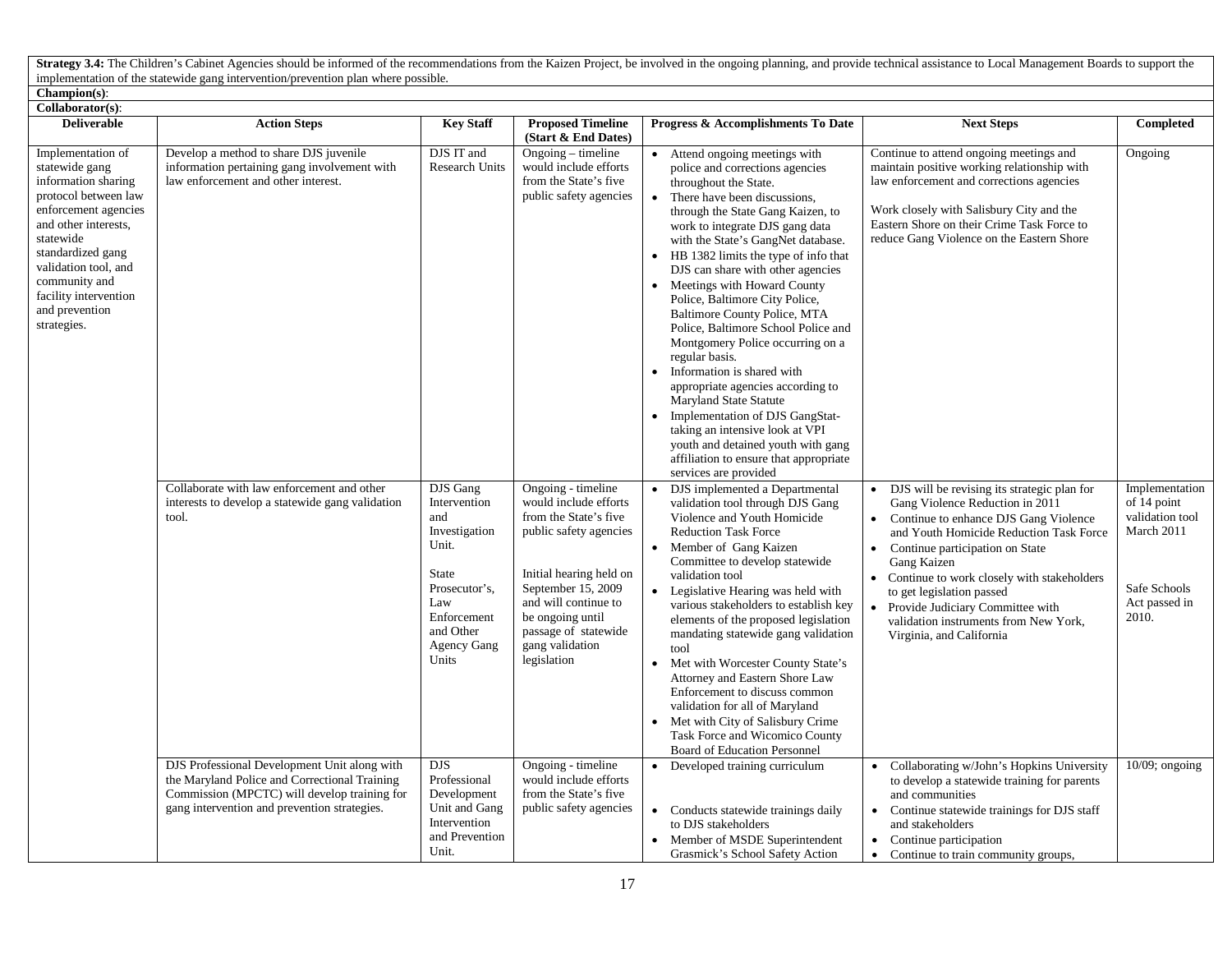|                                                      |                 |                      | <b>Advisory Committee</b>                | school aged children and senior citizens        |                  |
|------------------------------------------------------|-----------------|----------------------|------------------------------------------|-------------------------------------------------|------------------|
|                                                      |                 |                      |                                          |                                                 |                  |
| DJS Gang Intervention and Investigation Unit         | DJS Gang        | Began June 2008 and  | Partnerships with LMB's, civic           | Partner with stakeholders to identify and       | $11/09$ ; Survey |
| will identify programs that address gang             | Intervention &  | will be ongoing      | associations, CSAFE programs, and        | provide youth prevention and intervention       | of Programs to   |
| intervention and prevention.                         | Investigation   |                      | providers to identify programs with      | programming to BCJJC youth                      | be completed     |
| GangStat program will be developed to review         | Unit, VPI       | Began February 2010  | positive outcomes.                       | Continue to identify successful programs        | by GOCCP         |
| case files of VPI youth and youth detained in        | staff. Agency   |                      |                                          | statewide                                       | May 2011         |
| facilities with gang affiliations to ensure that all | trainer will    |                      | Working with US Dept. of Homeland        | Continue to hold bi-weekly GangStat             |                  |
| possible services are afforded the youth.            | assist DJS with | September 2009 and   | Security and National GREAT Office       | meetings with stakeholders involved             |                  |
|                                                      | obtaining PIN   | will be ongoing      |                                          | Partnership with DJS schools and facilities     | Ongoing;         |
| DJS has been approved to access to GangNet for       | number to       |                      |                                          | to run GREAT program in communities             | Staff training   |
| read only purposes.                                  | GangNet.        |                      | The Gang Intelligence Unit will work     |                                                 | completed in     |
|                                                      |                 | Frank Clark attended | closely with HIDTA. DJS has received     |                                                 | February 2011    |
|                                                      |                 | GangNet training on  | approval from HIDTA to be able to        | Ongoing collaboration with all stakeholders.    |                  |
|                                                      |                 | January 19, 2010.    | access GangNet, in a read-only capacity. | Finalize policies for DJS staff to access       | All DJS Gang     |
|                                                      |                 |                      |                                          | GangNet, and procedures to be followed when     | Unit staff have  |
|                                                      |                 |                      |                                          | an alert is discovered. Training to be probably | been trained in  |
|                                                      |                 |                      |                                          | scheduled for Summer 2010                       | GangNet use as   |
|                                                      |                 |                      |                                          |                                                 | of $10/10$ .     |

Theme: Continuum of Opportunities, Supports and Care - There is a need for the Children's Cabinet to agree on a continuum of opportunities, supports, and care, including evidence-based and promising practices, and work toward ensuring that appropriate levels of services and supports are available to every jurisdiction and community to meet their specific population needs, with the intent of improving outcomes and reducing out-of-home pla

Recommendation 4: The Children's Cabinet should continue to make a commitment to utilizing evidence-based and promising practices to ensure that effective community education, opportunities, support, and treatment options available to the children, youth and families for whom they are appropriate.

**Strategy 4.1:** The Children's Cabinet should develop a prioritization and implementation plan for evidence-based and promising practices in Maryland.

|                                                                                               | <b>Champion(s):</b> Secretary Sam Abed and Secretary Joshua Sharfstein                                                                                                                    |                                                         |                          |                                                                                                                                                                                                                                                                                                                                                                                                                                                                    |                                                                                                                                                                                                                                                    |           |
|-----------------------------------------------------------------------------------------------|-------------------------------------------------------------------------------------------------------------------------------------------------------------------------------------------|---------------------------------------------------------|--------------------------|--------------------------------------------------------------------------------------------------------------------------------------------------------------------------------------------------------------------------------------------------------------------------------------------------------------------------------------------------------------------------------------------------------------------------------------------------------------------|----------------------------------------------------------------------------------------------------------------------------------------------------------------------------------------------------------------------------------------------------|-----------|
|                                                                                               | Collaborator(s): Innovations Institute, EBP Purveyors, Community Providers, EBP Subcommittees, Blueprint (C&A Advisory Committee), Families and Youth                                     |                                                         |                          |                                                                                                                                                                                                                                                                                                                                                                                                                                                                    |                                                                                                                                                                                                                                                    |           |
| <b>Deliverable</b>                                                                            | <b>Action Steps</b>                                                                                                                                                                       | <b>Key Staff</b>                                        | <b>Proposed Timeline</b> | Progress & Accomplishments To                                                                                                                                                                                                                                                                                                                                                                                                                                      | <b>Next Steps</b>                                                                                                                                                                                                                                  | Completed |
|                                                                                               |                                                                                                                                                                                           |                                                         | (Start & End Dates)      | Date                                                                                                                                                                                                                                                                                                                                                                                                                                                               |                                                                                                                                                                                                                                                    |           |
| Prioritization and<br>implementation plan<br>for Evidence Based<br>Practices in<br>Maryland.* | Contract with UMB to develop capacity to support<br>EBP implementation statewide.                                                                                                         | Scott<br>Finkelsen, Neal<br>Gallico, and<br><b>CCRT</b> | June 2008                | <b>Contract Completed</b>                                                                                                                                                                                                                                                                                                                                                                                                                                          |                                                                                                                                                                                                                                                    | Completed |
|                                                                                               | Innovations Institute will create briefing document<br>for CCRT to prioritize and select EBPs.                                                                                            | Innovations<br>Institute                                | August 2008              | An EBP briefing document was<br>created for review at CCRT. CCRT<br>prioritized EBPs for implementation.                                                                                                                                                                                                                                                                                                                                                           |                                                                                                                                                                                                                                                    | Completed |
|                                                                                               | Based on CCRT's EBP prioritization, Innovations<br>Institute will create a comprehensive scope of<br>work and workplan.                                                                   | Innovations<br>Institute                                | October 2008             | Scope submitted to CCRT                                                                                                                                                                                                                                                                                                                                                                                                                                            |                                                                                                                                                                                                                                                    | Completed |
|                                                                                               | CCRT will review and approve Scope of Work<br>and workplan.                                                                                                                               | <b>CCRT</b>                                             | November 2008            | CCRT approved Scope of Work in<br>January 2009.                                                                                                                                                                                                                                                                                                                                                                                                                    |                                                                                                                                                                                                                                                    | Completed |
|                                                                                               | Innovations Institute will develop mechanisms to<br>gather fidelity, outcomes and finance information<br>on currently funded EBP's in Maryland to be<br>disseminated in an annual report. | Innovations<br>Institute                                | January 2009<br>Ongoing  | Innovations has established<br>$\bullet$<br>mechanisms for accessing the<br>MST database for Maryland<br>providers.<br>Data collection/analysis<br>$\bullet$<br>protocols have been established<br>for MST, FFT, and MTFC<br>which includes the collection of<br>data from the EBP Purveyor<br>database (when applicable) and<br>Maryland EBP providers.<br>Report templates have been<br>$\bullet$<br>created for monthly, quarterly,<br>annual, and longitudinal | Continue to work with Maryland EBP<br>$\bullet$<br>providers around quality and consistency<br>of the data provided.<br>Continue discussions with National EBP<br>$\bullet$<br>leaders to provide guidance around<br>purveyor database data entry. |           |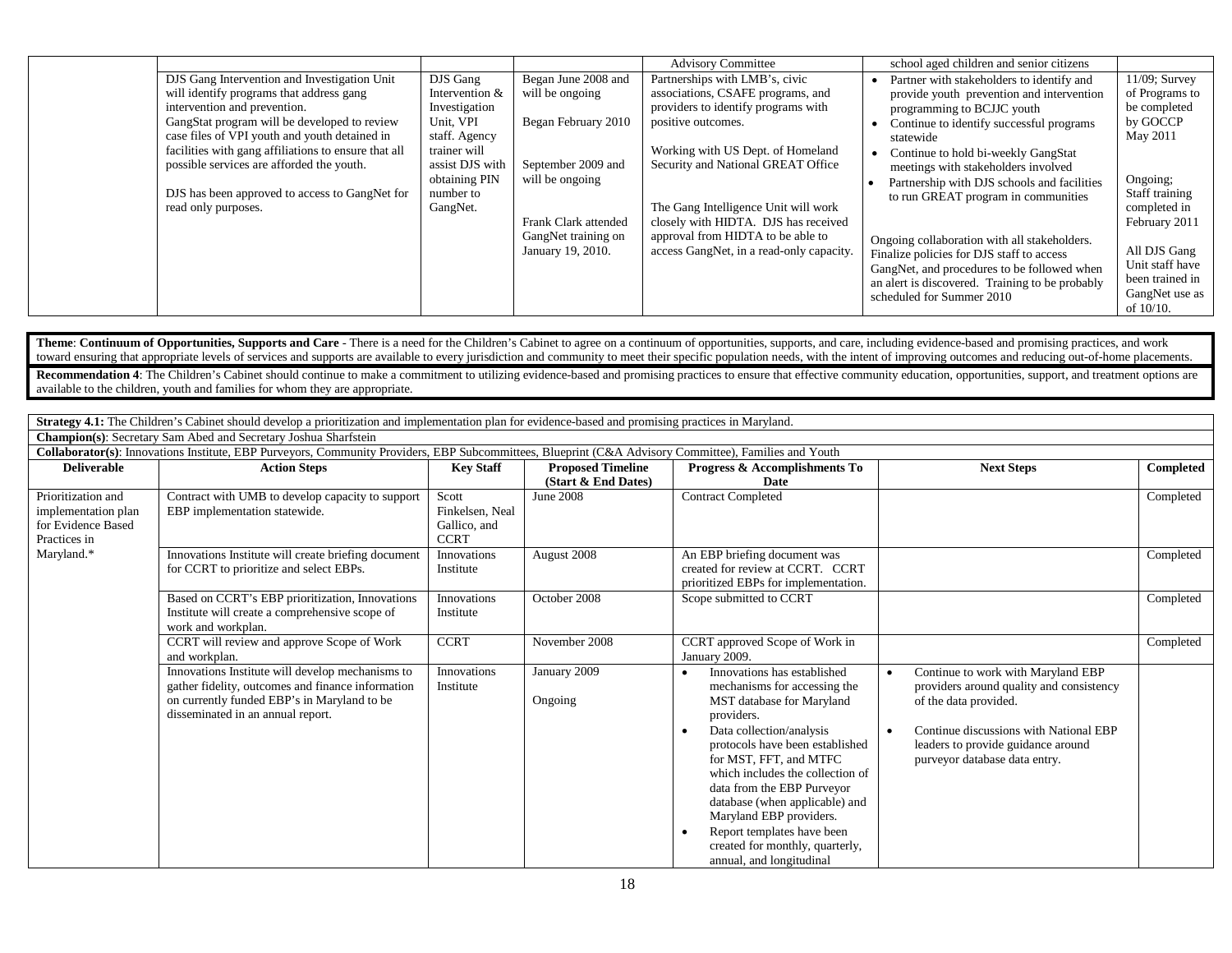|                                                                                                                                                               |                                                                                                                  |                       | reports.<br>Providers are routinely<br>submitting required data.<br>Finalized process with FFT<br>purveyor for regular<br>submissions of data from the<br>national FFT database.                                                                                           |                                                                                                                                                                                                               |
|---------------------------------------------------------------------------------------------------------------------------------------------------------------|------------------------------------------------------------------------------------------------------------------|-----------------------|----------------------------------------------------------------------------------------------------------------------------------------------------------------------------------------------------------------------------------------------------------------------------|---------------------------------------------------------------------------------------------------------------------------------------------------------------------------------------------------------------|
| Upon EBP prioritization, Children's Cabinet will<br>negotiate with purveyors and finalize financing<br>mechanisms and capacity.                               | Innovations<br>Institute and<br>Children's<br>Cabinet                                                            | March 2009<br>Ongoing | Innovations established MST<br>$\bullet$<br>Network Partnership.<br>Innovations submitted a FY11<br>$\bullet$<br>contract with FFT, Inc.<br>Paperwork is being processed<br>through UMB.<br>Innovations obtained the<br>national certification<br>requirements for TF-CBT. | Finalize the execution of contracts with<br>FFT, Inc. and TFC, Inc.<br>Review national TFCBT certification<br>requirements and assess if any<br>modifications need to be made to the<br>Maryland requirements |
| Develop an implementation strategy for each<br>selected EBP, including fidelity and outcomes<br>monitoring.<br>Initiate EBP specific implementation strategy. | Innovations<br>Institute and<br>Implementation<br>Team<br>Innovations<br>Institute and<br>Implementation<br>Team | March 2009<br>Ongoing | Innovations drafted a protocol for<br>program development which is being<br>reviewed by the EBP State<br><b>Implementation Team</b>                                                                                                                                        | Work with State EBP Implementation Team to<br>finalize the program development protocol.<br>Submit final program development protocol to<br>the Children's Cabinet.                                           |

\*Link to Strategy 4.2

|                                                                                             | <b>Strategy 4.2:</b> Consideration should be given, subject to the availability of funding, to the development and implementation of promising practices with clear and measurable goals and a process for accumulating practice-ba |                                                                      |                                                 |                                       |                   |           |
|---------------------------------------------------------------------------------------------|-------------------------------------------------------------------------------------------------------------------------------------------------------------------------------------------------------------------------------------|----------------------------------------------------------------------|-------------------------------------------------|---------------------------------------|-------------------|-----------|
|                                                                                             | evidence to validate the effectiveness of the practice.                                                                                                                                                                             |                                                                      |                                                 |                                       |                   |           |
| $Champion(s):$                                                                              |                                                                                                                                                                                                                                     |                                                                      |                                                 |                                       |                   |           |
| Collaborator(s):                                                                            |                                                                                                                                                                                                                                     |                                                                      |                                                 |                                       |                   |           |
| <b>Deliverable</b>                                                                          | <b>Action Steps</b>                                                                                                                                                                                                                 | <b>Key Staff</b>                                                     | <b>Proposed Timeline</b><br>(Start & End Dates) | Progress & Accomplishments To<br>Date | <b>Next Steps</b> | Completed |
| Identification of<br>promising practices                                                    | Innovations Institute will create a briefing<br>document for the Promising Practice focus group.                                                                                                                                    | Innovations<br>Institute                                             | June 2009                                       |                                       |                   |           |
| with<br>recommendations.<br>Design research that<br>will evaluate and                       | Convene a Promising Practice focus group to<br>prioritize up to 5 priority services in Maryland.                                                                                                                                    | Innovations<br>Institute and<br><b>EBP</b><br>Implementation<br>Team | June 2009                                       |                                       |                   |           |
| validate promising<br>practice for promotion<br>to a best practice.<br>The design of a data | Create a methodology to obtain core elements and<br>outcomes data from sites implementing the<br>prioritized services.                                                                                                              | Innovations<br>Institute and<br><b>EBP</b><br>Implementation<br>Team | August 2009                                     |                                       |                   |           |
| collection process<br>including software to                                                 | Crosswalk of standards of program elements<br>utilizing Maryland and national data.                                                                                                                                                 | Innovations<br>Institute                                             | September 2009                                  |                                       |                   |           |
| manage the data.                                                                            | Identify best practice core elements of Maryland<br>practice against national standards.                                                                                                                                            | Innovations<br>Institute and<br><b>EBP</b><br>Implementation<br>Team | September 2009                                  |                                       |                   |           |
|                                                                                             | Create white paper from data collection that<br>informs the state regarding core elements and<br>outcomes for identified promising practices.                                                                                       | Innovations<br>Institute                                             | October 2009                                    |                                       |                   |           |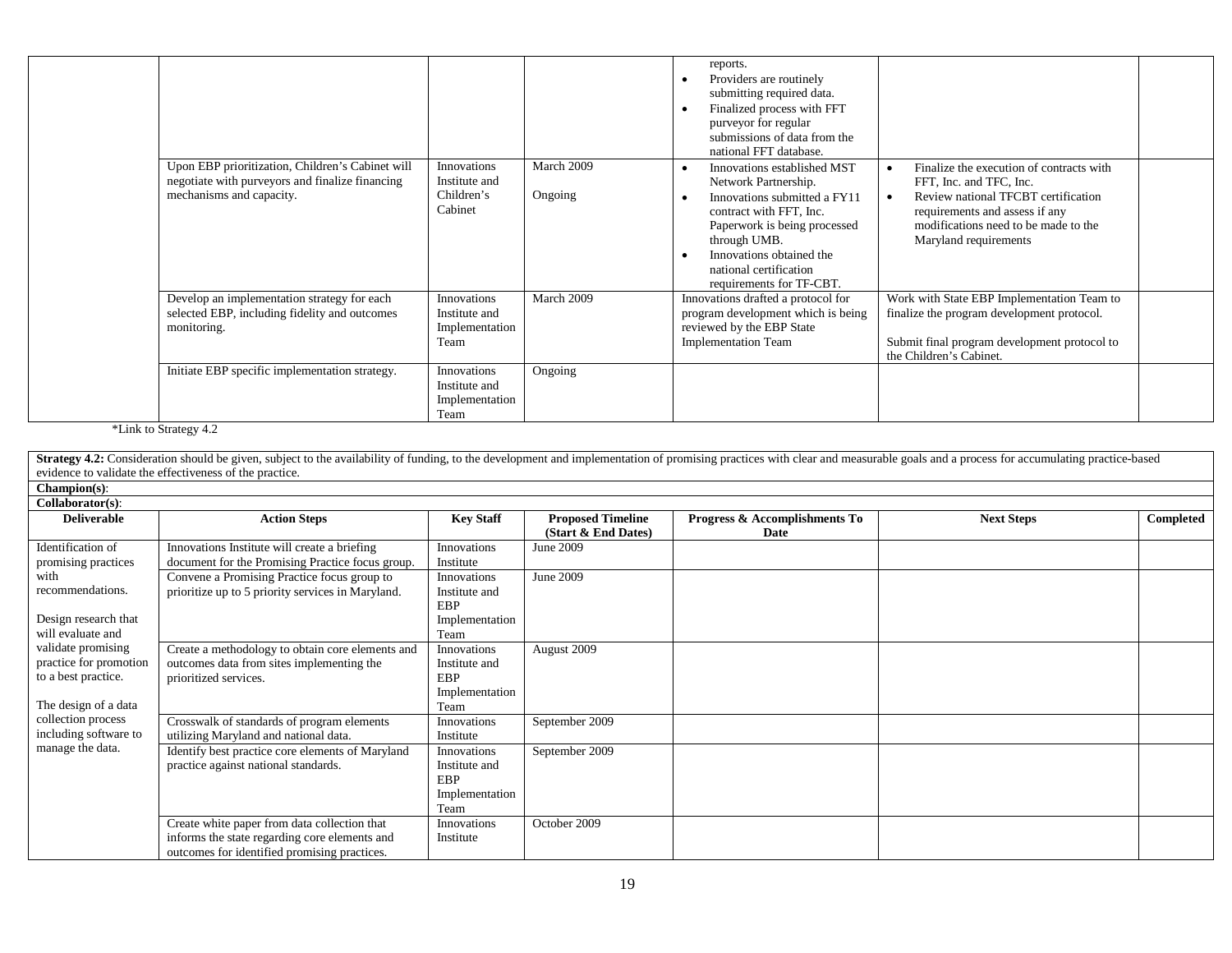| Plan replication      | Based on availability of funding, replication of  | <b>TBD</b> |  |  |
|-----------------------|---------------------------------------------------|------------|--|--|
| studies to validate   | promising practices occurs.                       |            |  |  |
| EBP status.           | As evidence accumulates newly designated EBPs     | TBD        |  |  |
|                       | are fashioned according to population and desired |            |  |  |
| Implementation of     | outcomes.                                         |            |  |  |
| practices promoted to | Looking at the practices that aren't producing    | TBD        |  |  |
| EBP status, based on  | desired outcomes, shifts in funding are made to   |            |  |  |
| funding, population   | the newly chosen EBPs.                            |            |  |  |
| and outcomes desired. |                                                   |            |  |  |

Theme: Continuum of Opportunities, Supports and Care - There is a need for the Children's Cabinet to agree on a continuum of opportunities, supports, and care, including evidence-based and promising practices, and work toward ensuring that appropriate levels of services and supports are available to every jurisdiction and community to meet their specific population needs, with the intent of improving outcomes and reducing out-of-home pla **Recommendation 5**: All families in Maryland should have access to affordable healthcare, which includes services for mental health, substance abuse and family counseling services.

Strategy 5.1: The Children's Cabinet should continue to support Maryland's initiative to expand health care coverage to uninsured Marylanders by expanding Medicaid to cover parents of children who are up to 116% of the Fed Poverty Level for Medicaid services and by providing insurance premium assistance to small businesses with low income workers. **Champion(s)**: DHMH

| Collaborator(s): DHR, LDSSs, LHDs |                                                   |                  |                          |                                          |                   |                  |  |  |  |
|-----------------------------------|---------------------------------------------------|------------------|--------------------------|------------------------------------------|-------------------|------------------|--|--|--|
| <b>Deliverable</b>                | <b>Action Steps</b>                               | <b>Key Staff</b> | <b>Proposed Timeline</b> | <b>Progress &amp; Accomplishments To</b> | <b>Next Steps</b> | <b>Completed</b> |  |  |  |
|                                   |                                                   |                  | (Start & End Dates)      | Date                                     |                   |                  |  |  |  |
| More Maryland                     | DHMH will train LDSS and LHD staffs to ensure     | <b>DHMH</b>      | Completed.               |                                          |                   |                  |  |  |  |
| families are insured.             | eligibility guidelines are implemented.           |                  |                          |                                          |                   |                  |  |  |  |
|                                   | DHMH reports to CCRT on a regular basis with      | <b>DHMH</b>      | Monthly                  |                                          |                   |                  |  |  |  |
|                                   | status updates and number of enrollees who are up |                  |                          |                                          |                   |                  |  |  |  |
|                                   | to 116% of the Federal Poverty Level for          |                  |                          |                                          |                   |                  |  |  |  |
|                                   | Medicaid services and by providing insurance      |                  |                          |                                          |                   |                  |  |  |  |
|                                   | premium assistance to small businesses with low   |                  |                          |                                          |                   |                  |  |  |  |
|                                   | income workers.                                   |                  |                          |                                          |                   |                  |  |  |  |

Theme: Financing - The Children's Cabinet should identify and prioritize the results that it collectively wants to achieve and should align funding accordingly, with a balance of flexibility, accountability, and commitment outcomes.

Recommendation 1: The Children's Cabinet should support the realignment of the Children's Cabinet Interagency Fund with the goals and priorities of the Children's Cabinet to meet identified needs. Any increase in local con flexibility over funding for service delivery dollars and supports must be tied to outcomes, priorities and standards of care as identified by the Children's Cabinet, in addition to meeting any requirements imposed by outs sources. Local jurisdictions, families, and communities should partner with the Children's Cabinet to develop services and supports that meet identified local needs and are in alignment with local priorities, in addition t Cabinet goals.

Strategy 1.1: The Children's Cabinet should align the distribution of monies from the Children's Cabinet Interagency Fund with its priorities and goals.

| $Champion(s)$ :     |                                                      |                  |                          |                                               |                                              |           |
|---------------------|------------------------------------------------------|------------------|--------------------------|-----------------------------------------------|----------------------------------------------|-----------|
| $Collaborator(s)$ : |                                                      |                  |                          |                                               |                                              |           |
| <b>Deliverable</b>  | <b>Action Steps</b>                                  | <b>Key Staff</b> | <b>Proposed Timeline</b> | <b>Progress &amp; Accomplishments To Date</b> | <b>Next Steps</b>                            | Completed |
|                     |                                                      |                  | (Start $\&$ End Dates)   |                                               |                                              |           |
| Governor's FY 2010  | Prepare talking points in support of Allowance       | <b>CCRT</b>      | Jan 09-April 09          | Budget Request submitted to DBM               | Budget meeting with DBM at end of November;  | Completed |
| Allowance           |                                                      |                  |                          |                                               | Prepare written talking points in support of |           |
|                     |                                                      |                  |                          |                                               | budget by January 30.                        |           |
|                     | Agree to attend legislative hearings $\&$ to support | Cabinet          | Jan 09-April 09          | State Agencies attended legislative           |                                              | Completed |
|                     | Governor's Allowance                                 | Secretaries      |                          | hearings and supported Governor's             |                                              |           |
|                     |                                                      |                  | Ongoing                  | Allowance.                                    |                                              |           |

| <b>Strategy 1.2:</b> The Children's Cabinet should require that any funds distributed from the Children's Cabinet Interagency Fund be clearly tied to articulated performance expectations and standards for accountability. |                                                |                  |                          |                                               |                                              |           |  |  |  |
|------------------------------------------------------------------------------------------------------------------------------------------------------------------------------------------------------------------------------|------------------------------------------------|------------------|--------------------------|-----------------------------------------------|----------------------------------------------|-----------|--|--|--|
| $Champion(s)$ :                                                                                                                                                                                                              |                                                |                  |                          |                                               |                                              |           |  |  |  |
| Collaborator(s):                                                                                                                                                                                                             |                                                |                  |                          |                                               |                                              |           |  |  |  |
| <b>Deliverable</b>                                                                                                                                                                                                           | <b>Action Steps</b>                            | <b>Key Staff</b> | <b>Proposed Timeline</b> | <b>Progress &amp; Accomplishments To Date</b> | <b>Next Steps</b>                            | Completed |  |  |  |
|                                                                                                                                                                                                                              |                                                |                  | (Start & End Dates)      |                                               |                                              |           |  |  |  |
| Performance                                                                                                                                                                                                                  | Develop performance expectations for each item | <b>CCRT</b>      | Feb 09-May 09            | Disbursement of funding to LMBs is            | Identify staff who will work on this (CCRT). | Annually  |  |  |  |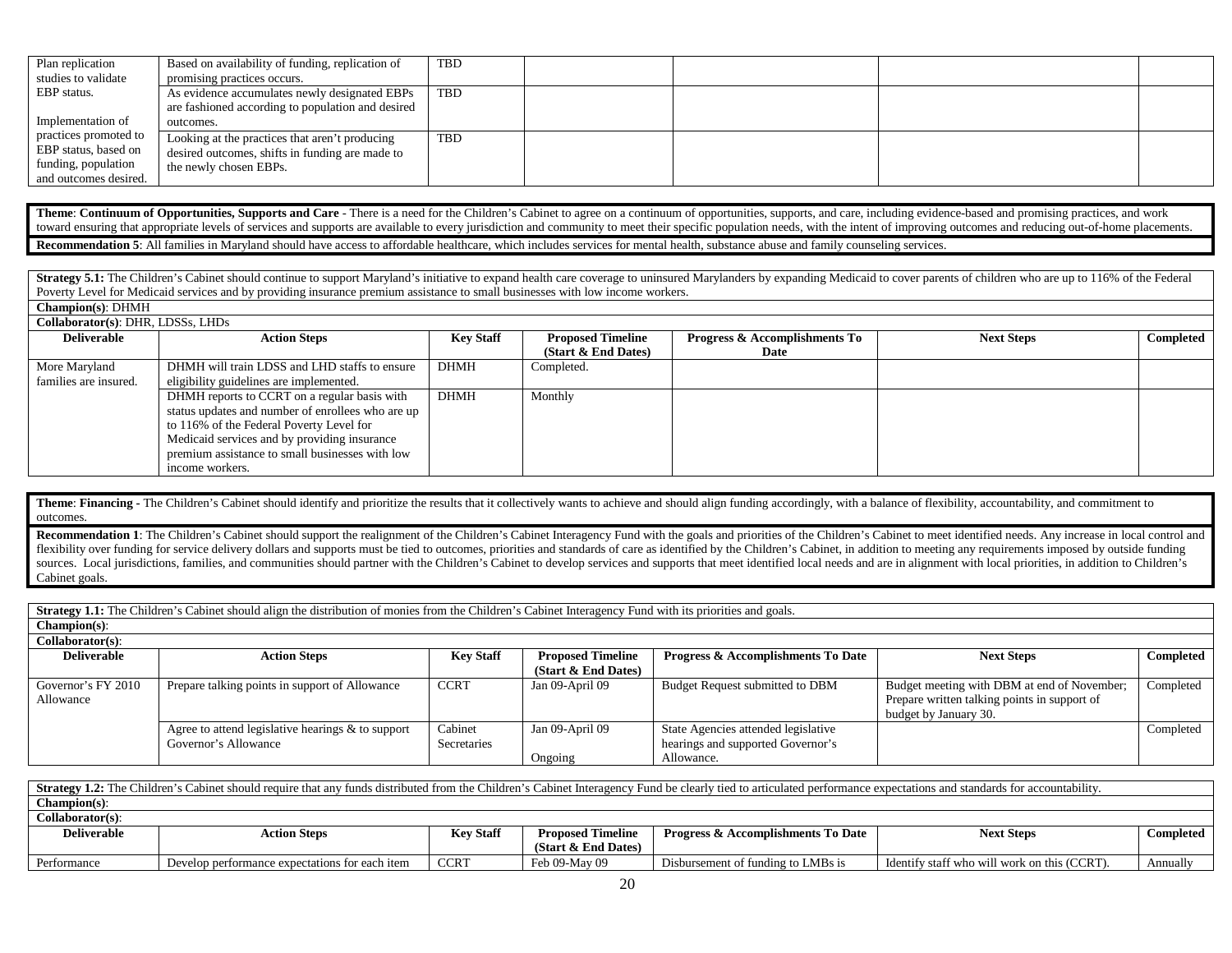| expectations $\&$<br>standards for<br>accountability |                                                    |             | Ongoing       | contingent upon the development and<br>implementation of performance measures<br>for each funded strategy. | Find prior materials to use. (GOC)                                                 |  |
|------------------------------------------------------|----------------------------------------------------|-------------|---------------|------------------------------------------------------------------------------------------------------------|------------------------------------------------------------------------------------|--|
|                                                      |                                                    |             |               | Performance expectations and clearly<br>defined contract deliverables are required<br>for other awards.    |                                                                                    |  |
|                                                      | Develop standards for accountability for each item | <b>CCRT</b> | Feb 09-May 09 |                                                                                                            | Identify staff who will work on this (CCRT).<br>Find prior materials to use. (GOC) |  |

**Strategy 1.3:** The Children's Cabinet should develop expertise on performance-based contracts to support the provision of effective services.

| Champion(s): |
|--------------|
|              |

| Collaborator(s):     |                                                  |                  |                          |                                               |                                                |           |
|----------------------|--------------------------------------------------|------------------|--------------------------|-----------------------------------------------|------------------------------------------------|-----------|
| <b>Deliverable</b>   | <b>Action Steps</b>                              | <b>Key Staff</b> | <b>Proposed Timeline</b> | <b>Progress &amp; Accomplishments To Date</b> | <b>Next Steps</b>                              | Completed |
|                      |                                                  |                  | (Start & End Dates)      |                                               |                                                |           |
| Inventory of         | Identify Children's Cabinet departments that use | <b>CCRT</b>      | $Oct - Dec$              |                                               | Send email to CCRT asking them to identify any |           |
| performance-based    | performance-based contracts.                     |                  |                          |                                               | such contracts.                                |           |
| contracts in use and | Gather examples. Other MD agencies? Other        | <b>CCRT</b>      | $Oct - Dec$              |                                               | Volunteers from CCRT to research.              |           |
| potential for        | states? Local entities?                          |                  |                          |                                               |                                                |           |
| additional use among | Identify areas that need performance-based       | <b>CCRT</b>      | $Oct - Dec$              |                                               | Each CCRT agency.                              |           |
| Children's Cabinet   | contracts, but don't use.                        |                  |                          |                                               |                                                |           |
| agencies             |                                                  |                  |                          |                                               |                                                |           |

Strategy 1.4: The Children's Cabinet should prioritize financial support for family-centered and culturally-competent evidence-based and promising practices, including family and youth peer support structures and organizat gender-specific interventions.

| Champion(s):                                 |
|----------------------------------------------|
| $C_2$ H <sub>2</sub> k = $\cdots$ ( $\cdots$ |

| Collaborator(s):      |                                                     |                  |                          |                                               |                                                 |           |
|-----------------------|-----------------------------------------------------|------------------|--------------------------|-----------------------------------------------|-------------------------------------------------|-----------|
| <b>Deliverable</b>    | <b>Action Steps</b>                                 | <b>Key Staff</b> | <b>Proposed Timeline</b> | <b>Progress &amp; Accomplishments To Date</b> | <b>Next Steps</b>                               | Completed |
|                       |                                                     |                  | (Start & End Dates)      |                                               |                                                 |           |
| Inventory of EBPs in  | Develop listing of current EBPs, funding, numbers   |                  | Done already.            | Innovations already has list, with funding    |                                                 | Completed |
| use and potential for | served.                                             |                  |                          | amounts.                                      |                                                 |           |
| additional use.       | Develop listing of potential savings due to current |                  | Done already             | Innovations already has list                  |                                                 | Completed |
|                       | EBP <sub>s</sub> .                                  |                  |                          |                                               |                                                 |           |
|                       | What is the potential in MD for additional EBPs?    |                  | Done already             | Innovations already has list                  | Listing of potential uses with attached funding | Completed |
|                       |                                                     |                  |                          |                                               | and savings.                                    |           |

Strategy 1.5: The Children's Cabinet should develop a financing plan to correspond with the evidence-based and promising practices prioritization and implementation plan. One future component of the financing plan could in an exploration of federal fund maximization. **Champion(s)**: **Collaborator(s)**: **Deliverable Action Steps Key Staff Proposed Timeline (Start & End Dates) Progress & Accomplishments To Date Next Steps Completed** A written plan with specific services and practices listed Identify programs which could be replaced by an EBP, funded by money re-direction. DJS has used funds from closed facility to expand MST services Schedule meetings to expand list List current services that could be changed to use EBPs. October – December 2008 Schedule meetings to discuss and develop list. Determine whether any proposal meets the criteria of the Medicaid State Plan by confirming with Medicaid staff. If not, what can be done? Medicaid-Susan Tucker January 2009 – July 2009 Maryland Medicaid submitted State Plan for MST and FFT on September 30, 2009. Medicaid has received comments from CMS and is preparing a response with assistance from Innovations. Develop proposal for FY 2011 budget submission July 2009 – August 2009 List services or recipients OTHER THAN CURRENTLY COVERED BY THE STATE that could possibly be included in the future. October – December 2009 Schedule meetings to discuss and develop list.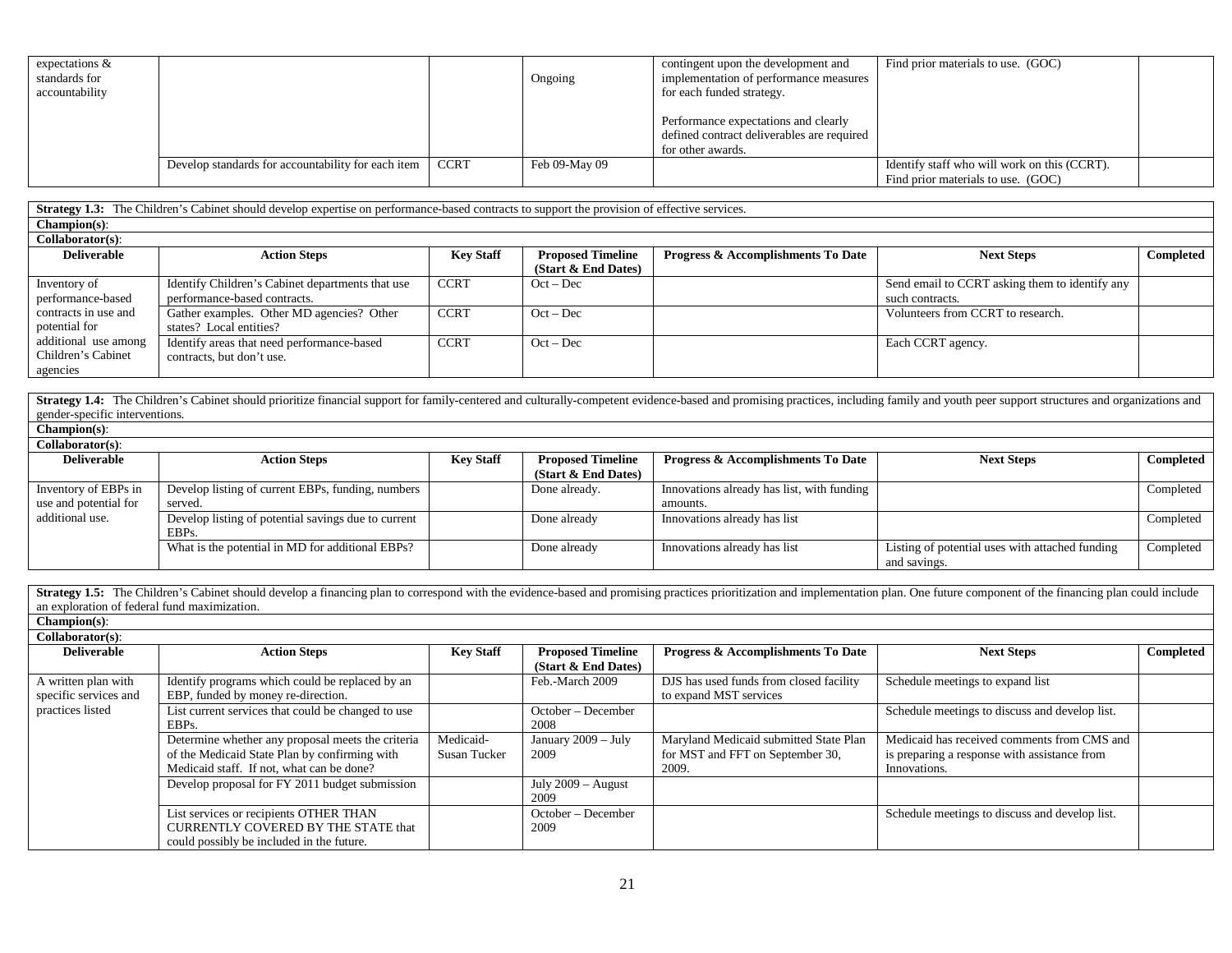Strategy 1.6: The Children's Cabinet should encourage the local units of their agencies to develop home- and community-based resources that are based on local needs assessments in addition to the Children's Cabinet's prior **Champion(s)**:

### $C \cdot \mathbf{U}$

| Collaborator(s):     |                                                   |                  |                          |                                               |                                                 |           |
|----------------------|---------------------------------------------------|------------------|--------------------------|-----------------------------------------------|-------------------------------------------------|-----------|
| <b>Deliverable</b>   | <b>Action Steps</b>                               | <b>Key Staff</b> | <b>Proposed Timeline</b> | <b>Progress &amp; Accomplishments To Date</b> | <b>Next Steps</b>                               | Completed |
|                      |                                                   |                  | (Start $&$ End Dates)    |                                               |                                                 |           |
| Presentation for all | CCRT to develop presentation (written and verbal) | Kim Malat        | 3/09                     |                                               | Be prepared to respond to the question from the |           |
| counties developed   | for the local jurisdictions. Emphasis should be   |                  |                          |                                               | locals about additional funding. We will be     |           |
| and presented        | two-fold: efficacy and affordability.             |                  |                          |                                               | asking locals to take this step within current  |           |
|                      |                                                   |                  |                          |                                               | funding.                                        |           |
|                      | Present to locals                                 | Kim Malat        | $4/09 - 10/09$           |                                               | Schedule date and location (or several)         |           |
|                      | Follow – up on questions; Need for training in    | Kim Malat        | $4/09 - 10/09$           |                                               |                                                 |           |
|                      | performance based contracting.                    |                  |                          |                                               |                                                 |           |

Strategy 1.7: The Children's Cabinet should develop an annual briefing that articulates the programs and initiatives under way in each Agency on behalf of children and families. The briefing should clearly articulate measu for success and highlight proposals for expansion to help eliminate redundancies and move toward a more comprehensive understanding of Agency efforts and priorities. **Champion(s)**:

| $Collaborator(s)$ : |                                                                                                                                        |                    |                                                 |                                                              |                                                                                                                        |                  |
|---------------------|----------------------------------------------------------------------------------------------------------------------------------------|--------------------|-------------------------------------------------|--------------------------------------------------------------|------------------------------------------------------------------------------------------------------------------------|------------------|
| <b>Deliverable</b>  | <b>Action Steps</b>                                                                                                                    | <b>Key Staff</b>   | <b>Proposed Timeline</b><br>(Start & End Dates) | <b>Progress &amp; Accomplishments To Date</b>                | <b>Next Steps</b>                                                                                                      | <b>Completed</b> |
| Annual briefing     | Review current reports/presentations (e.g., JCCYF)<br>hearings, JCR report). Decide if any key facets of<br>CC operations are missing. | CCRT, GOC          | February 1 – March<br>30, 2009                  |                                                              |                                                                                                                        |                  |
|                     | Determine timeframe. (If briefing to be prepared<br>for FY 2009, must include reductions from BPW<br>cost containment 10-15-08).       | CCRT.<br>GOC staff | March 30, 2009                                  |                                                              | Schedule meeting specifically for this purpose.<br>Could be teleconference to start. Could be part<br>of CCRT meeting. |                  |
|                     | Gather agency materials. Determine responsibility<br>for summarizing.                                                                  | GOC staff          | April $1 - May 30$ ,<br>2009                    | Perhaps already done in terms of Results<br>Book, JCR report |                                                                                                                        |                  |
|                     | Get consensus from all CCRT agencies on written<br>materials.                                                                          | GOC                | June 2009                                       | Perhaps already done in terms of Results<br>Book.            | Should be ready by legislative budget hearing<br>(February 2009)                                                       |                  |

Theme: Financing - The Children's Cabinet should identify and prioritize the results that it collectively wants to achieve and should align funding accordingly, with a balance of flexibility, accountability, and commitment outcomes.

Recommendation 2: The Children's Cabinet should pursue and support innovative financing structures that have the ability to infuse additional resources into the child-family serving system. These structures may result in t redirection of funds from deep-end costs to effective front-end opportunities, services and initiatives.

Strategy 2.1: The Children's Cabinet should explore various innovative financing structures that that will provide an infusion of resources to address identified priorities. This could include identification of opportuniti fund maximization, with an understanding of the limitations on these funds and the risks involved, as well as an emphasis on obtaining private funding to support community initiatives. **Champion(s)**:

| .                    |                                                |                  |                          |                                         |                                               |           |
|----------------------|------------------------------------------------|------------------|--------------------------|-----------------------------------------|-----------------------------------------------|-----------|
| Collaborator(s):     |                                                |                  |                          |                                         |                                               |           |
| <b>Deliverable</b>   | <b>Action Steps</b>                            | <b>Key Staff</b> | <b>Proposed Timeline</b> | Progress & Accomplishments To Date      | <b>Next Steps</b>                             | Completed |
|                      |                                                |                  | (Start $\&$ End Dates)   |                                         |                                               |           |
| List of potential    | Brainstorm various strategies including        | CCRT.            | List before January      | Innovations maintains a list of various | Set meeting dates to discuss. Get appropriate |           |
| financing strategies | opportunity compacts                           | Innovations      | 2009                     | strategies.                             | staff.                                        |           |
|                      | Flesh out each of strategies and evaluate      | CCRT,            | January - April 2009     |                                         | Ensure that Medicaid staff included as        |           |
|                      |                                                | Medicaid staff   |                          |                                         | appropriate.                                  |           |
|                      |                                                | in applicable    |                          |                                         |                                               |           |
|                      | Determine which strategies should be attempted | CCRT,            | May 2009                 |                                         | Ensure that Medicaid staff included as        |           |
|                      |                                                | Medicaid staff   |                          |                                         | appropriate.                                  |           |
|                      |                                                | if applicable    |                          |                                         |                                               |           |

| : child-fa<br><b>Strategy</b><br>$\sim$<br>$\sim$<br>$\sim$<br>l funds<br>lttonal<br>without $r^c$<br>$\alpha$ nn $\alpha$<br>re:<br>progr<br>$\sqrt{3}$ 10 th<br>expl<br>stme<br>юu<br>JUR.<br>v 111 |
|-------------------------------------------------------------------------------------------------------------------------------------------------------------------------------------------------------|
| Channon(s)                                                                                                                                                                                            |
| 0.11.1<br>Ilaborator(s)                                                                                                                                                                               |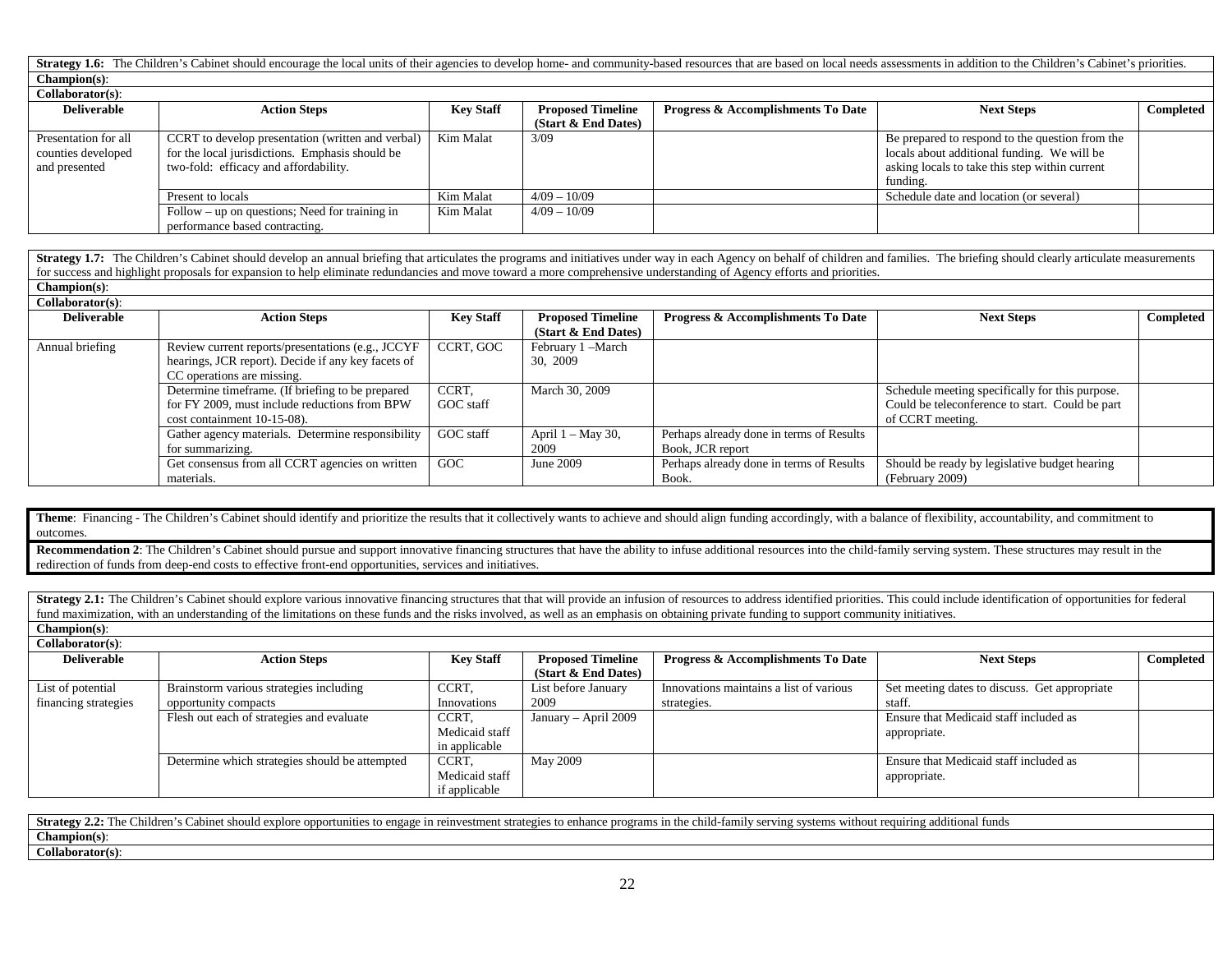| <b>Deliverable</b>   | <b>Action Steps</b>                            | <b>Key Staff</b> | <b>Proposed Timeline</b> | <b>Progress &amp; Accomplishments To Date</b> | <b>Next Steps</b>                             | Completed |
|----------------------|------------------------------------------------|------------------|--------------------------|-----------------------------------------------|-----------------------------------------------|-----------|
|                      |                                                |                  | (Start & End Dates)      |                                               |                                               |           |
| List of reinvestment | Brainstorm various strategies including        | CCRT.            | List before January      | Innovations maintains a list of various       | Set meeting dates to discuss. Get appropriate |           |
| strategies           | opportunity compacts                           | Innovations      | 2009                     | strategies.                                   | staff.                                        |           |
|                      | Flesh out each of strategies and evaluate      | CCRT.            | January - April 2009     |                                               | Ensure that Medicaid staff included as        |           |
|                      |                                                | Medicaid staff   |                          |                                               | appropriate.                                  |           |
|                      |                                                | in applicable    |                          |                                               |                                               |           |
|                      | Determine which strategies should be attempted | CCRT,            | May 2009                 | Public safety compact near completion         | Ensure that Medicaid staff included as        |           |
|                      |                                                | Medicaid staff   |                          |                                               | appropriate.                                  |           |
|                      |                                                | if applicable    |                          |                                               |                                               |           |

**Strategy 2.3:** The State should study Medicaid payment rates for therapeutic behavioral services and children's psychiatric rehabilitation program (PRP) services.

**Champion(s)**: **Collaborator(s)**:

| <b>Deliverable</b>                                                  | <b>Action Steps</b>                                                                                                                                                                                                                                                                                                             | <b>Key Staff</b>    | <b>Proposed Timeline</b><br>(Start & End Dates) | <b>Progress &amp; Accomplishments To Date</b>              | <b>Next Steps</b>                          | Completed |
|---------------------------------------------------------------------|---------------------------------------------------------------------------------------------------------------------------------------------------------------------------------------------------------------------------------------------------------------------------------------------------------------------------------|---------------------|-------------------------------------------------|------------------------------------------------------------|--------------------------------------------|-----------|
| Written strategy to<br>increase rates without<br>additional funding | Develop list of services and rates and proposed<br>changes. Does MHA have proposed changes?<br>How should new rates be developed? Should<br>utilization be discussed? Are some services being<br>inappropriately utilized? Could increase in rates<br>for some services come from decrease in<br>utilization of other services? | <b>MHA</b>          | Spring 2010                                     | MHA reviews rates for services each<br>year in the spring. | Present list to Medicaid staff and discuss |           |
|                                                                     | Develop cost estimates for desired changes                                                                                                                                                                                                                                                                                      | MHA and<br>Medicaid | Spring 2010                                     |                                                            |                                            |           |
|                                                                     | Develop strategy to fund increase in rates without<br>additional funding                                                                                                                                                                                                                                                        | MHA and<br>Medicaid | Summer 2010                                     |                                                            |                                            |           |

Theme: Financing - The Children's Cabinet should identify and prioritize the results that it collectively wants to achieve and should align funding accordingly, with a balance of flexibility, accountability, and commitment outcomes.

Recommendation 3: Maryland should serve children and youth eligible for residential treatment centers efficiently and effectively through a Care Management Entity using High Fidelity Wraparound while maximizing state funds drawing down federal match dollars wherever possible under the Residential Treatment Center Waiver (1915(c) Psychiatric Residential Treatment Facility Waiver).

Strategy 3.1: The Children's Cabinet should support the implementation and utilization of the RTC Waiver (1915(c) Psychiatric Residential Treatment Facility Waiver) across the state, within the constraints of the State bud **Champion(s)**:

**Collaborator(s)**:

| <b>Deliverable</b>                                                                             | <b>Action Steps</b>                                                                                              | <b>Key Staff</b> | <b>Proposed Timeline</b><br>(Start $&$ End Dates) | <b>Progress &amp; Accomplishments To Date</b>                                                                                                                                                                                                                                                                                                                 | <b>Next Steps</b>                                                                                                                                                                                                                                                                                                      | Completed |
|------------------------------------------------------------------------------------------------|------------------------------------------------------------------------------------------------------------------|------------------|---------------------------------------------------|---------------------------------------------------------------------------------------------------------------------------------------------------------------------------------------------------------------------------------------------------------------------------------------------------------------------------------------------------------------|------------------------------------------------------------------------------------------------------------------------------------------------------------------------------------------------------------------------------------------------------------------------------------------------------------------------|-----------|
| Written strategy to<br>fully implement the<br><b>RTC</b> Waiver without<br>additional funding. | MHA to develop specific list of ways in which<br>waiver could be used, but for which it is not now<br>being used | <b>MHA</b>       | Ongoing                                           | CME structure statewide and use of CSI<br>and Rehab Option dollars has helped<br>expand RTC Waiver to other jurisdictions,<br>eventually statewide. Meetings are<br>occurring between MHA and Medicaid<br>about the possibility of using Money<br>Follows the Person to support the RTC<br>Waiver and enhance the number of<br>individuals who can be served. | MHA to discuss with Medicaid.<br>The next meeting on Money Follows the<br>Person and the RTC Waiver is being<br>scheduled for October 2010.<br>The regulations are being revised to<br>incorporate feedback received from<br>stakeholders about ways that the RTC Waiver<br>can better support families and providers. |           |
|                                                                                                | Develop cost estimates for desired changes                                                                       | MHA,<br>Medicaid | Ongoing                                           | Cost estimates for individual Waiver<br>participants' plans of care have been<br>generated, prior to enrollment and once<br>youth are enrolled, to track costs and<br>project the ability to serve more youth or<br>provide more services.                                                                                                                    |                                                                                                                                                                                                                                                                                                                        |           |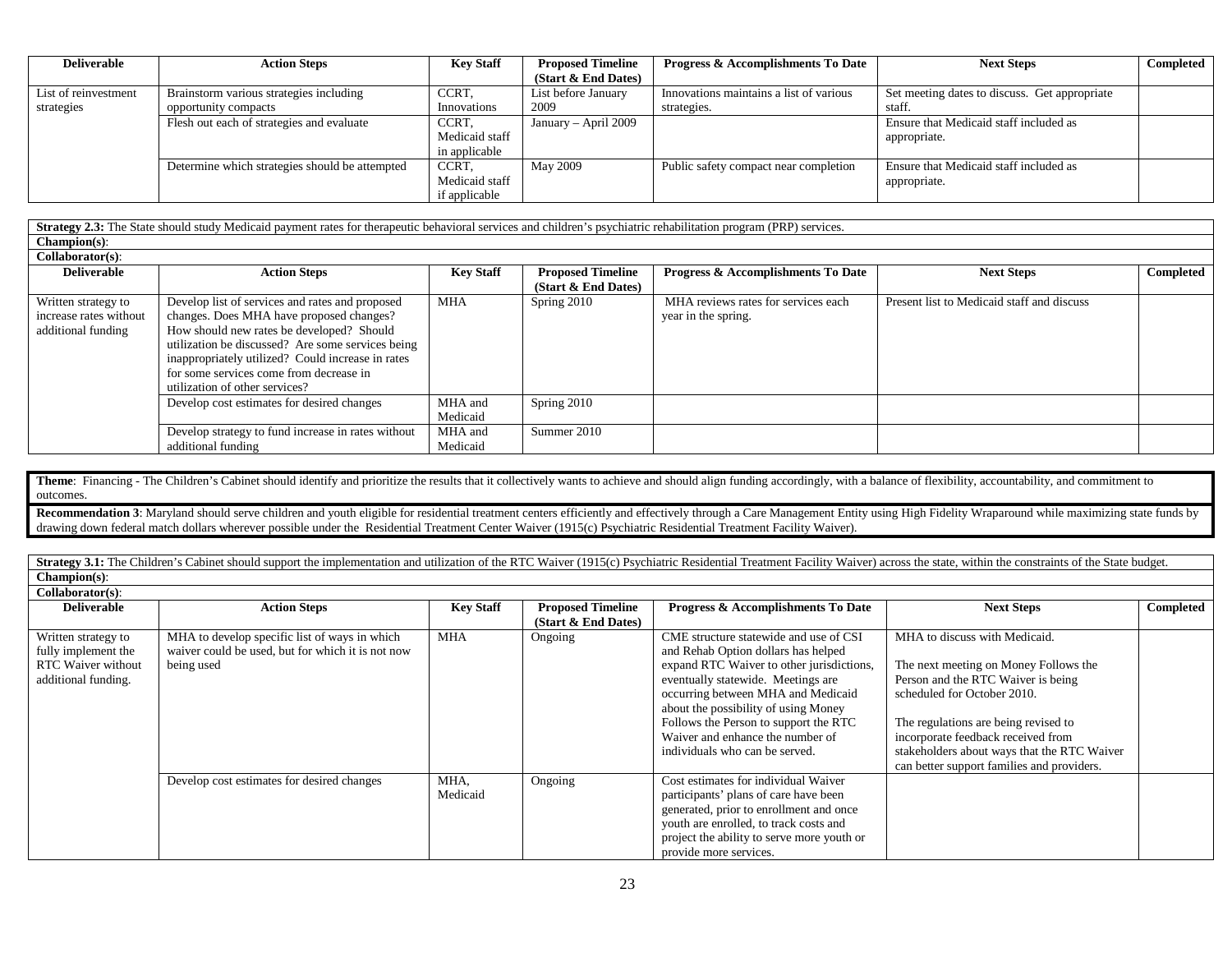| Develop strategy for enhanced utilization without | MHA.     | Ongoing | Savings from closure of RTC beds have | The regulations are being revised to        |  |
|---------------------------------------------------|----------|---------|---------------------------------------|---------------------------------------------|--|
| additional funding                                | Medicaid |         | been used to fund budget deficits     | incorporate feedback received from          |  |
|                                                   |          |         |                                       | stakeholders about ways that the waiver can |  |
|                                                   |          |         |                                       | better support families and providers.      |  |

Strategy 3.2: The Children's Cabinet should consider creating and using case rates for high utilization populations to allow greater local flexibility and individual service planning and delivery, within the constraints of federal and state laws, regulations and requirements.

**Champion(s)**:

| Collaborator(s):                         |                                                                                                                                           |                  |                                                 |                                                                                                                                                                                                                                                                                                                                                                                                                                |                                                                                                                                         |           |
|------------------------------------------|-------------------------------------------------------------------------------------------------------------------------------------------|------------------|-------------------------------------------------|--------------------------------------------------------------------------------------------------------------------------------------------------------------------------------------------------------------------------------------------------------------------------------------------------------------------------------------------------------------------------------------------------------------------------------|-----------------------------------------------------------------------------------------------------------------------------------------|-----------|
| <b>Deliverable</b>                       | <b>Action Steps</b>                                                                                                                       | <b>Key Staff</b> | <b>Proposed Timeline</b><br>(Start & End Dates) | Progress & Accomplishments To Date                                                                                                                                                                                                                                                                                                                                                                                             | <b>Next Steps</b>                                                                                                                       | Completed |
| Written strategy for<br>using case rates | MHA to develop list of services and populations<br>for which case rates could be used, but for which<br>case rates are not now being used | <b>MHA</b>       | Ongoing                                         | Focus now is to get RTC Waiver<br>operational in all jurisdictions. Case rate<br>discussions are in the future.<br>Health Insurance Program<br>Reauthorization Act (CHIPRA) Quality<br>Demonstration Grant that focuses on the<br>use of CMEs. It is a multi-state<br>collaborative with GA and WY and<br>support from the Center for Health Care<br>Strategies. The final notice of grant<br>award was issued in August 2010. | The CHIPRA grant will be implemented, with<br>some of the priority activities to include the<br>exploration of case rates for the CMEs. |           |
|                                          | Discuss procurement issues and necessary<br>paperwork                                                                                     | MHA,<br>Medicaid | Winter 2010                                     | See above regarding CHIPRA Grant                                                                                                                                                                                                                                                                                                                                                                                               | See above re: CHIPRA Grant.                                                                                                             |           |
|                                          | Develop strategy for implementing cases rates<br>systematically for specific populations                                                  | MHA,<br>Medicaid | Summer 2010                                     | See above regarding CHIPRA Grant                                                                                                                                                                                                                                                                                                                                                                                               | See above re: CHIPRA Grant                                                                                                              |           |

Theme: Education - The education system is the one child-family serving system that touches nearly every child in Maryland. Increasingly, these programs include pre-school programs and programs related to the transition of to employment. Services and supports within the education system need to address the diverse needs of children and youth to enable them to be successful in life. Children and youth should be able to access traditional and traditional services and pathways, child- and family-centered resources, and opportunities for growth and learning in their own communities to reduce the likelihood of out-of-home placements and other poor outcomes. Local education programs need to focus greater attention on creating safe and supportive learning environments and workforce development strategies.

**Recommendation 1**: The State should continue to invest in high quality early education and pre-kindergarten programs for all children.

Strategy 1.1: The State should continue to build on its early care and education initiatives, with priority for early education programs given to children who are at-risk due to poverty, disability, or other circumstance.

**Champion(s)**:

| $Collaborator(s)$ :          |                                                         |                  |                          |                                               |                                            |                  |
|------------------------------|---------------------------------------------------------|------------------|--------------------------|-----------------------------------------------|--------------------------------------------|------------------|
| <b>Deliverable</b>           | <b>Action Steps</b>                                     | <b>Key Staff</b> | <b>Proposed Timeline</b> | <b>Progress &amp; Accomplishments To Date</b> | <b>Next Steps</b>                          | Completed        |
|                              |                                                         |                  | (Start & End Dates)      |                                               |                                            |                  |
| Continue to issue            | From September 2011 to March 2012, MSDE will            | Rolf             | Sept. $2011 - March$     | MSDE issued reports and informed              | Next report will be issued in March 2012.  | N/A              |
| annual report, Children      | provide training to teachers and collect and analyze    | Grafwallner      | 2012                     | stakeholders on the results since 2001        |                                            |                  |
| <b>Entering School Ready</b> | MMSR Kindergarten Assessment information on all         |                  |                          | through widely-disseminated reports and       |                                            |                  |
| to Learn.                    | entering kindergarten students to include in the annual |                  |                          | the MSDE website                              |                                            |                  |
|                              | report, Children Entering School Ready To Learn.        |                  |                          | (www.marylandpublic                           |                                            |                  |
|                              |                                                         |                  |                          | schools.org/MSDE/divisions/child_care)        |                                            |                  |
| Continue to implement        | MSDE will support the Division's efforts to             | Rolf             | July 2011-June 2013      | MSDE met approx. 807% of all                  | The 2010-2012 Division of Early Childhood  | <b>July 2009</b> |
| the DECD Three-Year          | implement the recently completed the Division of        | Grafwallner      |                          | established benchmarks.                       | Development's Strategic Plan is posted at: |                  |
| Strategic Plan to            | Early Childhood Development's Strategic Plan            |                  |                          |                                               | http://www.marylandpublicschools.org/MSDE/ |                  |
| promote school               | according to specified timelines and benchmarks         |                  |                          | The 2010-2012 Division of Early               | divisions/child_care/planning              |                  |
| readiness and                | (www.marylandpublicschools.org/MSDE/divisions/c         |                  |                          | Childhood Development's Strategic Plan        |                                            |                  |
| improvement in child         | hild care).                                             |                  |                          | was completed.                                |                                            |                  |
| care quality                 |                                                         |                  |                          |                                               |                                            |                  |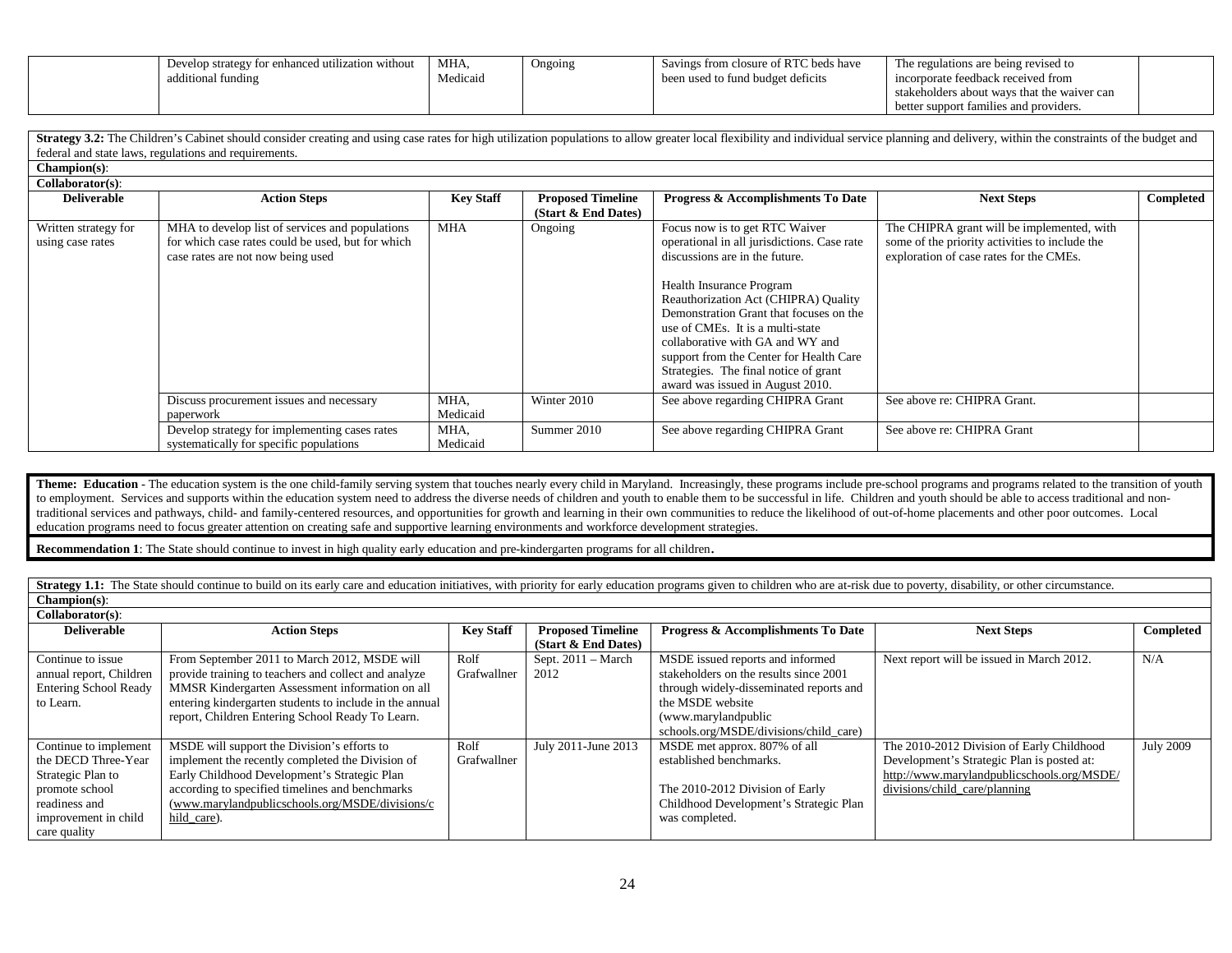**Strategy 1.2:** Families and youth should be participants in monitoring quality assurance for programs and services **Champion(s)**:

| Collaborator(s):   |                                                       |                      |                          |                                             |                                                 |           |
|--------------------|-------------------------------------------------------|----------------------|--------------------------|---------------------------------------------|-------------------------------------------------|-----------|
| <b>Deliverable</b> | <b>Action Steps</b>                                   | <b>Key Staff</b>     | <b>Proposed Timeline</b> | Progress & Accomplishments To Date          | <b>Next Steps</b>                               | Completed |
|                    |                                                       |                      | (Start & End Dates)      |                                             |                                                 |           |
|                    | Provide annual leadership conference in               | <b>Reading First</b> | November 2003-           | Annual meeting attended by over 300.        | Complete 2008 conference which will be held     | Completed |
|                    | scientifically based reading research (SBRR) for      | staff and            | November 2009            | Participation from the US Department of     | November 12, 2008 and 2009 Conference held      |           |
|                    | leaders in Maryland to increase K-3 reading           | consultants          |                          | <b>Education Reading First Director and</b> | September 25, 2009                              |           |
|                    | proficiency                                           |                      |                          | Deputy Secretary.                           |                                                 |           |
|                    | Provide professional development to Reading First     | <b>Reading First</b> | December 2002-           | Statewide professional development is       | Provide summer institute in 2009. Assist school | Ongoing   |
|                    | schools for K-3 teachers in (SBRR) and effective      | staff and            | September 2010           | provided in schools, regionally and         | districts in planning follow-up professional    |           |
|                    | reading practices                                     | consultants          |                          | through a summer Maryland Institute of      | development.                                    |           |
|                    |                                                       |                      |                          | Beginning Reading for K-3 teachers,         |                                                 |           |
|                    |                                                       |                      |                          | Summer Reading Conference, para-            |                                                 |           |
|                    |                                                       |                      |                          | educators, special educators and other      |                                                 |           |
|                    |                                                       |                      |                          | literacy staff persons.                     |                                                 |           |
|                    | Provide professional development for Maryland         | <b>Reading First</b> | November 2005-           | This professional development continues     | Assist IHE leaders in continuing professional   | Ongoing   |
|                    | Institutions of Higher Education (IHEs) in SBRR       | Staff/               | December 2009 and        | to be provided for 2 and 4 year             | development to newly hired staff.               |           |
|                    | and Language Essentials of Reading and Spelling       | consultants/         | continuing               | institutions.                               | This professional development will continue to  |           |
|                    | so that reading instructions can infuse this into the | <b>IHE</b> Reading   |                          |                                             | assist IHEs in reading course development and   |           |
|                    | approved courses in Reading for teacher               | Instructors and      |                          |                                             | instruction in for pre-service and currently    |           |
|                    | certification.                                        | Professors           |                          |                                             | serving elementary teachers.                    |           |

Theme: Education - The education system is the one child-family serving system that touches nearly every child in Maryland. Increasingly, these programs include pre-school programs and programs related to the transition of to employment. Services and supports within the education system need to address the diverse needs of children and youth to enable them to be successful in life. Children and youth should be able to access traditional and traditional services and pathways, child- and family-centered resources, and opportunities for growth and learning in their own communities to reduce the likelihood of out-of-home placements and other poor outcomes. Local education programs need to focus greater attention on creating safe and supportive learning environments and workforce development strategies.

Recommendation 2: Schools in Maryland should be supported to engage in family and youth-centered practices to reduce disciplinary actions and improve outcomes by building on a number of successful practice-shifts and interventions that have been implemented in schools across the state.

Strategy 2.1: The Maryland State Department of Education should continue to collaborate with the Department of Health and Mental Hygiene to create linkages between Positive Behavior Interventions and Supports (PBIS) and school-based mental health services with a goal of expanding to all Maryland public schools.

**Champion(s)**: Children's Cabinet, MSDE, DHMH, and PBIS Management Team

|                          | Collaborator(s): Johns Hopkins University, Sheppard Pratt Health System, MSDE, DHMH, and 24 local school systems |                   |                          |                                         |                                                 |           |
|--------------------------|------------------------------------------------------------------------------------------------------------------|-------------------|--------------------------|-----------------------------------------|-------------------------------------------------|-----------|
| <b>Deliverable</b>       | <b>Action Steps</b>                                                                                              | <b>Key Staff</b>  | <b>Proposed Timeline</b> | Progress & Accomplishments To           | <b>Next Steps</b>                               | Completed |
|                          |                                                                                                                  |                   | (Start & End Dates)      | Date                                    |                                                 |           |
| MSDE and its PBIS        | Seek sources of funding to: 1) train new schools in                                                              | Dr. Nancy         | Ongoing                  | Over the target Budget Request has      | Continue seeking alternative funding streams    | Completed |
| partners will provide    | Universal PBIS interventions; 2) continue                                                                        | Grasmick; Safety  |                          | been submitted for 2010.                | which are necessary for expansion.              |           |
| training and technical   | providing technical assistance to the 652 schools                                                                | Action Team;      |                          |                                         |                                                 |           |
| assistance to Local      | that are actively implementing universal                                                                         | Ann Chafin; Carol |                          | Safety Action Team understands and      |                                                 |           |
| School Systems in        | strategies; and 3) develop integrated curriculum                                                                 | Ann Heath; Alice  |                          | supports the plan to expand PBIS by     |                                                 |           |
| PBIS at all three tiers: | and provide training in Targeted and Intensive                                                                   | Harris; Chuck     |                          | developing and providing training and   |                                                 |           |
| Universal, Targeted      | interventions.                                                                                                   | Buckler; Andrea   |                          | TA in Targeted and Intensive            |                                                 |           |
| and Intensive.           |                                                                                                                  | Alexander; Milt   |                          | interventions.                          |                                                 | Completed |
|                          |                                                                                                                  | McKenna; Karla    |                          |                                         |                                                 |           |
|                          |                                                                                                                  | Saval             |                          | Beginning work on district and school   |                                                 |           |
|                          |                                                                                                                  |                   |                          | readiness criteria to ensure ongoing    |                                                 |           |
|                          |                                                                                                                  |                   |                          | support for schools trained in Targeted |                                                 |           |
|                          |                                                                                                                  |                   |                          | PBIS interventions.                     |                                                 |           |
|                          |                                                                                                                  |                   |                          |                                         | Spring Forum held in 2010 to engage schools     |           |
|                          |                                                                                                                  |                   |                          | Prepare for implementation of           | that must be trained in PBIS as a result of the | Completed |
|                          |                                                                                                                  |                   | <b>July 2010</b>         | amended 7-304.1—PBIS for schools        | truancy and suspension mandate. Held Summer     |           |
|                          |                                                                                                                  |                   |                          | with high rates of suspension and       | New Team training 2010 for schools that must    |           |
|                          |                                                                                                                  |                   |                          | truancy.                                | implement PBIS as a result of the truancy and   |           |
|                          |                                                                                                                  |                   |                          |                                         | suspension mandate (23 schools participated in  | Completed |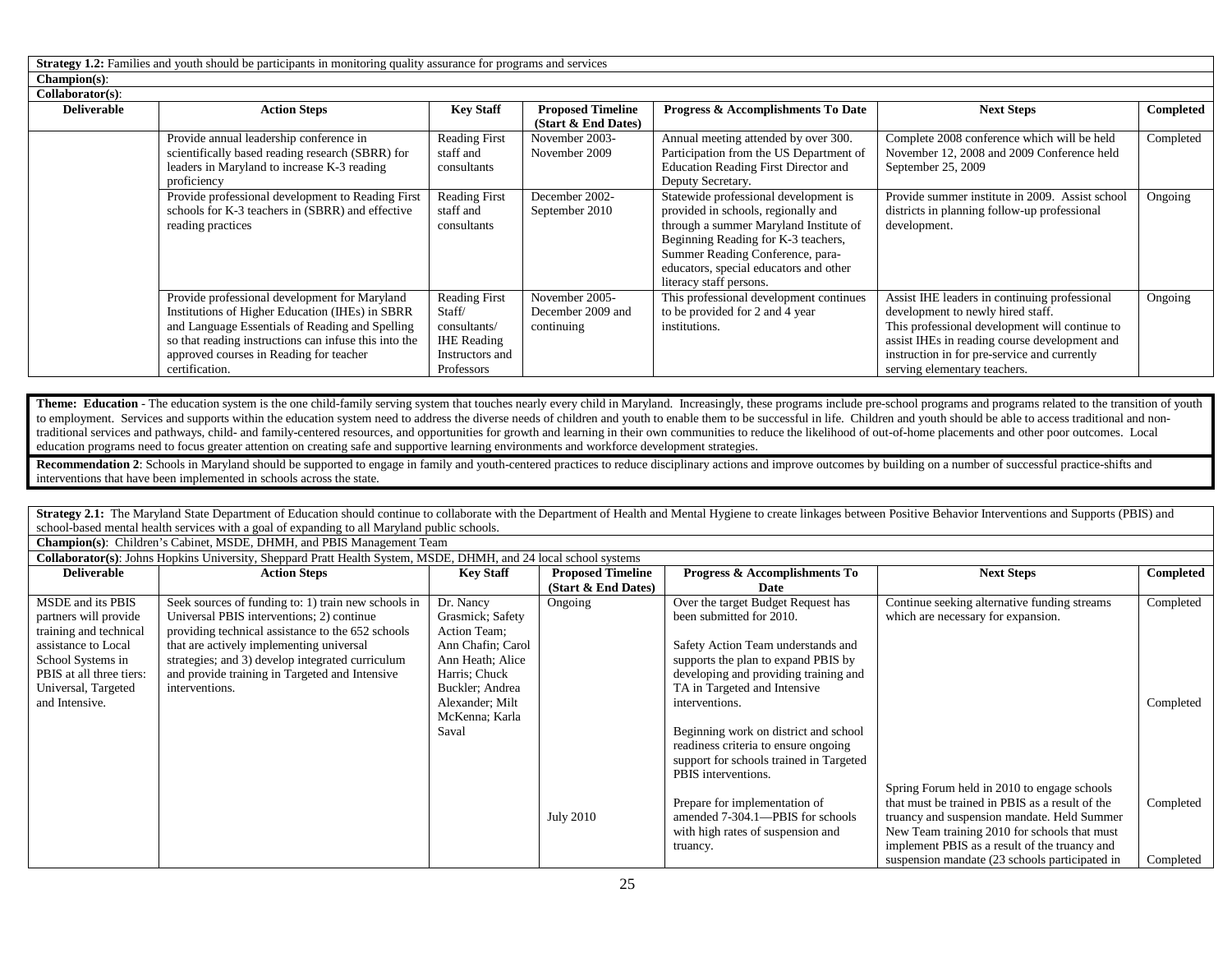|                                                                                                                                                                                          |                                                                                      |                                  |                                                                                                                                                                                                                  | this event).                                                                                                                                                                                                                                                                                                                                                                                                                                                                                                                                                                                                                                                                           | Completed   |
|------------------------------------------------------------------------------------------------------------------------------------------------------------------------------------------|--------------------------------------------------------------------------------------|----------------------------------|------------------------------------------------------------------------------------------------------------------------------------------------------------------------------------------------------------------|----------------------------------------------------------------------------------------------------------------------------------------------------------------------------------------------------------------------------------------------------------------------------------------------------------------------------------------------------------------------------------------------------------------------------------------------------------------------------------------------------------------------------------------------------------------------------------------------------------------------------------------------------------------------------------------|-------------|
|                                                                                                                                                                                          |                                                                                      |                                  | National group of implementers<br>meeting in October, 2008 to share<br>targeted and intensive curriculum.                                                                                                        |                                                                                                                                                                                                                                                                                                                                                                                                                                                                                                                                                                                                                                                                                        |             |
|                                                                                                                                                                                          |                                                                                      | October 2010-2014                | Submitted a proposal to OSEP for<br>funding to build on Maryland's PBIS<br>infrastructure and promote positive<br>school climate. PBIS Maryland was<br>awarded a \$13.2M "Safe and<br>Supportive Schools" grant. | Target and recruit 60 persistently low achieving<br>schools for participation in grant funded<br>research activities; hire and train 4 Climate<br>Specialists to provide outreach and evidence-<br>based intervention to selected schools. In<br>collaboration with LEAs, community partners,<br>and State agency partners, develop a sustainable,<br>valid Statewide system for assessing school<br>safety, engagement, and school environment as<br>reported by students, parents, and staff.<br>Implement a continuum of evidence based<br>practices to meet student needs. Reduce rates of<br>school violence and substance use; improve<br>student engagement and school climate. | In progress |
| Research existing training and TA in Targeted and<br>Intensive intervention strategies in states similar to<br>Maryland.                                                                 | <b>PBIS</b><br>Management<br>Team and<br>national, State,                            | October, 2008 -<br>October, 2009 | National partners provided the PBIS<br>State Leadership Team with training<br>on the structure and outcomes of<br>Targeted and Intensive PBIS                                                                    | Further assess fidelity of implementation and<br>local support of existing PBIS schools in<br>Universal PBIS.                                                                                                                                                                                                                                                                                                                                                                                                                                                                                                                                                                          | In progress |
| Develop readiness criteria and curriculum to<br>provide training to schools in a range of Targeted<br>interventions.                                                                     | and local partners                                                                   | Ongoing                          | interventions being utilized in other<br>States.                                                                                                                                                                 | Develop critical features of district and school<br>level commitment for expansion into Targeted<br>and Intensive interventions.                                                                                                                                                                                                                                                                                                                                                                                                                                                                                                                                                       |             |
| Identify initial cohort of schools for first phase of<br>Targeted training.                                                                                                              |                                                                                      |                                  | National partners provided the PBIS<br>State Leadership Team with initial<br>training on the implementation of an<br>evidence-based Targeted PBIS                                                                | Communicate readiness criteria to Local<br>Superintendents.                                                                                                                                                                                                                                                                                                                                                                                                                                                                                                                                                                                                                            |             |
|                                                                                                                                                                                          |                                                                                      |                                  | intervention, "Check In, Check Out"<br>(CICO).                                                                                                                                                                   | Provide targeted outreach and training to<br>Nonpublic Special Education Facilities ("PBIS<br>Special Schools") on the implementation of<br>"Check in, Check Out" to serve students with<br>intensive needs.                                                                                                                                                                                                                                                                                                                                                                                                                                                                           |             |
| Develop and disseminate Maryland's PBIS<br>framework for implementation which includes<br>School Mental Health strategies at all three tiers.                                            | MSDE @ all<br>levels; Blueprint<br>SMH Workgroup;                                    | Dissemination-<br>Ongoing        | Framework developed and approved<br>@ MSDE and Blueprint SMH<br>Workgroup                                                                                                                                        | Identify mechanisms for dissemination.                                                                                                                                                                                                                                                                                                                                                                                                                                                                                                                                                                                                                                                 | In progress |
|                                                                                                                                                                                          | PBIS partners                                                                        |                                  | Maryland State Team presented<br>"Building A Collaborative Culture for<br>Student Mental Health" at the 2010<br>School Mental Health Conference.                                                                 |                                                                                                                                                                                                                                                                                                                                                                                                                                                                                                                                                                                                                                                                                        | Completed   |
| Continue active participation in the Blueprint for<br>Mental Health's School Mental Health Workgroup<br>to ensure coordination and linkage with school-<br>based and community partners. | Carol Ann Heath,<br>Co-Chair; Alice<br>Harris: Chuck<br>Buckler, Andrea<br>Alexander | Ongoing                          | Establish a formal partnership between<br>Maryland's PBIS and SEFEL State<br>Leadership Teams to align these 2<br>initiatives.                                                                                   | Develop a framework and guidelines for the<br>alignment of PBIS and SEFEL.                                                                                                                                                                                                                                                                                                                                                                                                                                                                                                                                                                                                             | In progress |
|                                                                                                                                                                                          |                                                                                      |                                  | Seek guidance and technical assistance<br>around data collection strategies and<br>evidence-based practices for the<br>alignment of the SEFEL and PBIS<br>initiatives.                                           | Implement a pilot program to link SEFEL and<br>PBIS sites and study the impact of these<br>initiatives on early childhood transitions and<br>outcomes.                                                                                                                                                                                                                                                                                                                                                                                                                                                                                                                                 |             |
| Explore establishment of PBIS Partnership Team<br>and create linkage to Children's Cabinet through                                                                                       | <b>MSDE</b><br>Interagency staff;                                                    | Start: October, 2008             | Due to staffing transitions, the timeline<br>for this goal should be extended to                                                                                                                                 | Meet with leadership regarding need for broader<br>perspective of agencies, families and youth to                                                                                                                                                                                                                                                                                                                                                                                                                                                                                                                                                                                      |             |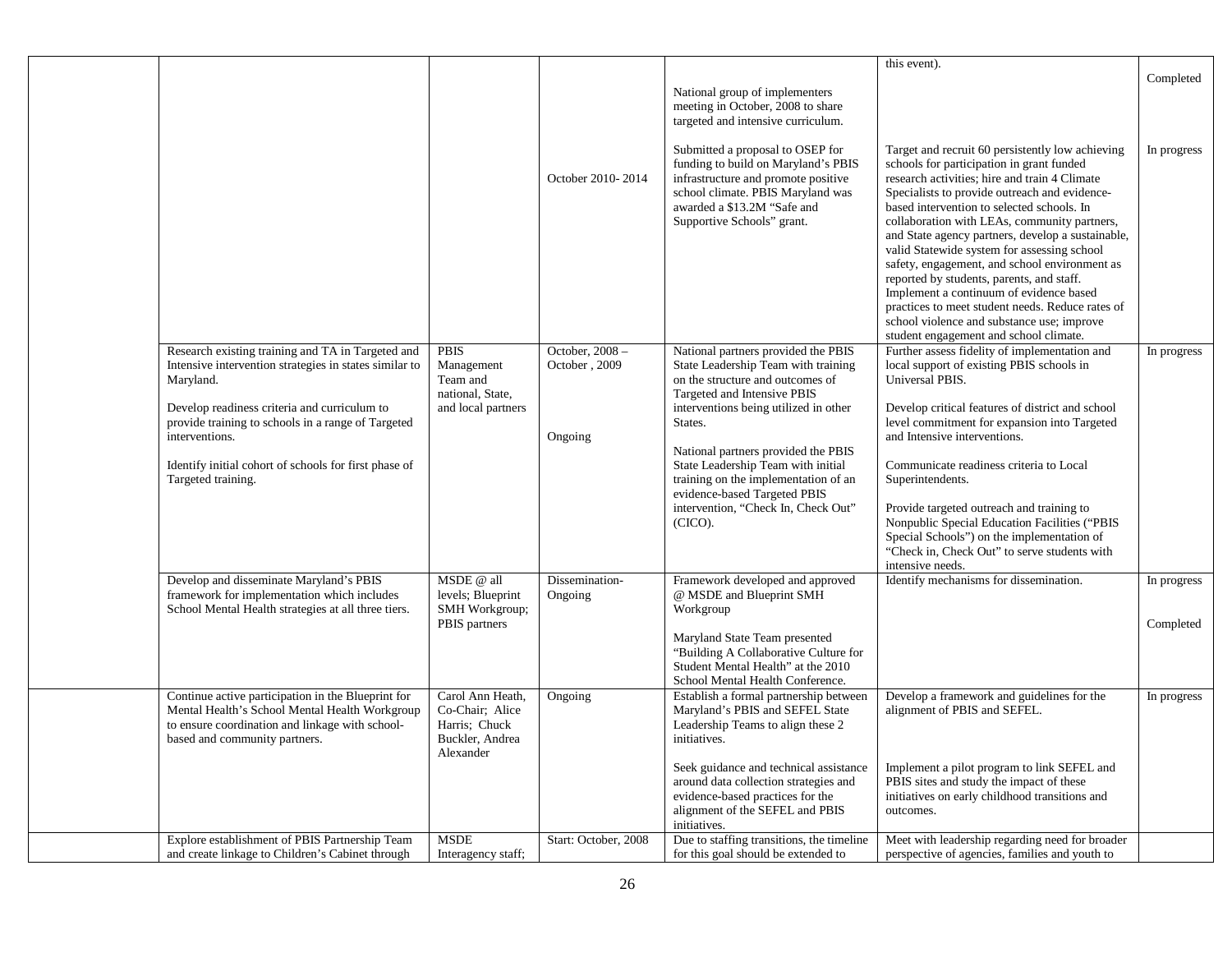| semi-annual reporting. | PBIS       | Complete: December | 2011-2012. | support PBIS expansion.                      |  |
|------------------------|------------|--------------------|------------|----------------------------------------------|--|
|                        | Management | 2008               |            |                                              |  |
|                        | Team       |                    |            | Identify recommended partners for Team, if   |  |
|                        |            |                    |            | approved.                                    |  |
|                        |            |                    |            |                                              |  |
|                        |            |                    |            | Request participation in initial meeting, if |  |
|                        |            |                    |            | approved.                                    |  |

Strategy 2.2: For children in out-of-home care, the State should ensure that placements allow children to remain in their home school whenever possible and when consistent with their educational needs. Workers should be or to the State's handbook on foster care children, particularly the chapter on the education of foster children. This handbook should be broadly available on DHR and MSDE's websites and statewide dissemination should be incorporated into workforce training, particularly for those workers involved with placement decisions.

**Champion(s)**: Department of Human Resources, Maryland State Department of Education, local school systems, and local departments of social services

**Collaborator(s)**: DHR and MSDE

| <b>Deliverable</b>                         | <b>Action Steps</b>                                                                                                                                                                                                                                                                                       | <b>Key Staff</b>                     | <b>Proposed Timeline</b>                                                                                                                                                                                                                                  | Progress & Accomplishments To Date                                                                                                               | <b>Next Steps</b>                                                                 | Completed                                                   |
|--------------------------------------------|-----------------------------------------------------------------------------------------------------------------------------------------------------------------------------------------------------------------------------------------------------------------------------------------------------------|--------------------------------------|-----------------------------------------------------------------------------------------------------------------------------------------------------------------------------------------------------------------------------------------------------------|--------------------------------------------------------------------------------------------------------------------------------------------------|-----------------------------------------------------------------------------------|-------------------------------------------------------------|
|                                            |                                                                                                                                                                                                                                                                                                           |                                      | (Start & End Dates)                                                                                                                                                                                                                                       |                                                                                                                                                  |                                                                                   |                                                             |
| DHR Access to<br><b>Education Handbook</b> | The Handbook is completed with partners from<br>DHR and MSDE scheduling a review to<br>determine where modifications need to take<br>place. The Handbook is on the DHR and MSDE<br>websites.                                                                                                              | John<br>McGinnis<br><b>DHR</b> Staff | No joint meetings<br>have occurred. MSDE<br>continues to update<br>pupil personnel<br>workers (PPWs),<br>school social workers.<br>and school<br>counselors. DHR<br>expresses its intent to<br>have joint training but<br>it has not occurred to<br>date. | Completed<br>Completed along with a companion<br>training video                                                                                  | Training of DHR, DSS staff, and local school<br>systems on the Handbook contents. | Continuous<br>and ongoing at<br>Administrative<br>Meetings. |
|                                            | Since SY 2007-2008, regularly scheduled<br>administrative meetings are held with LSS<br>Directors and Coordinators of Student Services,<br>Pupil Personnel School Counseling, and School<br>Psychology. These will continue and information<br>from the Handbook will be shared with the<br>participants. | John<br>McGinnis<br><b>DHR Staff</b> | Ongoing                                                                                                                                                                                                                                                   | Ongoing<br>This continues with groups indicated<br>and school social workers. It is done by<br>MSDE personnel in a trainer of trainers<br>model. | Continue training                                                                 |                                                             |

Strategy 2.3: The Maryland State Department of Education should continue to work with local school systems to improve uniformity and consistency in definitions, consequences, and implementation of existing federal and stat and policies regarding suspensions, expulsions, and other disciplinary methods for students across systems and schools.

| <b>Champion(s): MSDE</b>                                 |  |
|----------------------------------------------------------|--|
| $\alpha$ in $\alpha$ is $\alpha$ is $\alpha$ is $\alpha$ |  |

|                                                                       | <b>Collaborator(s):</b> MSDE, local school systems |                  |                          |                                                                                                                                                                                                                                        |                                                                                                                                                                                                                                                                                                                                                                                                                                              |           |  |  |  |
|-----------------------------------------------------------------------|----------------------------------------------------|------------------|--------------------------|----------------------------------------------------------------------------------------------------------------------------------------------------------------------------------------------------------------------------------------|----------------------------------------------------------------------------------------------------------------------------------------------------------------------------------------------------------------------------------------------------------------------------------------------------------------------------------------------------------------------------------------------------------------------------------------------|-----------|--|--|--|
| <b>Deliverable</b>                                                    | <b>Action Steps</b>                                | <b>Key Staff</b> | <b>Proposed Timeline</b> | Progress & Accomplishments To Date                                                                                                                                                                                                     | <b>Next Steps</b>                                                                                                                                                                                                                                                                                                                                                                                                                            | Completed |  |  |  |
|                                                                       |                                                    |                  | (Start & End Dates)      |                                                                                                                                                                                                                                        |                                                                                                                                                                                                                                                                                                                                                                                                                                              |           |  |  |  |
| <b>Maryland State</b><br>Guidelines for a State<br>Code of Discipline | Draft guidelines developed                         | MSDE             | $9/08 - 7/10$            | Subcommittee of Multiple Suspension<br>Task Force formed and has held regular<br>meetings. MSBE has put this group on<br>hiatus in order to further examine issues<br>related to the effects of long-term<br>suspension and expulsion. | Continue development of guidelines with<br>standards of conduct and consequences for<br>violations of standards. The Committee will re-<br>convene to complete the guidelines for the State<br>code of Discipline after the MSBE concludes its<br>study.<br>A Committee met and proposed guidelines for<br>the new Student Record's Manual that is being<br>developed. Mr. Buckler is actively involved in<br>the review of recommendations. | ongoing   |  |  |  |
|                                                                       | Reactions to guidelines sought from stakeholders   | <b>MSDE</b>      | $6/09 - 8/11$            | Future                                                                                                                                                                                                                                 |                                                                                                                                                                                                                                                                                                                                                                                                                                              |           |  |  |  |
|                                                                       | Maryland State Board adopts guidelines             | <b>MSDE</b>      | $5/10 - 8/11$            | Future                                                                                                                                                                                                                                 |                                                                                                                                                                                                                                                                                                                                                                                                                                              |           |  |  |  |
|                                                                       | LSS implements new State Code of Discipline        | <b>LSS</b>       | $8/12 - 8/13$            | Future                                                                                                                                                                                                                                 |                                                                                                                                                                                                                                                                                                                                                                                                                                              |           |  |  |  |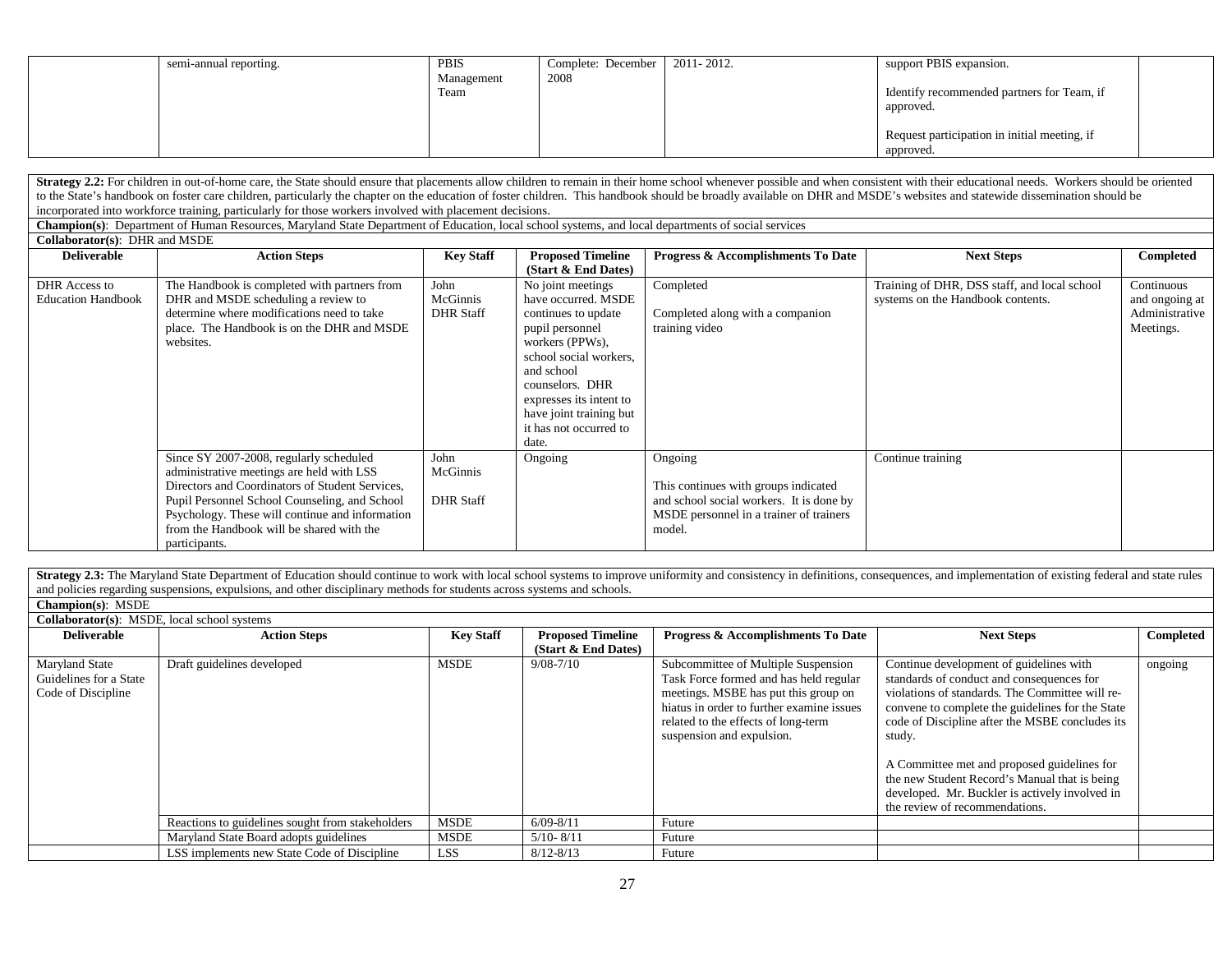| gulations |  |  |  |
|-----------|--|--|--|
|           |  |  |  |

Strategy 2.4: Local school systems should be encouraged to implement evidence-based practices, programs, supports and services to create opportunities for youth to remain in school and reduce suspensions, expulsions, and v **Champion(s)**: Safe and Drug-Free Schools and Communities specialists at MSDE

**Collaborator(s)**: All 24 LSSs

| $\mathcal{L}$ onaborator (3). An $2\pi$ ESSS |                                                    |                  |                          |                                               |                   |           |  |
|----------------------------------------------|----------------------------------------------------|------------------|--------------------------|-----------------------------------------------|-------------------|-----------|--|
| <b>Deliverable</b>                           | <b>Action Steps</b>                                | <b>Key Staff</b> | <b>Proposed Timeline</b> | <b>Progress &amp; Accomplishments To Date</b> | <b>Next Steps</b> | Completed |  |
|                                              |                                                    |                  | (Start & End Dates)      |                                               |                   |           |  |
| Implementation of                            | Require LSSs participating in the federal Safe and | MSDE             | N/A                      | Under the Federal SDFSC Program,              | N/A               |           |  |
| evidence-based                               | Drug-Free Schools and Communities (SDFSC)          | SDFSC staff      |                          | LSSs received funding to implement            |                   |           |  |
| programs in schools to                       | Program to implement evidence-based programs       |                  |                          | evidence-based programs to                    |                   |           |  |
| reduce suspensions,                          | in schools to reduce suspensions, expulsions, and  |                  |                          | prevent/reduce violence in and around         |                   |           |  |
| expulsions, and                              | violence.                                          |                  |                          | schools. The program is no longer             |                   |           |  |
| violence.                                    |                                                    |                  |                          | funded. The last funding was received on      |                   |           |  |
|                                              |                                                    |                  |                          | July 1, 2009.                                 |                   |           |  |

Strategy 3.1: Provide greater access to affordable community- and school-based intra- and extra-curricular activities that promote character building and enhance self esteem, building on the many innovative partnerships al place in jurisdictions throughout Maryland.

| $Channon(s)$ :             |                                                         |                  |                          |                                                 |                                                    |                  |
|----------------------------|---------------------------------------------------------|------------------|--------------------------|-------------------------------------------------|----------------------------------------------------|------------------|
| $Collaborator(s)$ :        |                                                         |                  |                          |                                                 |                                                    |                  |
| <b>Deliverable</b>         | <b>Action Steps</b>                                     | <b>Key Staff</b> | <b>Proposed Timeline</b> | <b>Progress &amp; Accomplishments To Date</b>   | <b>Next Steps</b>                                  | <b>Completed</b> |
|                            |                                                         |                  | (Start & End Dates)      |                                                 |                                                    |                  |
| <b>Implement Character</b> | Present Character by Design to 21 <sup>st</sup> Century | Paula            | 11/06/08                 | Character by Design presented to district       | Ongoing monitoring of 21 <sup>st</sup> Century and | Ongoing          |
| by Design: A               | <b>Project Directors</b>                                | McCoach          |                          | and school staff for implementation in          | Character Education initiatives throughout         |                  |
| <b>Blueprint for</b>       |                                                         |                  |                          | every area of the district/school on            | districts.                                         |                  |
| <b>Successful District</b> |                                                         |                  |                          | $10/02/08$ .                                    |                                                    |                  |
| and School Initiatives     | Delineate ways to use the strategies in the book to     | Paula            | 11/06/08                 | Strategies at a Fall 2009 21 <sup>st</sup> CCLC | Ongoing monitoring of 21 <sup>st</sup> Century and | Ongoing          |
|                            | enhance character education activities in their         | McCoach          |                          | networking meeting to all were presented        | Character Education initiatives throughout         |                  |
|                            | after-school initiatives                                |                  |                          | and delineated grantees.                        | districts.                                         |                  |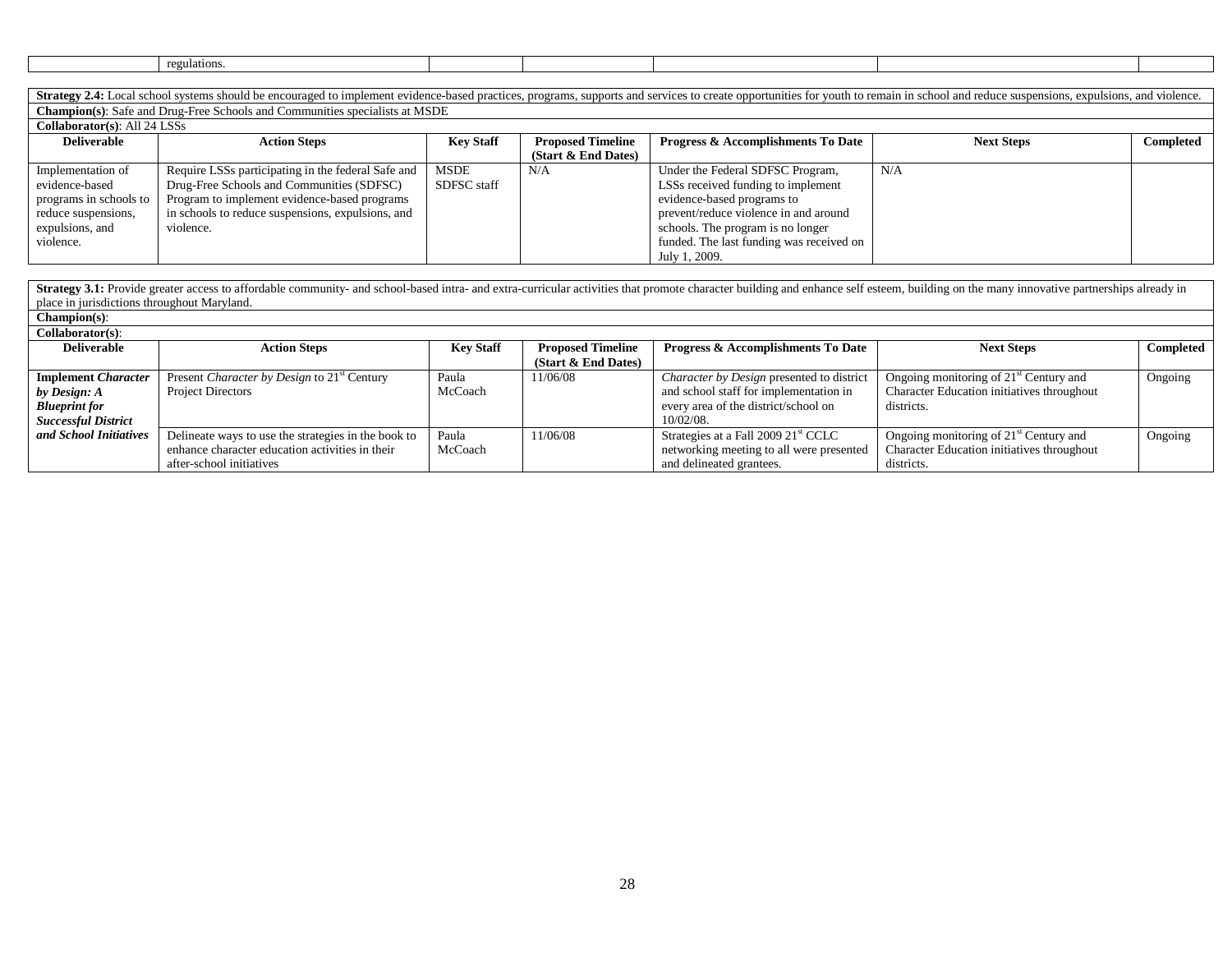Theme: Education - The education system is the one child-family serving system that touches nearly every child in Maryland. Increasingly, these programs include pre-school programs and programs related to the transition of to employment. Services and supports within the education system need to address the diverse needs of children and youth to enable them to be successful in life. Children and youth should be able to access traditional and traditional services and pathways, child- and family-centered resources, and opportunities for growth and learning in their own communities to reduce the likelihood of out-of-home placements and other poor outcomes. Local education programs need to focus greater attention on creating safe and supportive learning environments and workforce development strategies.

Recommendation 4: Children and youth should have access to comprehensive community- and school-based youth programs whose purpose is to improve academic achievement, create a sense of belonging and promote youth leadership, self-esteem and character-building through the principles of positive youth development and other established standards for intra-curricular and afterschool programming.

Strategy 4.1: Schools across Maryland should be equipped with the resources and materials, as recommended by Maryland State Department of Education, to provide extensive school-based alternative education programs, Career Technology Education (CTE) programs, apprentice training, and post-secondary education, as well as opportunities for dual enrollment to support students (including returning students up to the age of 21 and special educati students), with academic and/or behavioral needs.

**Champion(s)**:

| $Collaborator(s)$ :                                        |                                                                                                                                                                                                                                       |                                         |                                                 |                                                                                                                                                                                                                                                                                                                                                                                         |                                                                                                                                                                                                                                                                                             |           |
|------------------------------------------------------------|---------------------------------------------------------------------------------------------------------------------------------------------------------------------------------------------------------------------------------------|-----------------------------------------|-------------------------------------------------|-----------------------------------------------------------------------------------------------------------------------------------------------------------------------------------------------------------------------------------------------------------------------------------------------------------------------------------------------------------------------------------------|---------------------------------------------------------------------------------------------------------------------------------------------------------------------------------------------------------------------------------------------------------------------------------------------|-----------|
| <b>Deliverable</b>                                         | <b>Action Steps</b>                                                                                                                                                                                                                   | <b>Key Staff</b>                        | <b>Proposed Timeline</b><br>(Start & End Dates) | Progress & Accomplishments To Date                                                                                                                                                                                                                                                                                                                                                      | <b>Next Steps</b>                                                                                                                                                                                                                                                                           | Completed |
| Increase access to<br>MD's CTE<br><b>Programs of Study</b> | Expand CTE programs in local school systems<br>leading to college credit and industry<br>certifications; and where appropriate<br>apprenticeship programs.                                                                            | Katharine<br>$O$ liver – $CTE$<br>Staff | Ongoing                                         | Awarded FY11 Formula and Reserve<br>Fund Grants to Local School Systems<br>(LSSs) and community colleges to<br>provide value – added CTE programs<br>(leading to opportunities for dual<br>enrollment, articulated/transcripted<br>credit; and industry-recognized<br>credentials).                                                                                                     | Monitor implementation; provide technical<br>assistance and professional development to<br>ensure quality CTE programming.                                                                                                                                                                  | Ongoing   |
|                                                            | Expand Project Lead The Way (PLTW) high<br>school and Gateway to Technology middle school<br>program availability and increase student<br>enrollment in STEM-related programs (Science,<br>Technology, Engineering, and Mathematics). | K. Oliver<br><b>CTE Staff</b>           | Ongoing                                         | Increased enrollment in PLTW<br>programs.<br>19 LSSs offer the PLTW Pre-engineering<br>Program in 81 schools; 29 middle<br>schools offer Gateway to Technology; 11<br>schools offer Biomedical Sciences                                                                                                                                                                                 | Conduct PLTW college certification visits for<br>program fidelity; ensure data collection occurs;<br>increase minority and female involvement in<br>STEM-related courses and programs. Increase<br>the number of PLTW Biomedical Sciences<br>program in Maryland.                           | Ongoing   |
|                                                            | Provide professional development to LSSs to<br>support CTE teachers as they differentiate<br>instruction and coordinate services for students<br>with special needs.                                                                  | K. Oliver<br><b>CTE Staff</b>           | Ongoing                                         | Developed processes for LSSs to work<br>with special education to assess students'<br>interests through use of the Maryland<br>Career Development Framework and<br>determine appropriate placements in<br>CTE programs                                                                                                                                                                  | Continue to work with a design team interested<br>in providing supports for students with special<br>needs to help them succeed in CTE programs.                                                                                                                                            | Ongoing   |
|                                                            | Expand professional development for CTE<br>teachers and guidance counselors for continuous<br>improvement of programs and increase awareness<br>of opportunities provided through Maryland's<br>CTE programs of study.                | K. Oliver<br><b>CTE Staff</b>           | Ongoing                                         | Conducted professional development for<br>CTE teachers through summer institutes<br>and ongoing professional development<br>aligned with Maryland's Teacher<br>Professional Development Standards.<br>Awarded FY11 Formula and Reserve<br>Fund Grants to LSSs and community<br>colleges to provide support for<br>instructors to attend industry sponsored<br>professional development. | Continue to provide professional development;<br>apply for Continuing Professional Development<br>(CPD) Credit so that teachers can earn credit as<br>appropriate.<br>Continue to provide information to guidance<br>counselors and parents about the benefits of<br>CTE programs of study. | Ongoing   |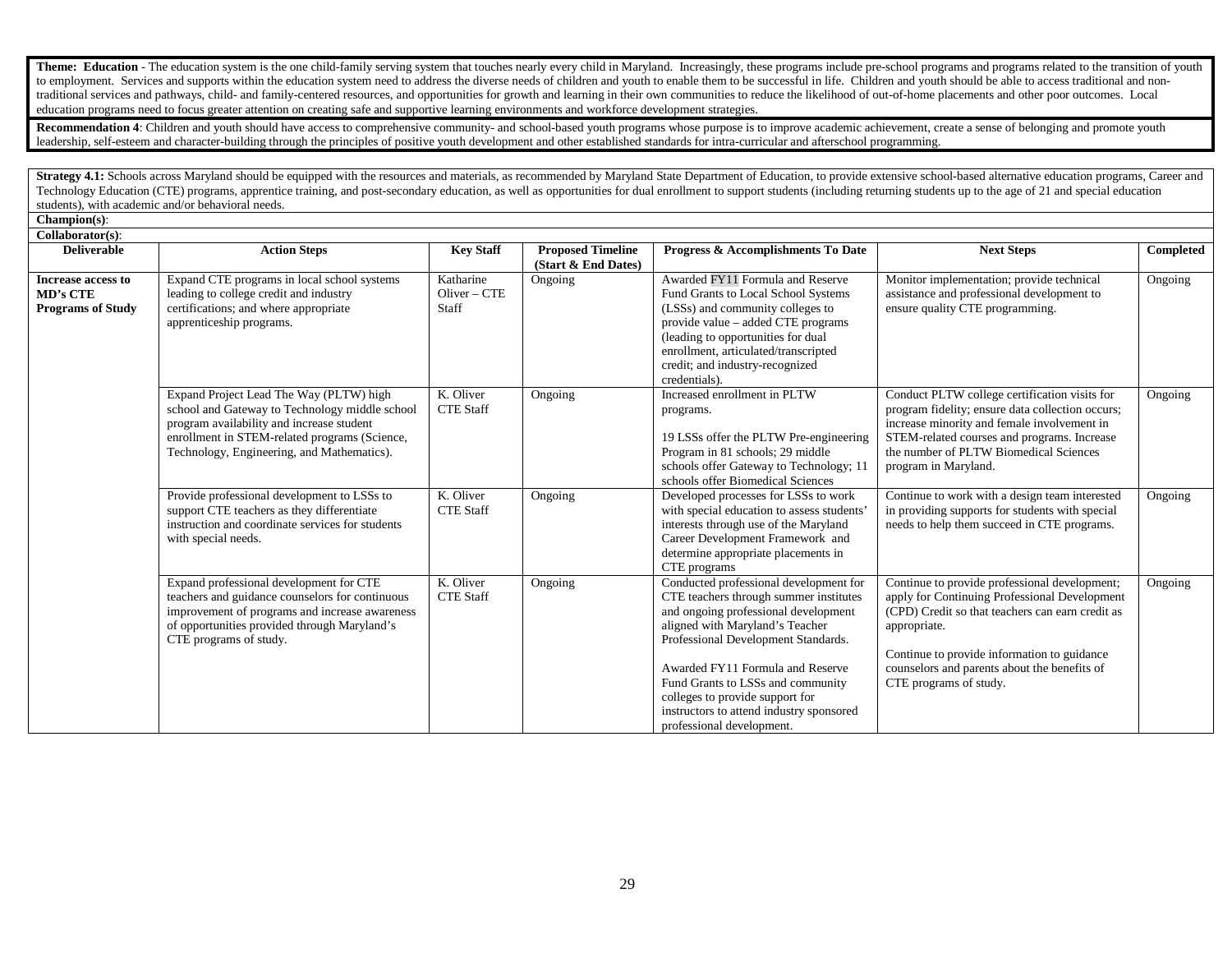### **ABBREVIATIONS**

ADAA – Alcohol and Drug Administration, in DHMH ASO – Administrative Services Organization ADT – Alternatives to Detention BPW – Maryland Board of Public Works CC – Children's Cabinet CCRT – Children's Cabinet Results Team CESAR – Center for Substance Abuse Research in the College of Behavioral and Social Sciences, University of Maryland College Park. CFR – Code of Federal Regulations CHESSIE – Children's Electronic Social Services Information Exchange CME - Care Management Entity CSA - Core Service Agency CSEA – Child Support Enforcement Administration, in DHR CSI – Community Services Initiative CFT- Child and Family Team CTE – Career and Technology Education DEWS – Division of Eligibility Waiver Services, in DHMH DHMH - Maryland Department of Health and Mental Hygiene DHR - Maryland Department of Human Resources DJS - Maryland Department of Juvenile Services DPSCS – Maryland Department of Public Safety and Correctional Services EBP – Evidence Based Practice EPSDT – Early Periodic Screening, Diagnosis and Treatment FSO – Family Support Organization FIA – Family Investment Administration, in DHR FIM – Family Involvement Meeting FY - State Fiscal Year GOC – Maryland Governor's Office for Children HF – Healthy Families HIPAA – Health Insurance Portability and Accountability Act HV – Home Visiting ILC – Interagency Licensing Committee I&R - Information and Referral IRB – Institutional Review Board JCR – Joint Chairmen's Report LAM – Local Access Mechanism LEA – Local Education Authority LCC – Local Coordinating Council LCT – Local Care Team LDSS – Local Department of Social Services LMB – Local Management Board LMPP - Licensing Monitoring Policies and Practices Workgroup LSS – Local School System